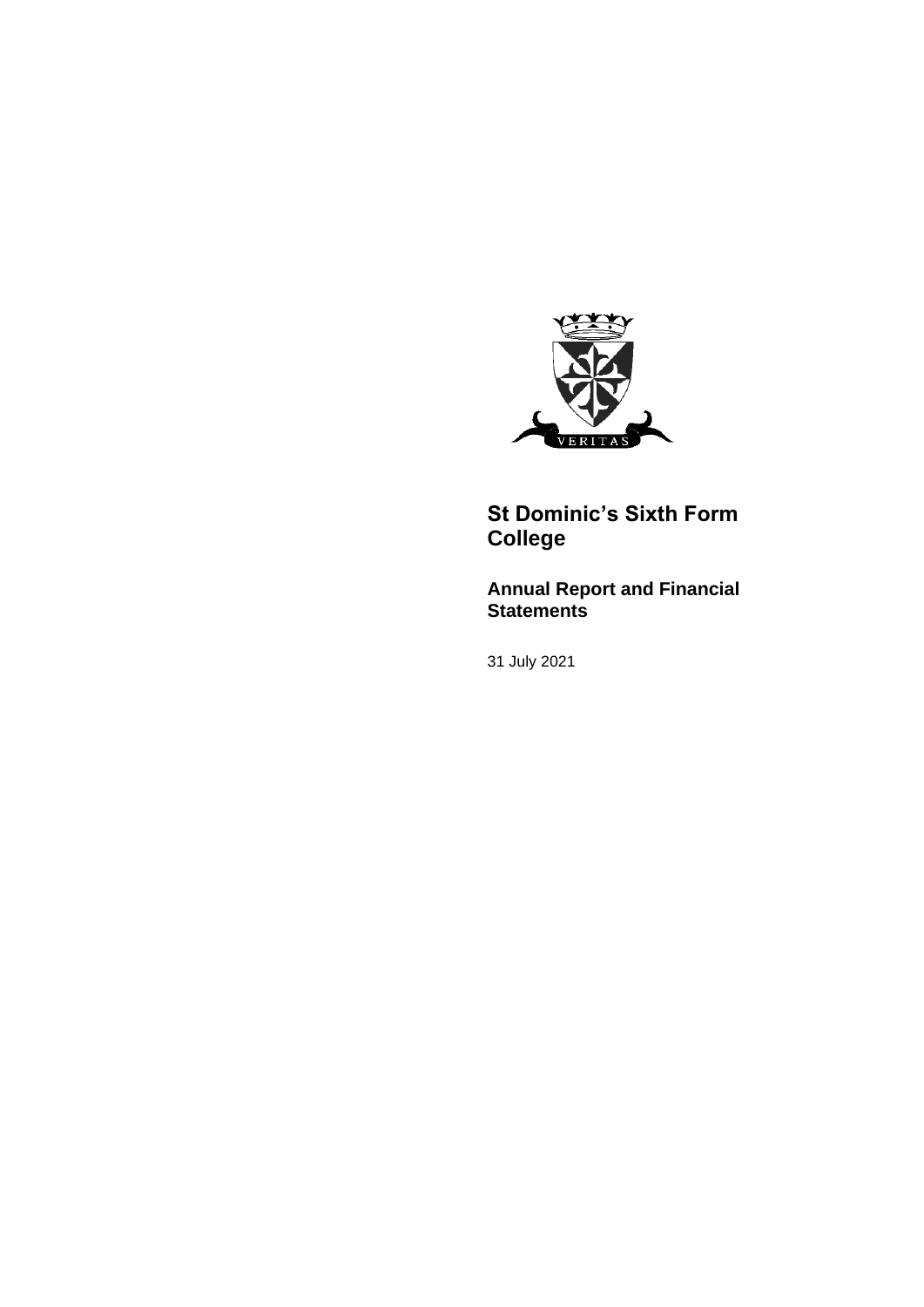# **Reports**

| <b>Operating and Financial Review</b>                                                                                                 | 3  |
|---------------------------------------------------------------------------------------------------------------------------------------|----|
| Statement of Corporate Governance and<br><b>Internal Control</b>                                                                      | 12 |
| Governing Body's statement on the College's<br>regularity, propriety and compliance<br>with ESFA terms and conditions of funding      | 18 |
| Statement of Responsibilities of the Members<br>of the Governing Body                                                                 | 19 |
| Independent Auditor's Report to the Governing<br>Body of St. Dominic's Sixth Form College                                             | 21 |
| Reporting Accountant's Assurance Report on<br>Regularity to the Governing Body of St<br>Dominic's Sixth Form College and Secretary of |    |
| <b>State for Education</b>                                                                                                            | 26 |

### **Financial statements**

| Statement of Comprehensive Income | 28 |
|-----------------------------------|----|
| Statement of Changes in Reserves  | 29 |
| Balance Sheet as at 31 July 2021  | 30 |
| <b>Statement of Cash Flows</b>    | 31 |
| Notes to the Financial Statements | 32 |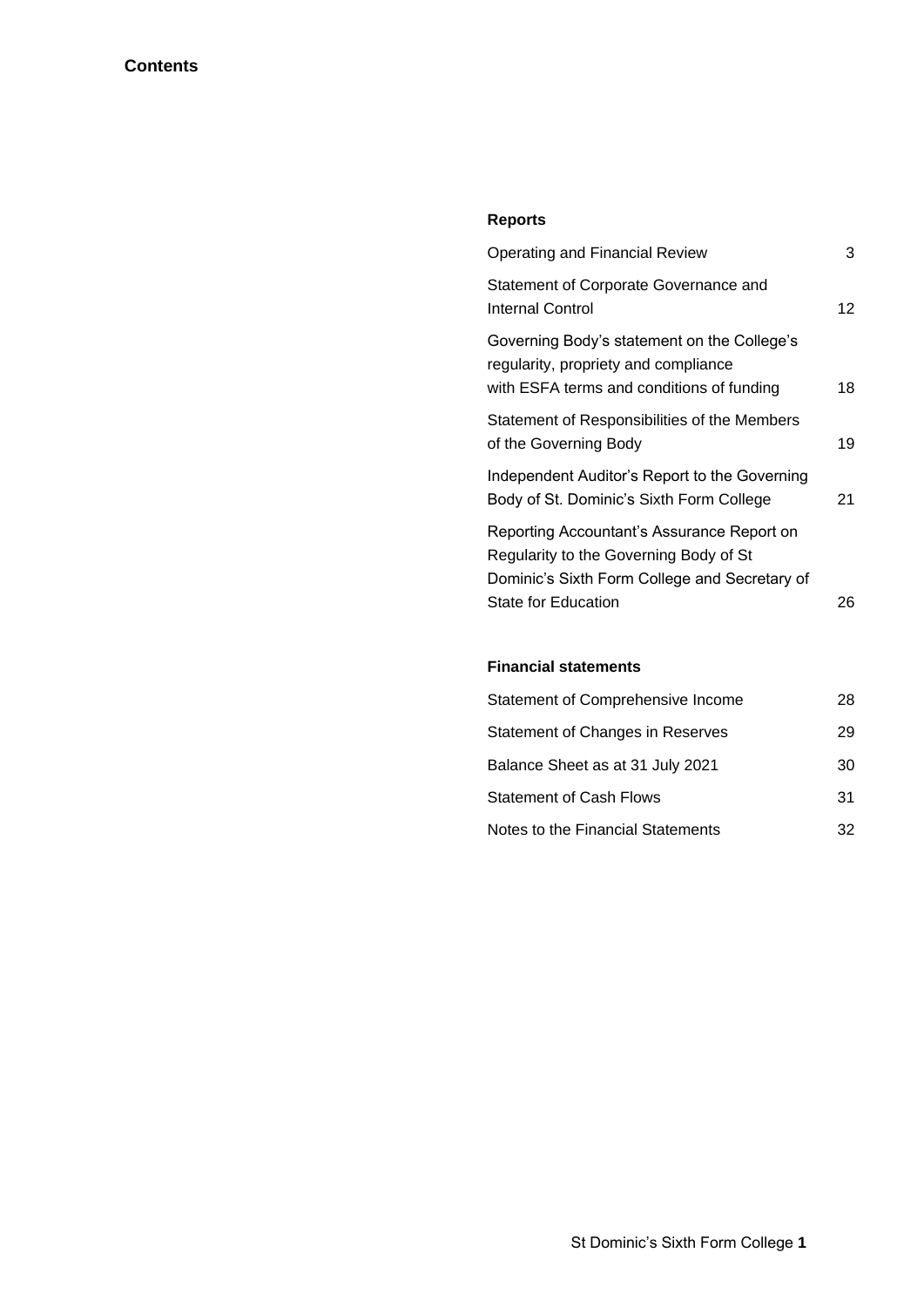| <b>Governing Body</b>                   | A full list of governors is given on page 13        |
|-----------------------------------------|-----------------------------------------------------|
| Key management personnel                | Andrew Parkin (Principal and Accounting<br>Officer) |
|                                         | Nicola Walsh (Vice Principal)                       |
|                                         | Julie Cope (Assistant Principal)                    |
|                                         | Pavandeep Gill (Assistant Principal)                |
|                                         | Craig McDonagh (Assistant Principal)                |
|                                         | Naomi Ross (Assistant Principal)                    |
|                                         | Bryan Johnston (Assistant Principal)                |
|                                         | Tom Colgan (Finance & HR Director)                  |
| <b>Registered office</b>                | <b>Mount Park Avenue</b>                            |
|                                         | Harrow on the Hill                                  |
|                                         | <b>Middlesex</b>                                    |
|                                         | HA1 3HX                                             |
| <b>Financial statements auditor and</b> | <b>Buzzacott LLP</b>                                |
| reporting accountant                    | 130 Wood Street                                     |
|                                         | London                                              |
|                                         | EC2V 6DL                                            |
| <b>Solicitors</b>                       | <b>Blake Morgan</b>                                 |
|                                         | Apex Plaza                                          |
|                                         | Forbury Road                                        |
|                                         | Reading                                             |
|                                         | <b>RG1 1AX</b>                                      |
| <b>Bankers</b>                          | Lloyds Bank plc                                     |
|                                         | <b>Harrow Town Centre Branch</b>                    |
|                                         | Harrow                                              |
|                                         | Middlesex                                           |
|                                         | HA1 2EB                                             |
| <b>Clerk to the Governors</b>           | Sue Jacobs                                          |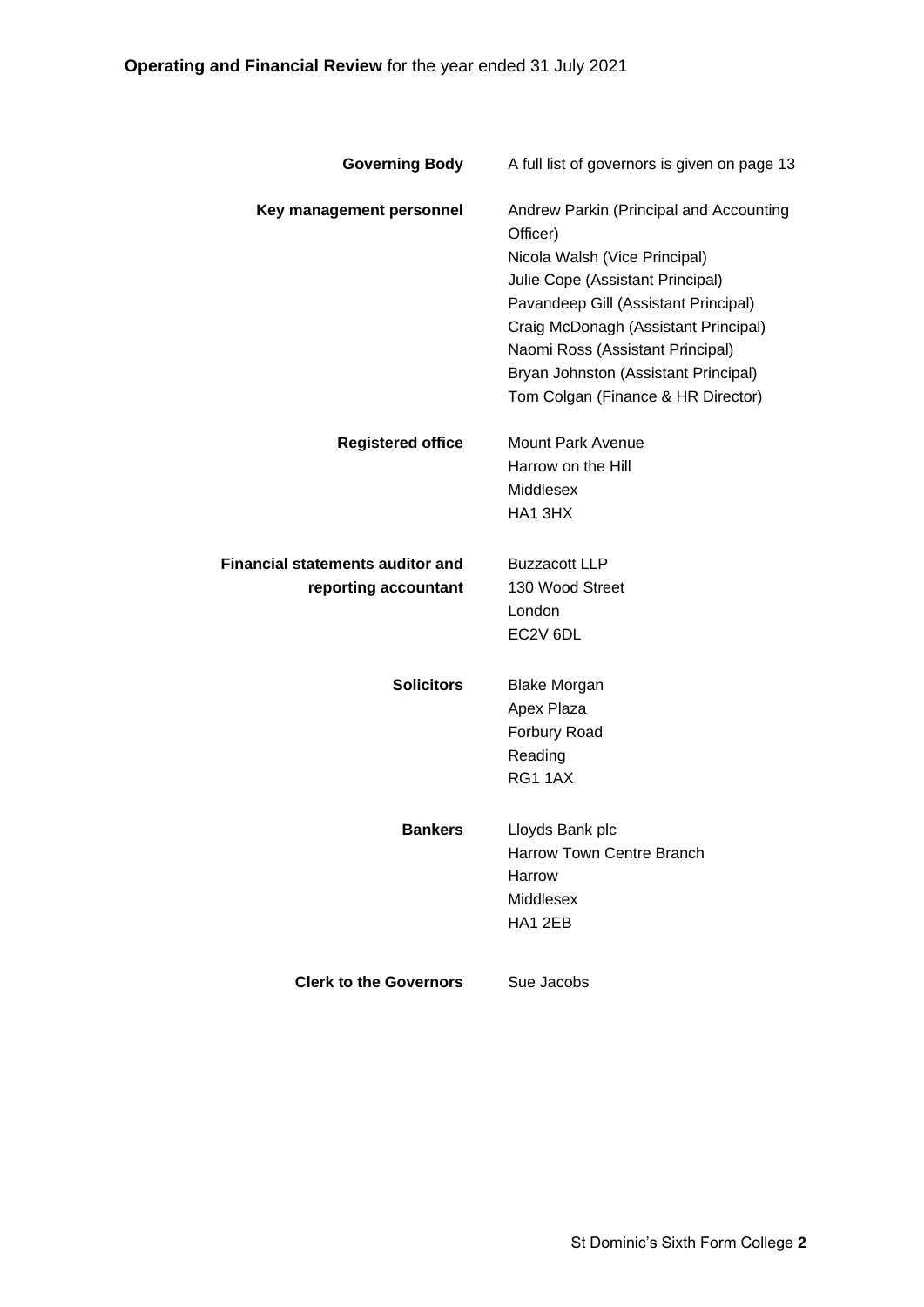#### **Legal status**

The College was established as St. Dominic's Sixth Form College in September 1979. Following the Learning and Skills Act of 2000 the Governors of this formerly designated institution were incorporated as from 1 April 2001. The full name of the institution is St. Dominic's Catholic Sixth Form College.

The College was re-designated as a Catholic Sixth Form College under the ASCL Act 2009 (Apprenticeships, Skills, Children and Learning Act) for the purpose of conducting St. Dominic's Sixth Form College. The College is an exempt charity for the purposes of the Charities Act 2011.

#### **Mission**

The College's mission statement as approved by its members is as follows:

"St. Dominic's is a Roman Catholic Sixth Form College committed to the personal and spiritual growth of all its members based on Christian values, academic excellence and high quality pastoral care".

### **Implementation of Strategic Plan**

St Dominic's Sixth Form College is situated in the London Borough of Harrow. It is a Roman Catholic designated college within the Diocese of Westminster. It was opened in 1979 and the vast majority of students are aged 16 to 18. There has been a steady growth in enrolment since the College opened with 289 students to around 1,300 at the start of academic year 2021/22.

Despite significant local competition, the College has maintained its reputation as a centre of academic excellence and this has ensured that it has remained in a strong position, particularly in recent years. We were awarded the 'Sunday Times Sixth Form College of the Year' in 2017, which was a great moment for the whole College community and afforded us the opportunity to share our expertise and experience with a significant number of other schools and colleges from around the country.

The number of students enrolling at St Dominic's from local Harrow schools remains at just under 60% for the academic year 2021/22. The vast majority of students at St Dominic's join with level 2 English and maths. The College continues to offer level 2 maths in the academic year 2021/22 but there was no demand for English this year as all students have level 4 or above. In 2021 the pass rate for both maths and English was 100%.

The College was oversubscribed in 2021 and received 3,500 applications. After the enrolment process there are currently 682 students in year 1 and 626 in year 2 giving a total College role of 1308 at the time of writing. The College has two main Catholic feeder schools, Sacred Heart Language College and Salvatorian College and numbers from those two schools remain strong overall. The proportion of Catholic students in the College has been declining over time but has stabilised over the last 2 years. The remainder of the cohort comes from a variety of other Catholic schools and a wide range of other schools.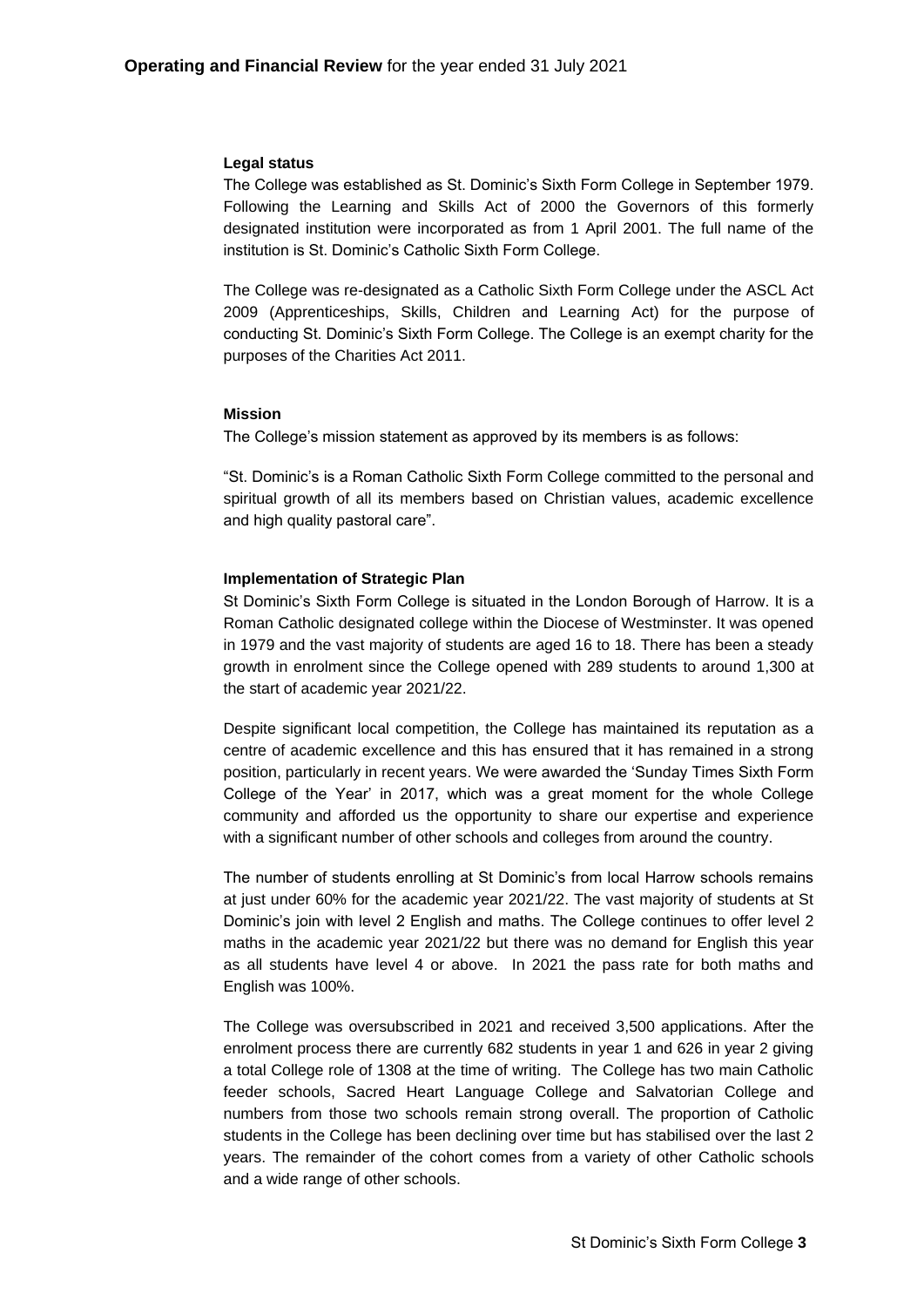### **Implementation of Strategic Plan** (continued)

Harrow continues to be one of the most ethnically diverse boroughs in London and the student population reflects this. In 2021, approximately 43% of the College's students are from Indian or other Asian backgrounds and 14% are African or Afro-Caribbean extraction, 10% of the cohort describe themselves as Other, whilst 27%, up from 23.5%, class themselves as White.

A broad post 16 curriculum is offered, mainly comprising subjects at level 3 GCE A level. A small amount of BTEC Extended Diploma is offered as well although this is always under review to ensure the most appropriate curriculum for students. The majority of students are taking 3 A levels, which has been a significant change when compared with recent years. The reduction from four to three has been driven primarily by the national change from modular to linear programmes and the very tight fiscal position that Sixth Form Colleges have found themselves in over the last five years.

Progression to university remains high at the College and the curriculum is designed to facilitate this. In 2021, 93% have gone to university with 42% moving to a Russell Group institution. 59% achieved their first-choice institution. This figure demonstrates the excellent impact of our curriculum model and its appropriateness for our students as well as our comprehensive CEIAG programme. The College has been in the top 10% of Sixth Form Colleges nationally for retention on level 3 courses for over five years. Examination results, over time, have enabled students to move onto university or into employment. This is a mark of our sustained success.

2021 headline figures are as follows:

| Data measure  | A*    | A* to A | $A^*$ to B | $A^*$ to $E$ |
|---------------|-------|---------|------------|--------------|
| St. Dominic's | 16.8% | 45.8%   | 74.4%      | 99.8%        |
| National %    | 19.1% | 44.8%   | 70.3%      | 99.5%        |

|      | A*      | $A^{\star}/A$ | A*/B | A*/E  |
|------|---------|---------------|------|-------|
| 2021 | 16.8%   | 46%           | 74%  | 99.8% |
| 2020 | $9.0\%$ | 35%           | 66%  | 99.5% |
| 2019 | 8.1%    | 31%           | 61%  | 99.1% |
| 2018 | 7.5%    | 32%           | 62%  | 99.6% |

Trends as follows with 2019 data being the last validated:

Attainment in the 2021 examination series at A level continued to be above national averages and reflected the broader national results base.

The effect of the global pandemic has been exceptionally well managed by the College over the last 18 months and the vast majority of our curriculum and monitoring and assessment processes have been maintained throughout. A review of online learning was carried out in February 2021 by the College Improvement Partner and feedback from parents and students has been wholly positive.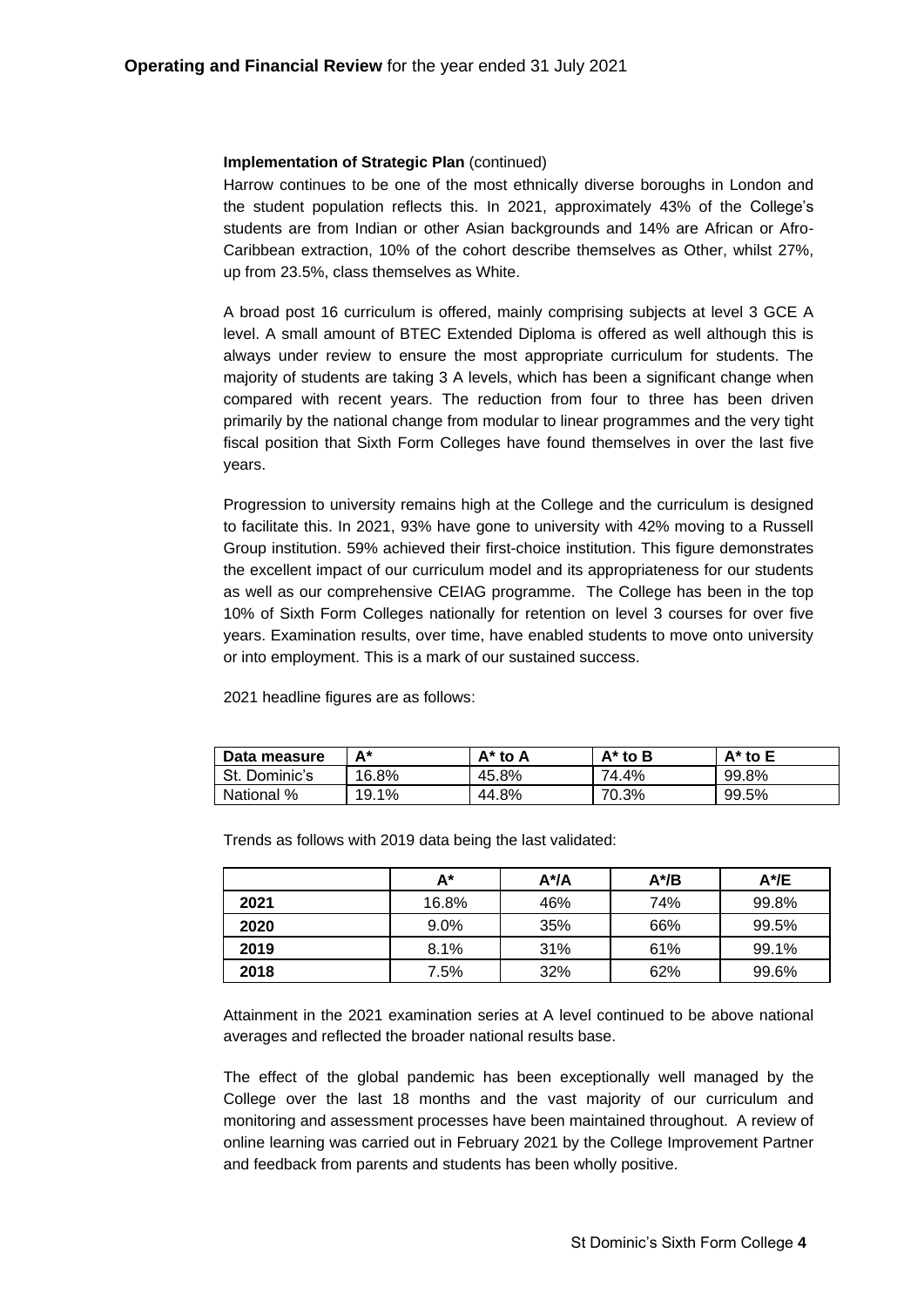### **Implementation of Strategic Plan** (continued)

St. Dominic's is an outstanding college and consequently we have judged each section of the SAR accordingly bearing in mind the unprecedented disruption that we have experienced over the last couple of years. The quality of education provided for our students is outstanding overall. The College Improvement Partner agrees, and grades have been aligned with Ofsted criteria in the latest inspection framework and handbook.

The Principal has been in post almost 10 years, having taken up post in January 2013. A significant number of senior staff have left the college recently with almost all being due to retirement and in 2021, four new Assistant Principals have joined the team. The current senior leadership team are vibrant, enthusiastic and innovative.

The College sets targets for a range of performance indicators measured against past performance and national benchmarks. This year the College is implementing a new assessment process to track and monitor progress rather than to set specific whole College targets, due to the unreliability of the data sets we currently have in Year 2 from Year 11 Centre Assessed Grades. Under normal times, targets are monitored by leaders at all levels from subject teams to the Governing Body, following the College's QA procedures. In the coming academic year all subject teams will be reviewed which will involve the College Improvement Partner, colleagues from other institutions and this process will be directed by the Vice Principal and College nominee. The Equality and Diversity Committee monitors the performance of students by gender, ethnicity, FSM (free school meals), bursary, disability and learning needs and is under the direction of one of the new Assistant Principals. The Committee meet 6 times a year and have broad terms of reference.

We are actively engaged with a wide range of partners and have supported a number of national initiatives. We are in active partnerships with the following Schools and Sixth Form Colleges: Salvatorian College, Sacred Heart Language College, Woodhouse SFC, St. Charles SFC, Christ the King SFC, St. Francis Xavier SFC, Queen Elizabeth SFC, Stockton SFC, St. Joseph's Primary Harrow Weald, St. George's Primary, St. Robert Southwell, St. Anselm's and St. Joseph's Primary Wembley. In 2021 we have joined Challenge Partners to further develop our leadership, management and teaching skills.

In the past year, in addition to all the work around the pandemic, the focus has been on the long-term future of St. Dominic's. Additional classroom capacity has been increased by 10 with the first phase of building work having been completed on the top floor of the Hume Building and the relocation of the Art Department to the Catherine Building. The resulting newly refurbished rooms are excellent and house Business (BTEC and A level), Economics, French, Spanish, Geography, RS and Computer Science. In the coming year the plan is to refurbish the basement floor of the Hume Building with a possible extension. Last year, the £200 per student increase by the government was very welcome news and enabled us to plan further future growth and investment more carefully knowing that there is some additional revenue funding.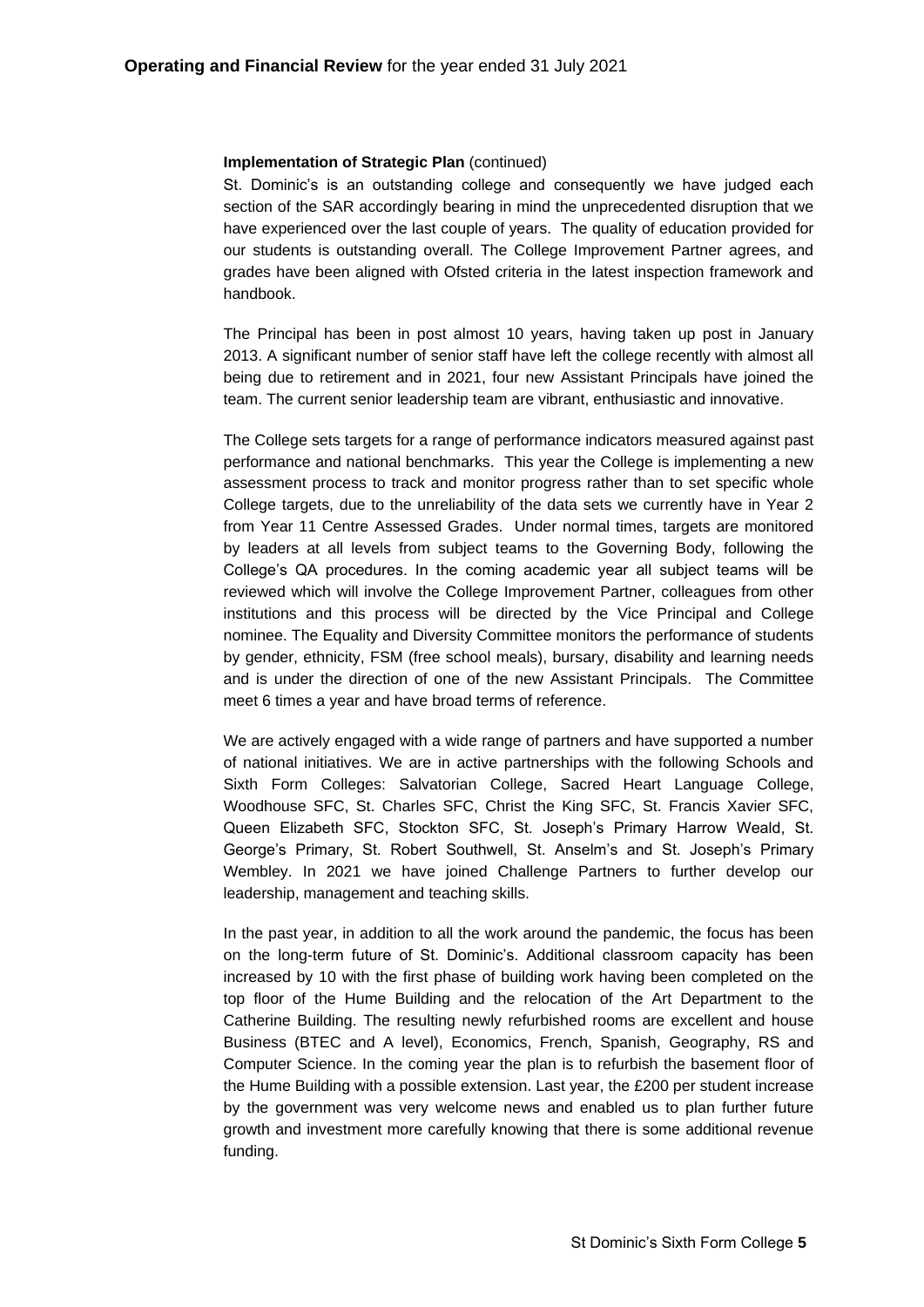### **Stakeholders**

The college has many stakeholders including:

- its current, future and past students; staff including the senior leadership team (page2).
- Organisations it works with. UCAS, Lloyds bank, Ofsted.
- its partner schools, Sacred Heart Language College and Salvatorian College.
- the wider college community.

### **Public benefit**

In setting and reviewing the College's strategic objectives, the Governing Body has had due regard for the Charity Commission's guidance on public benefit and particularly upon its supplementary guidance on the advancement of education. The guidance sets out the requirement that all organisations wishing to be recognised as charities must demonstrate, explicitly, that their aims are for the public benefit.

### **Financial objectives**

The College's financial objectives are:

- $\bullet$  to achieve an annual operating surplus;
- ◆ to further improve the College's shorter term liquidity;
- ◆ to pay all supplier invoices within 30 days or to their terms if shorter;
- to maintain the financial viability of the College; and
- to maintain at least 'Good' financial health.

### **Performance indicators**

Learner success rates continue to be above benchmark. St Dominic's Sixth Form College is ranked fifth on the national College tables for A\* to B at A2 level. The College forms one of the 10 members of the Maple Group, which consists of the top 10 Colleges in the country by A2 results.

### **Student achievements**

Students continue to perform to a high standard. The performance tables produced by the Department for Education over the last five years show that St. Dominic's was the highest non-selective performing provider both in Harrow and in London West in terms of average points score per student.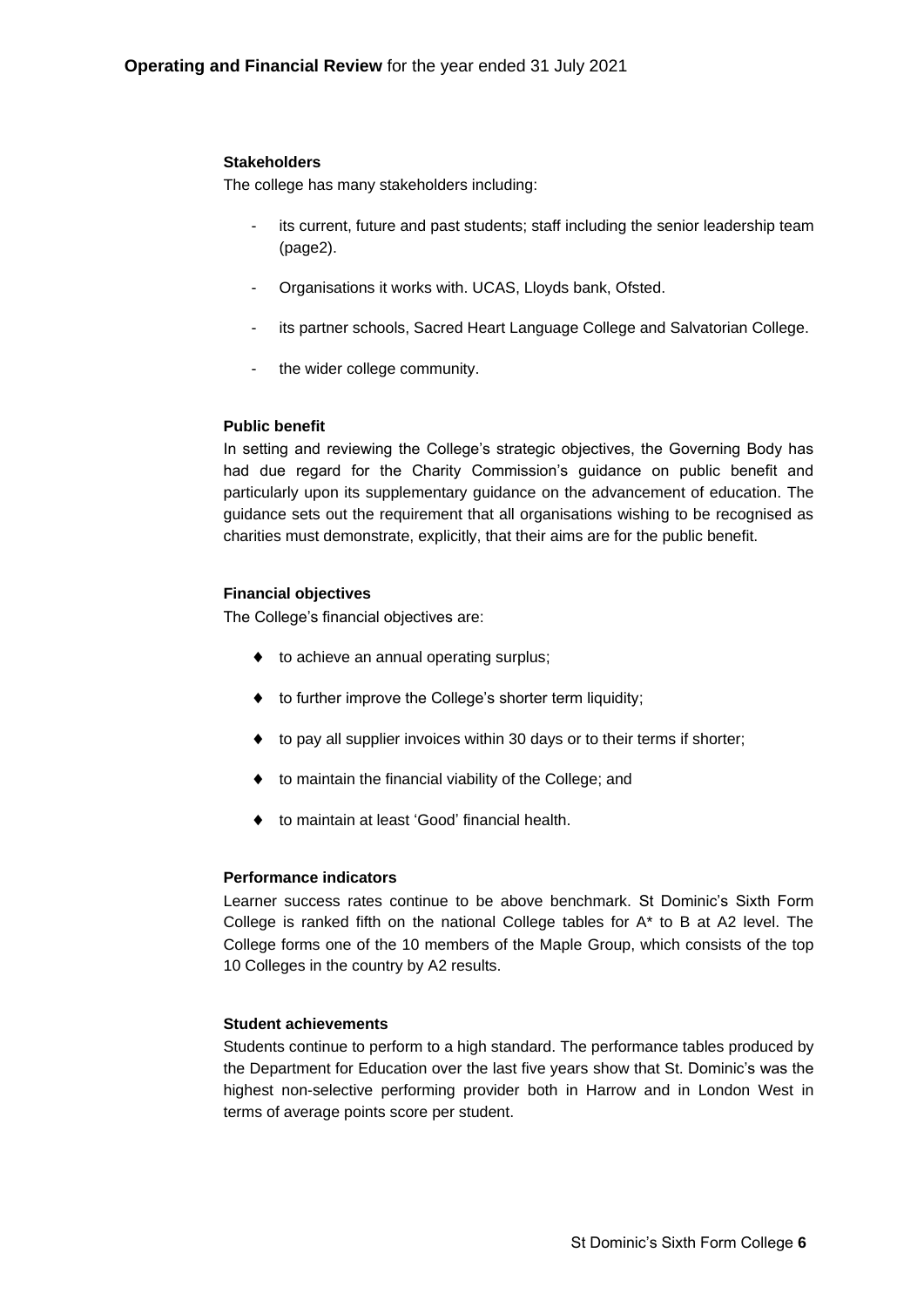### **Financial results**

The College had an EBITDA (Earnings before Interest, Tax, Depreciation and Amortisation) of £949,000 (2019/20: £397,000).

The Total Financial Health score for the College has increased to 290 (Outstanding Financial Health) compared to 210 in 2019/20.

|                      | 2020/21 | 2019/20 |
|----------------------|---------|---------|
| <b>Current Ratio</b> | 100     | 70      |
| EBITDA               | 100     | 50      |
| <b>Borrowing</b>     | 90      | 90      |
| Total                | 290     | 210     |

The financial results for 2020/21 continue to improve year on year in spite of extremely rigid funding criteria. Lagged student funding has remained constant. In 2020/21 there were 1,318 funded students compared to 1,315 the previous year.

The ESFA funding allocation has increased from £6,143k to £6,959k. Costs incurred before depreciation, interest and pension scheme adjustments have been kept under tight control, these were £6,251k (2020/21) compared to £6,302k (2019/20) which is a marginal decrease of £51k.

The catering income suffered as a result of COVID, resulting in a lower margin compared to budget by £57k. In addition there was no lettings income in the year, £50k of lettings income was budgeted for. Additional costs were incurred during COVID, however we received a grant of £98k from the GLA to recover these costs.

The College has redeveloped the top floor of the Hume building in time for Autumn term and the final project cost has come in under budget. To help fund the build we have obtained a £300k grant from the GLA to help grow the BTEC offering in the College, and further funding has been obtained from the Diocese of Westminster who have kindly provided a 0% loan of £390k repayable over the next two years. Further capital projects have also taken place during the year, including a new Art Suite and Tutor Office in the Catherine Building. We have invested a further £175k into new computers and servers. This was partly driven by COVID as a result of working from home becoming the new norm.

In September 2008 the College contracted an additional line of credit with Lloyds TSB Bank plc to help with the financing of the property strategy. Loans are repayable in quarterly instalments until July 2022.

Cash flows remain positive at £1,255k for the year ended 31 July 2021 which is up from £1,021k for the year ended 31 July 2020, and creditors due within one year are £154k down on the previous year. Debtors due within one year are £15k up from the previous year. The current ratio has improved from 1.58 in 2019/20 to 2.50 in 2020/21.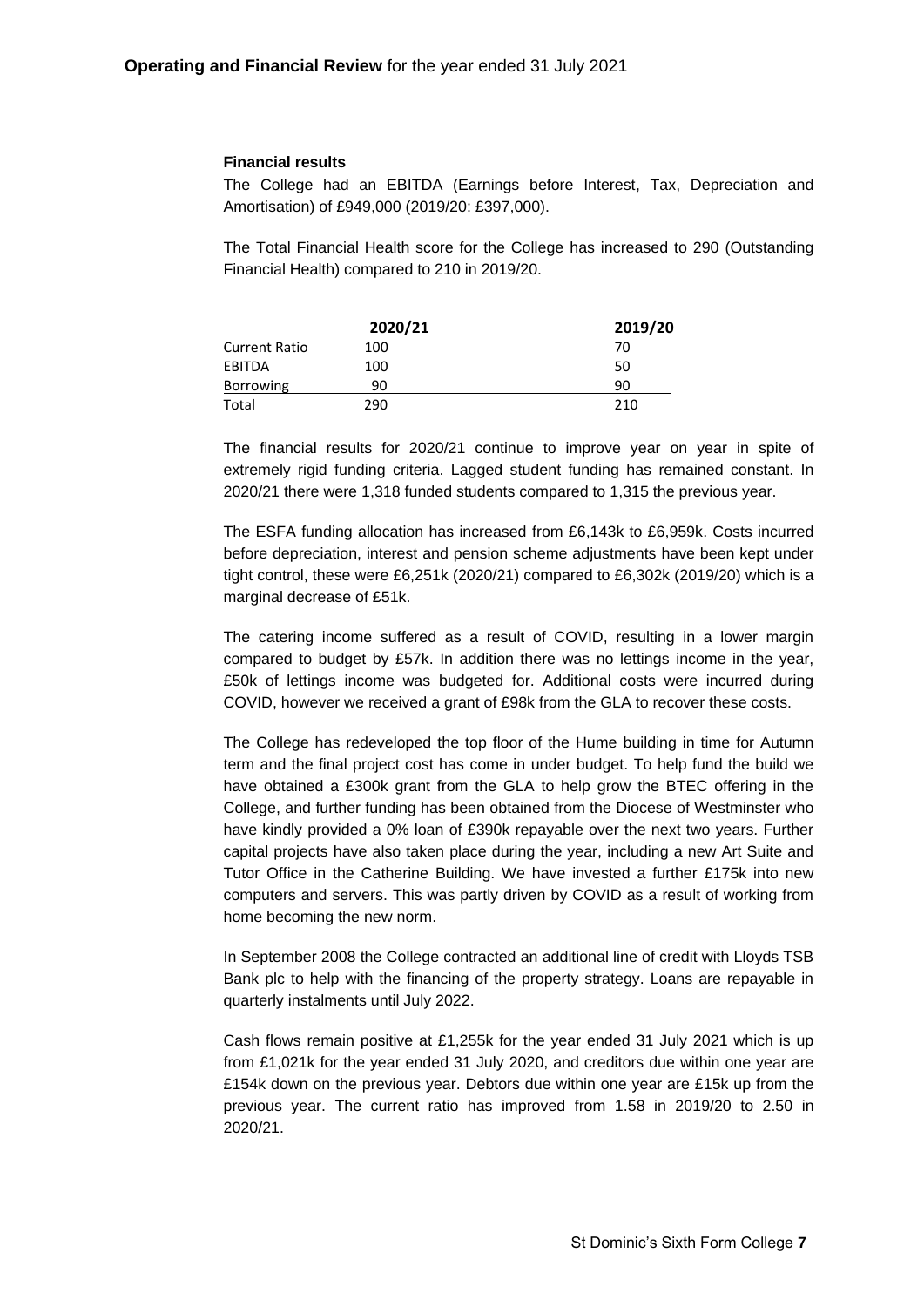#### **Financial results** (continued)

The college has no formal reserves policy but recognises the importance of reserves in the financial stability of any organisation and ensures that there are adequate reserves to support the college's core activities.

### **Future performance**

Forecast operating results remain positive with student numbers remaining constant. Government changes to funding, mainly due to an increase in the weighting factor and also additional funding received the through High Value course premium has helped put the College on a firmer financial footing. In addition, the funding rate per student remains at £4,188 per annum.

The increase in the employer's Teachers Pension contribution continues to be subsidised by Government. This will potentially cost the College an additional £200k per annum going forward if the funding was withdrawn.

Funding levels from Government cannot drop owing to the ever-increasing pressure on staffing costs coupled with higher running costs. The College would be placed under financial pressure if funding levels drop and we are hoping for an increase in the student funding rate of £4,188 to allow the College to grow.

The future direction of the College is guided by Government funding and as such the Governors rely heavily on the 4-year Financial Forecasts. There is now a potential opportunity to convert to Academy status, this has not been an option before owing to the Catholic status of the College. This will be explored further in the coming years in conjunction with Government funding levels.

#### **Principal risks and uncertainties**

The College has reviewed the key risks (particularly funding) to which it is exposed, together with the operating, financial and compliance controls that have been implemented to mitigate those risks. The College is of the view that there is an ongoing process for identifying, evaluating and managing these significant risks which are presented to the Audit Committee, and insured where feasible. Not all risk and uncertainties are within the control of the College. Major risk categories that face the College are listed below.

- Future government funding cutbacks;
- Recruitment and retention of staff;
- Difficulty of increasing the number of students on role;
- Maintaining the standard of estates and buildings; and
- COVID 19 Pandemic.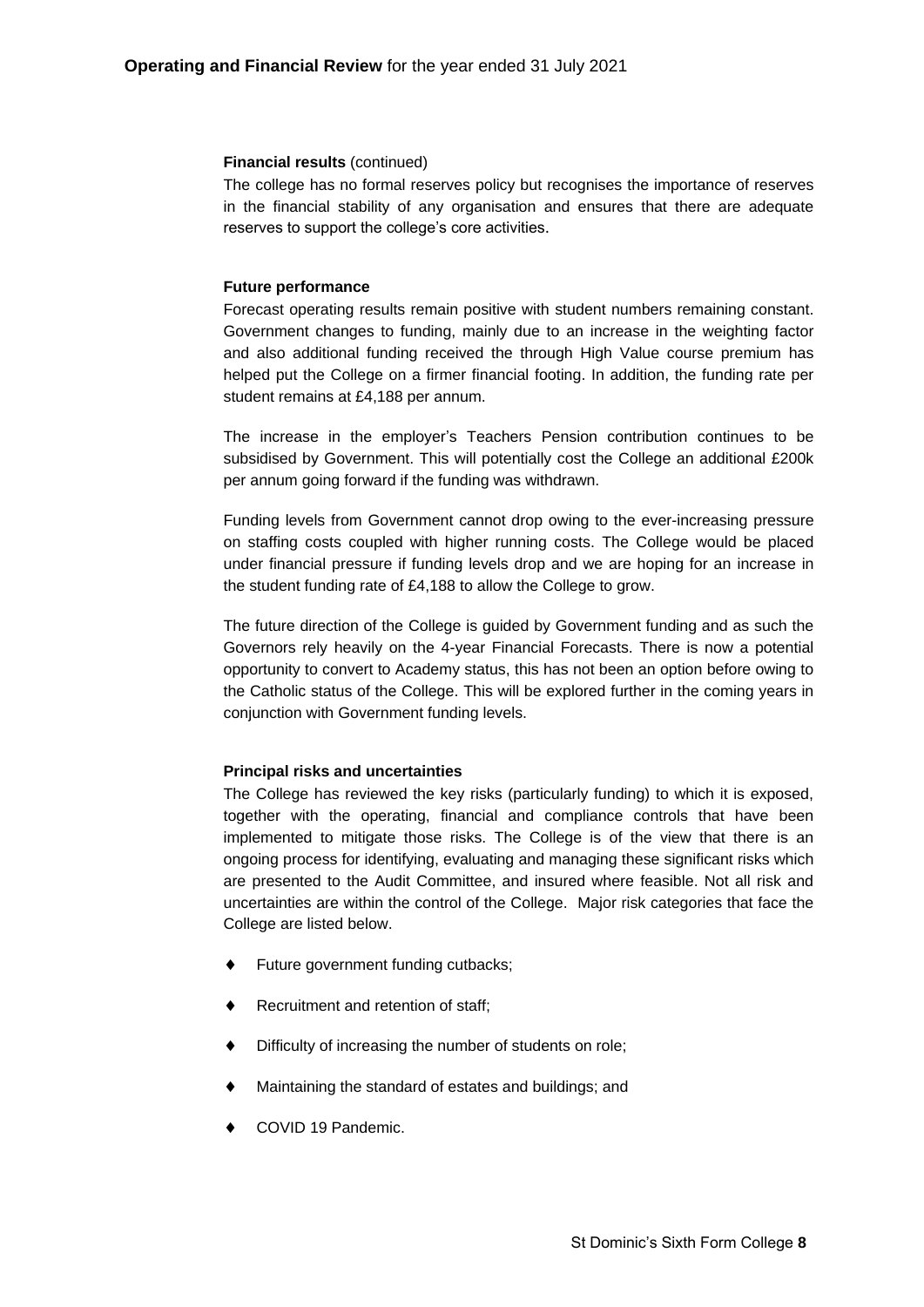### **Actions required to minimise the potential risk**

- Government funding levels are beyond the College's control. Strict financial budgeting ensures that the College will be aware of the financial impact of government cutbacks well in advance and will aim to mitigate the drop in funding, this is however an unquantifiable amount.
- Teachers in Colleges are paid less than those in schools and as such, staff may be reluctant to join the College due to the variation in salary levels. Our location, being on the border of inner-London, has a potential impact on the recruitment of teachers. St Dominic's is located in the 'outer' London salary band and therefore staff are paid considerably less than those working in the 'inner' London salary band. We work with the various teacher training colleges in and around London as a means of recruiting staff and advertise in the TES to ensure national coverage for all vacant posts.
- The College has a target student recruitment number each year but has reached capacity at 1,300 students. If this were not to be achieved each year it would affect funding levels and may well affect results in the long term. The College has achieved excellent A Level results and remains one of the best in the country on A\* to B grade results. This ensures healthy student recruitment and maintains the high calibre of incoming students to the College. The College has been heavily over-subscribed for the last 6 years.
- Certain buildings on the estate fall into category C and D as classified by the Building Condition Improvement Fund (BCIF). These buildings require ongoing capital expenditure to maintain adequate teaching facilities at the College. As the BCIF was withdrawn from 2014/15, the College aims to maintain the standards of these buildings by making bids to the replacement scheme known as the Condition Improvement Fund (CIF). The CIF does not place unrealistic completion targets of the following March to complete the project which has been the case for the BCIF. However the CIF fund is open to Colleges and Academies and reduces our chances of a successful bid. So far we have had four unsuccessful bids.
- Detailed risk assessments to contain and manage the COVID 19 Pandemic have been drawn up and actioned. Weekly meetings of the COVID 19 Action Committee take place to manage and react to current issues arising from the Pandemic. Due to the uncertainty caused by the Pandemic and the possibility of potential future lockdowns, we have therefore drawn up alternative timetables that will allow home study for students and thus maintain the continuity of teaching. We have also invested heavily in IT to enable online teaching and utilised the Microsoft Teams technology to enable Lessons and College meetings to continue. Student numbers have been maintained through the Pandemic and funding levels have been assured for the 2021/22 academic year.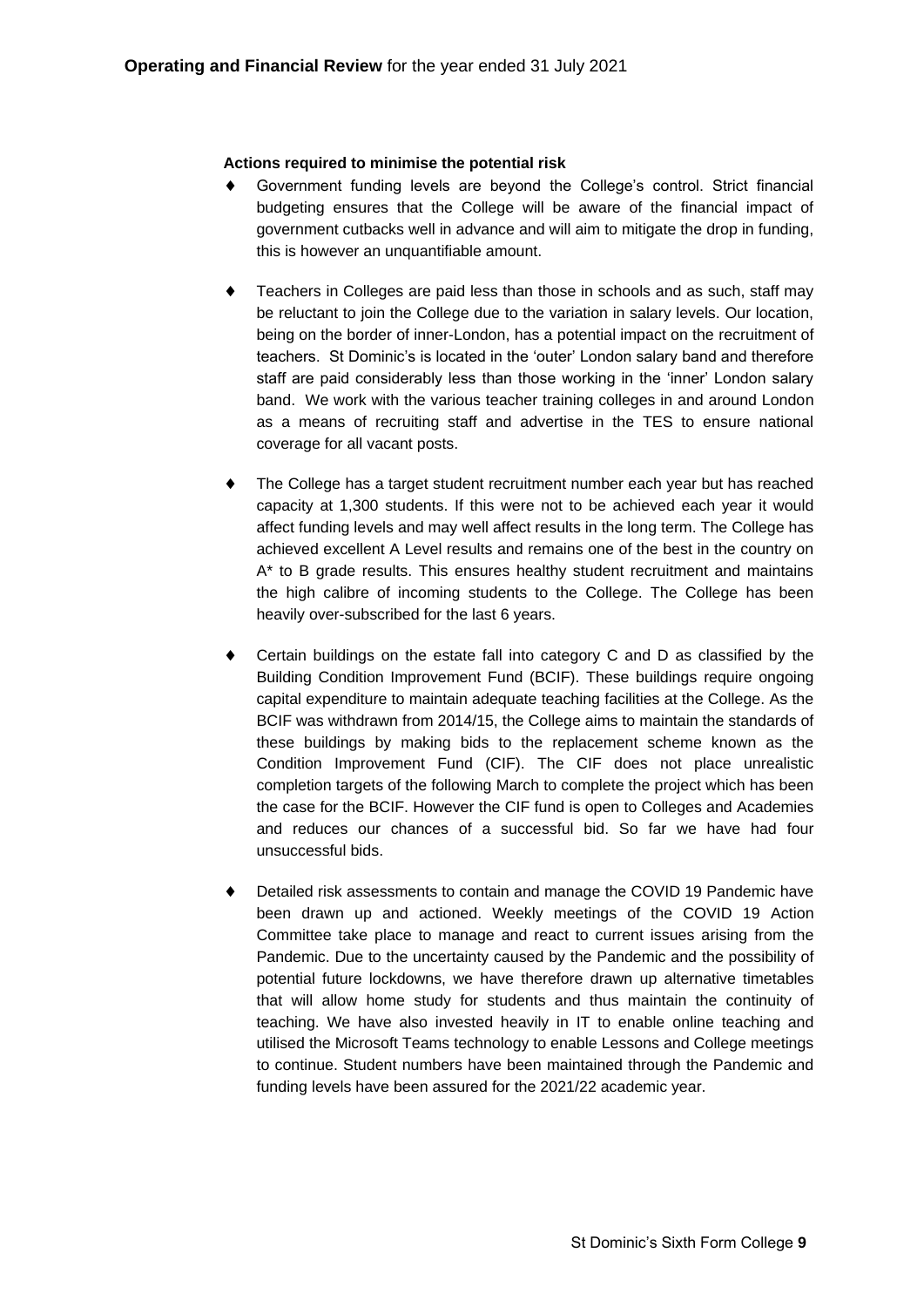#### **Staff and student involvement**

The College believes good communication with staff and students to be very important. There is an effective communication strategy, which includes all staff meetings, a daily staff bulletin, weekly staff briefing, and a Student Council. Formal representation of staff is through the recognised trade unions. In addition, members of staff are able to elect two staff Governors. There is also a regular student newsletter and two student representatives on the Governing Body. Each year students are invited to give feedback to the College through enrolment, induction and leaver satisfaction surveys.

#### **Taxation**

None of the College's activities fall to be charged to corporation tax.

#### **Equal opportunities and employment of disabled persons**

St. Dominic's Sixth Form College is committed to ensuring equality of opportunity for all who learn and work here. We respect and value positively differences in race, gender, sexual orientation, ability, class and age. The College strives vigorously to remove conditions which place people at a disadvantage and will actively combat bigotry. This policy will be resourced, implemented and monitored on a planned basis.

The College's Single Equality Policy is published on the College's website.

The College considers all applications from disabled persons, bearing in mind the aptitudes of the individuals concerned. Where an existing employee becomes disabled, every effort is made to ensure that employment with the College continues. The College's policy is to provide training, career development and opportunities for promotion, which are, as far as possible, identical to those for other employees. An equalities plan is published each year and monitored by managers.

#### **Disability statement**

The College seeks to achieve the objectives set out in the Equality Act 2010.

- a) As part of its accommodation strategy the College updated its access audit. The College considers access matters at the Estates and Risk Management Team Meetings (reporting to the Finance and General Purposes Committee). The Estates and Risk Management Team provides information, advice and arranges support where necessary for students with disabilities.
- b) There is a list of specialist equipment, which the College can make available for use by students and a range of assistive technology is available in the learning centre. Any equipment not held by the College required by a disabled person will be sourced and provided so long as the person remains at the College.
- c) The admissions policy allows for appeals against a decision not to offer a place which are dealt with under the appropriate appeals process.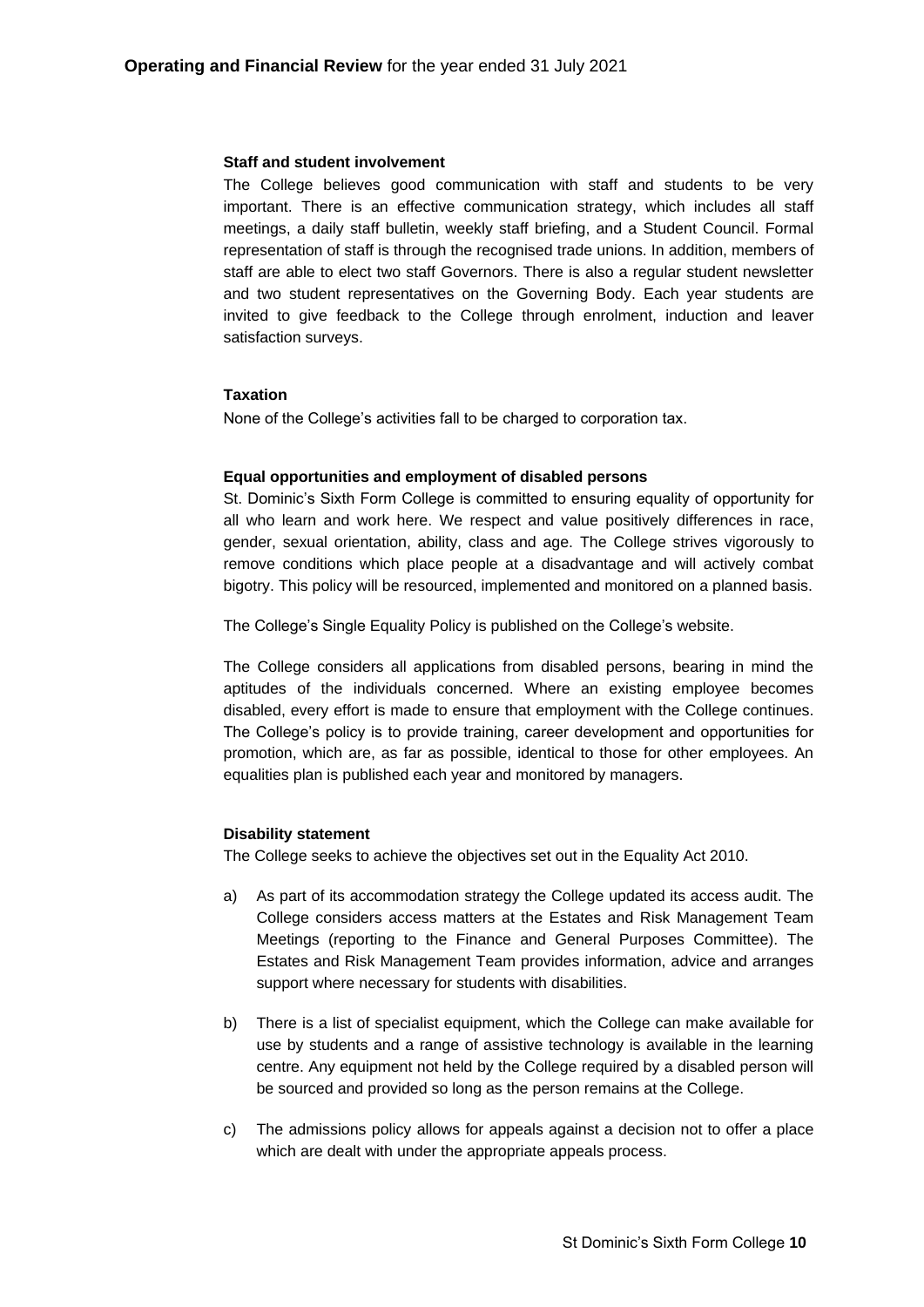#### **Disability statement (continued)**

- The College has made a significant investment in the appointment of specialist  $\mathsf{d}$ staff to support students with learning difficulties and/or disabilities. There are a number of student support assistants who can provide a variety of support for learning. There is a continuing programme of staff development to ensure the provision of a high level of appropriate support for students who have learning difficulties and/or disabilities.
- e) Specialist programmes are described in College prospectuses, and achievements and destinations are recorded and published in the standard College format.

#### **Trade union facility time**

The Trade Union (Facility Time Publication Requirements) Regulations 2017 require the college to publish information on facility time arrangements for trade union officials at the college. One member of staff is the allocated Trade Union rep, time spent on Trade Union activities is minimal.

#### Disclosure of information to auditors

The members of the Governing Body who held office at the date of approval of this report confirm that, so far as they are each aware, there is no relevant audit information of which the College's auditors are unaware; and each member has taken all the steps that they ought to have taken to be aware of any relevant audit information and to establish that the College's auditor is aware of that information.

Signed on behalf of the Governing Body on 9th December 2021

D Martin Chair - Governing Body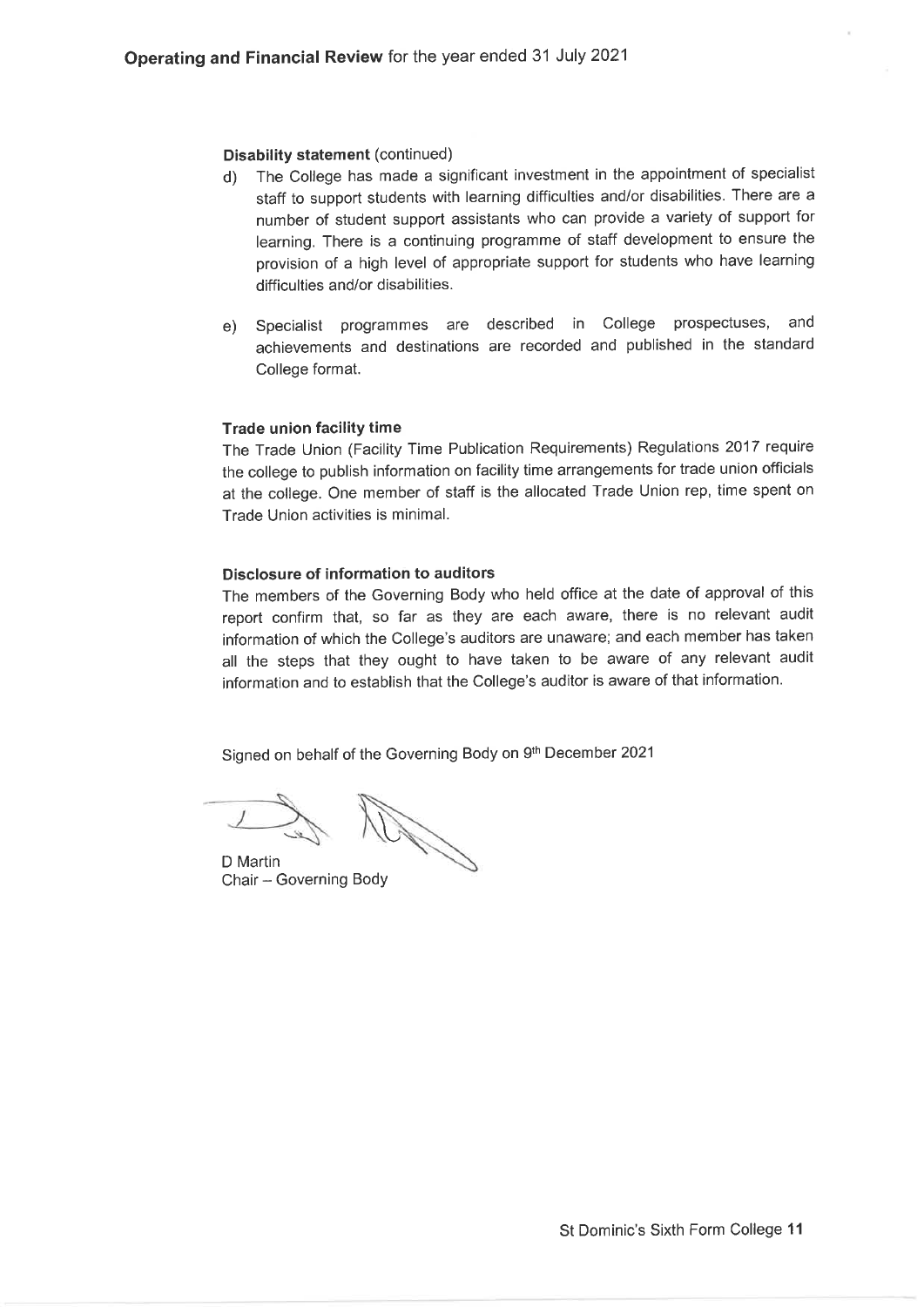The following statement is provided to enable readers of the annual report and accounts of the College to obtain a better understanding of its governance and legal structure.

The College endeavours to conduct its business:

- In accordance with the seven principles identified by the Committee on Standards in Public Life (selflessness, integrity, objectivity, accountability, openness, honesty and leadership);
- In full accordance with the guidance to colleges from the Association of Colleges in The English Colleges' Foundation Code of Governance ("the Foundation Code"); and
- Having due regard to the UK Corporate Governance Code ("the Code") insofar as it is applicable to the further education sector.

The College is committed to exhibiting best practice in all aspects of corporate governance in particular the Governing Body has adopted and complied with the Foundation Code. We have not adopted and therefore do not apply the UK Corporate Governance Code. However, we have reported on our Corporate Governance arrangements by drawing upon best practice available, including those aspects of the UK Corporate Governance Code we consider to be relevant to the further education sector and best practice.

In the opinion of the Governors, the College complies with all the provisions of the Foundation Code, and it has complied throughout the year ended 31 July 2021. The Governing Body recognises that, as a body entrusted with both public and private funds, it has a particular duty to observe the highest standards of corporate governance at all times. In carrying out its responsibilities, it takes full account of The English Colleges' Foundation Code of Governance issued by the Association of Colleges in December 2011, which it formally adopted in August 2012.

The College is an exempt charity within the meaning of Part 3 of the Charities Act 2011. The Governors, who are also the Trustees for the purposes of the Charities Act 2011, confirm that they have had due regard for the Charity Commission's guidance on public benefit and that the required statements appear elsewhere in these financial statements.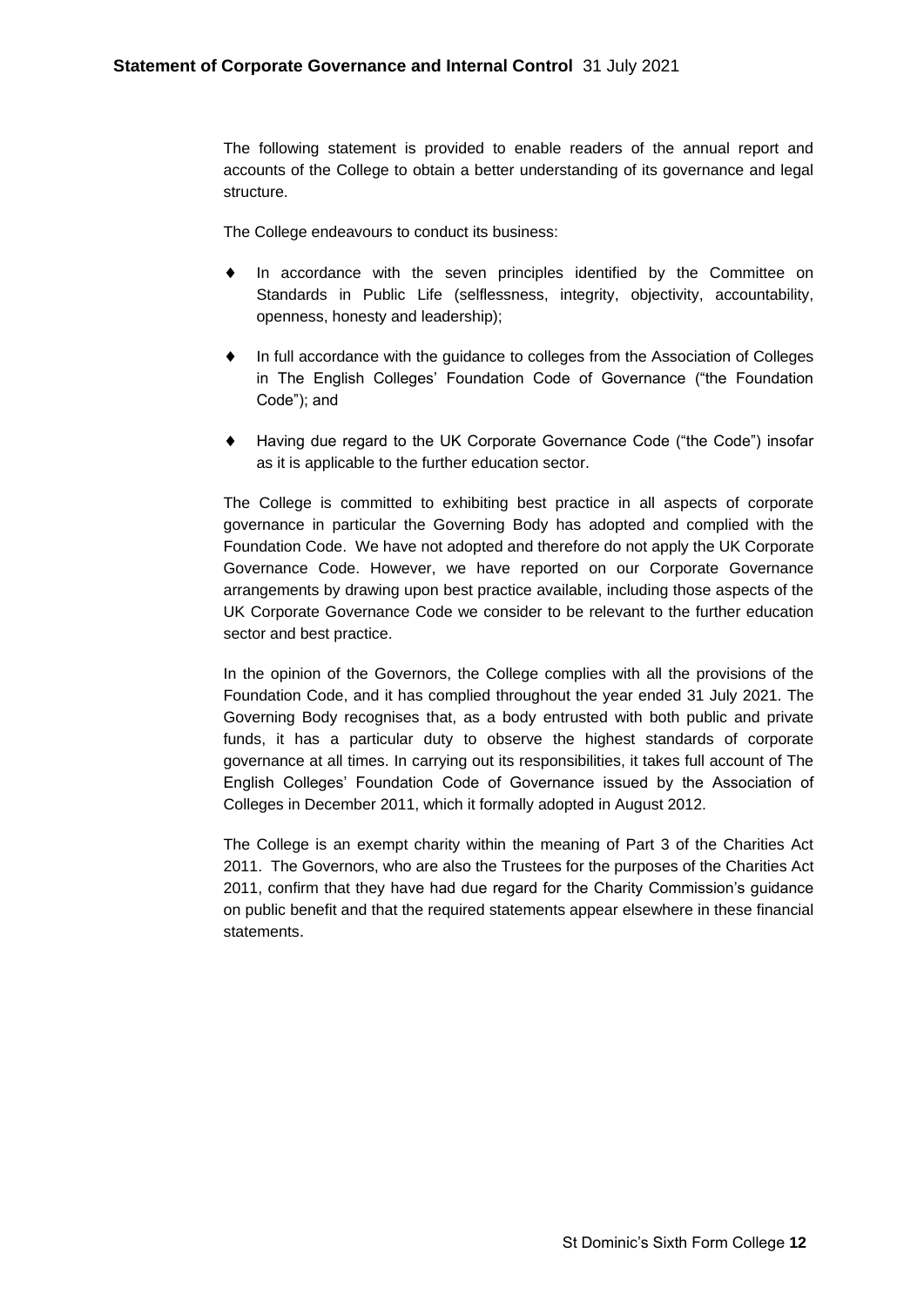### **The Governing Body**

The members who served on the Governing Body during the year and up to the date of approval of the financial statements were:

| <b>NAME</b>           | DATE OF      | <b>CURRENT TERM</b> | <b>STATUS OF</b>         | <b>COMMITTEE MEMBERSHIP</b>    | ATTENDANCE |
|-----------------------|--------------|---------------------|--------------------------|--------------------------------|------------|
|                       | APPOINTMENT  | OF OFFICE           | APPOINTMENT              |                                |            |
|                       |              | <b>EXPIRES</b>      |                          |                                |            |
| <b>Honor Beck</b>     | Re-appointed | 31.08.22            | <b>Foundation Member</b> | Catholicity & Curriculum       | 12 of 13   |
|                       | 01.09.18     |                     |                          | HR / Finance & General         |            |
|                       |              |                     |                          | Purposes                       |            |
|                       |              |                     |                          | Quality & Standards            |            |
|                       |              |                     |                          | Remuneration                   |            |
| Maura Coumbe          | Re-appointed | 31.08.23            | <b>Foundation Member</b> | Finance & General Purposes     | 11 of 11   |
|                       | 01.09.19     |                     |                          | Search                         |            |
| Sister Karen d'Artois | 01.05.19     | 31.08.22            | <b>Foundation Member</b> | Audit                          | 7 of 9     |
|                       |              |                     |                          | Catholicity & Curriculum       |            |
| Paula Eavis           | Re-appointed | 10.12.20            | Co-opted Member          | Chair: HR                      | $2$ of $3$ |
|                       | 01.09.19     |                     |                          |                                |            |
| Sylvia Farooqi        | 01.01.20     | 31.08.21            | Parent Member            | Catholicity & Curriculum       | 7 of 7     |
| Noel Feeney           | Re-appointed | 31.08.23            | <b>Foundation Member</b> | Quality & Standards            | 7 of 7     |
|                       | 01.01.20     |                     |                          |                                |            |
| Susan Firth           | Re-appointed | 31.08.21            | <b>Staff Member</b>      | Quality & Standards            | 7 of 7     |
|                       | 01.09.18     |                     |                          |                                |            |
| Patrick Freely        | Re-appointed | 31.08.22            | <b>Foundation Member</b> | Chair: Governing Body          | 12 of 12   |
|                       | 01.09.18     |                     |                          | Finance & General Purposes     |            |
|                       |              |                     |                          | <b>HR</b>                      |            |
|                       |              |                     |                          | Chair: Remuneration            |            |
|                       |              |                     |                          | Chair: Search                  |            |
| Edel Kinsella O'Brien | 01.09.18     | 31.08.21            | <b>Staff Member</b>      | Catholicity & Curriculum       | 3 of 7     |
| Paul Lorenzato        | 01.01.20     | 31.08.21            | Parent Member            | Audit                          | 4 of 6     |
| David Martin          | Re-appointed | 31.08.21            | <b>Foundation Member</b> | Chair: Finance & General       | 9 of 9     |
|                       | 01.04.17     |                     |                          | Purposes                       |            |
|                       |              |                     |                          | Remuneration                   |            |
| Christopher Moseley   | Re-appointed | 31.08.22            | <b>Foundation Member</b> | Finance & General Purposes     | $9$ of $9$ |
|                       | 01.09.18     |                     |                          | Remuneration                   |            |
| James O'Flynn         | Re-appointed | 31.08.24            | <b>Foundation Member</b> | Audit                          | 6 of 9     |
|                       | 01.09.20     |                     |                          | Quality & Standards            |            |
| Anne O'Shea           | Re-appointed | 31.08.22            | <b>Foundation Member</b> | Chair: Catholicity &           | 7 of 7     |
|                       | 01.09.18     |                     |                          | Curriculum                     |            |
| Andrew Parkin         | 01.01.13     | Duration            | Principal                | All Committees (except         | 18 of 18   |
|                       |              |                     |                          | Audit/Remuneration)            |            |
| Neville Ransley       | Re-appointed | 31.08.24            | <b>Foundation Member</b> | Chair: Quality & Standards     | 6 of 7     |
|                       | 01.11.20     |                     |                          | Search                         |            |
| lan Rogers            | Re-appointed | 31.08.21            | <b>Foundation Member</b> | Chair: Audit                   | 5 of 6     |
|                       | 01.09.17     |                     |                          |                                |            |
| Marcia Taylor         | 01.04.21     | 31.03.24            | <b>Foundation Member</b> |                                | $1$ of $1$ |
| Jeea Chadha           | 01.01.20     | 31.03.21            | <b>Student Member</b>    | <b>Quality &amp; Standards</b> | 3 of 5     |
| Cathal Doherty        | 01.01.20     | 31.03.21            | <b>Student Member</b>    | Quality & Standards            | $2$ of 5   |
| <b>Mitul Matthews</b> | 01.04.21     | 31.12.21            | <b>Student Member</b>    | <b>Quality &amp; Standards</b> | $1$ of $1$ |
| Juliette Nola         | 01.04.21     | 31.12.21            | <b>Student Member</b>    | Quality & Standards            | 1 of 1     |

Due to COVID, the end / start date of the Student Members was amended compared to the previous year.

Additionally, the following students were appointed as Observers to the Catholicity & Curriculum Committee:

Clara Moscaliuc and Michael Mujuzi / Daniel Simao and Samini Subramaniam - their end / start dates were also amended.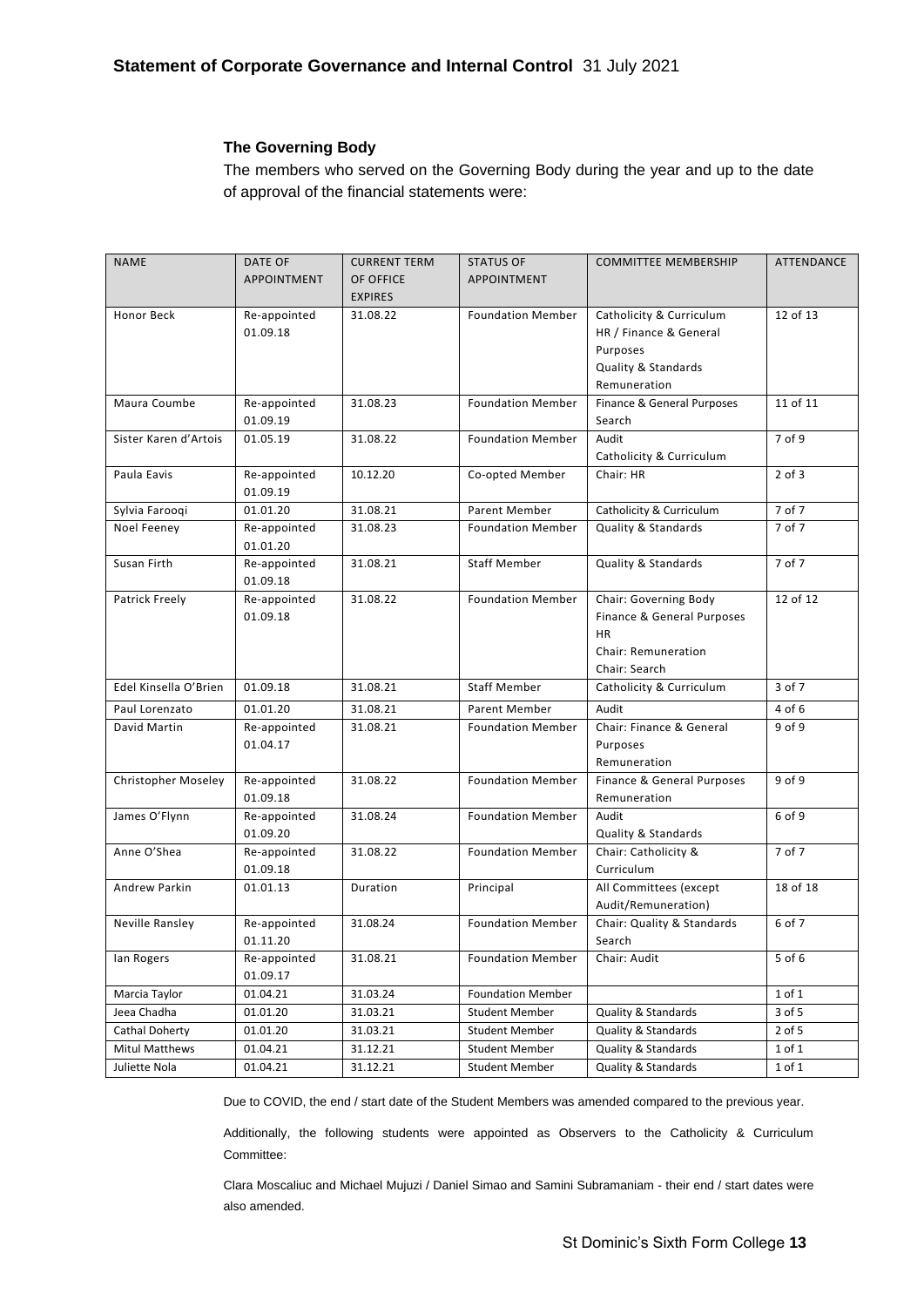#### **The Governing Body** (continued)

The Governing Body conducts its business through a number of committees. Each committee has terms of reference that have been approved by the Governing Body. These committees are Finance & General Purposes, Remuneration, Search, Audit, Quality & Standards, Human Resources, Catholicity & Curriculum and COVID 19 Action Committee. Full minutes of all meetings, except those deemed to be confidential by the Governing Body, are available from the Clerk to the Governors.

The Clerk to the Governing Body maintains a register of financial and personal interests of the Governors and Senior Post Holders. The register is available for inspection at the above address. All Governors are able to take independent professional advice in furtherance of their duties at the College's expense and have access to the Clerk to the Governing Body, who is responsible to the Governing Body for ensuring that all applicable procedures and regulations are complied with. The appointment, evaluation and removal of the Clerk are matters for the Governing Body as a whole. Formal agendas, papers and reports are supplied to Governors in a timely manner, prior to Governing Body meetings. During the COVID pandemic the majority of committee meetings have been held via Microsoft Teams. Briefings are also provided on an ad hoc basis. The Governing Body has a strong and independent non-executive element and no individual or group dominates its decision-making process. The Governing Body considers that each of its non-executive members is independent of management and free from any business or other relationship that could materially interfere with the exercise of their independent judgement. There is a clear division of responsibility in that the roles of the Chairman and Principal are separate. There are no situations where COVID-19 has impacted value for money.

#### **Appointments to the Governing Body**

Any new appointments of Foundation Governors to the Governing Body are a matter for the consideration of the Diocese of Westminster and as to other Governors, the Governing Body as a whole. The Governing Body has a Search Committee, consisting of four members, which is responsible for the selection and nomination of any new member. The Governing Body is responsible for ensuring that appropriate training is provided as required. Members of the Governing Body are appointed for a term of office not exceeding four years.

#### **Remuneration Committee**

Throughout the year ended 31 July 2021, the College's Remuneration Committee comprised three members. The Committee's responsibilities are to make recommendations to the Governing Body on the remuneration and benefits of the Principal and other Senior Post Holders. Details of remuneration for the year ended 31 July 2021 are set out in note 5 to the financial statements.

#### **Audit Committee**

The Audit Committee comprises four members (excluding the Principal and Chair). The Committee operates in accordance with written terms of reference approved by the Governing Body. The Audit Committee meets twice a year and provides a forum for reporting by the College's financial statements auditors, who have access to the Committee for independent discussion, without the presence of College management.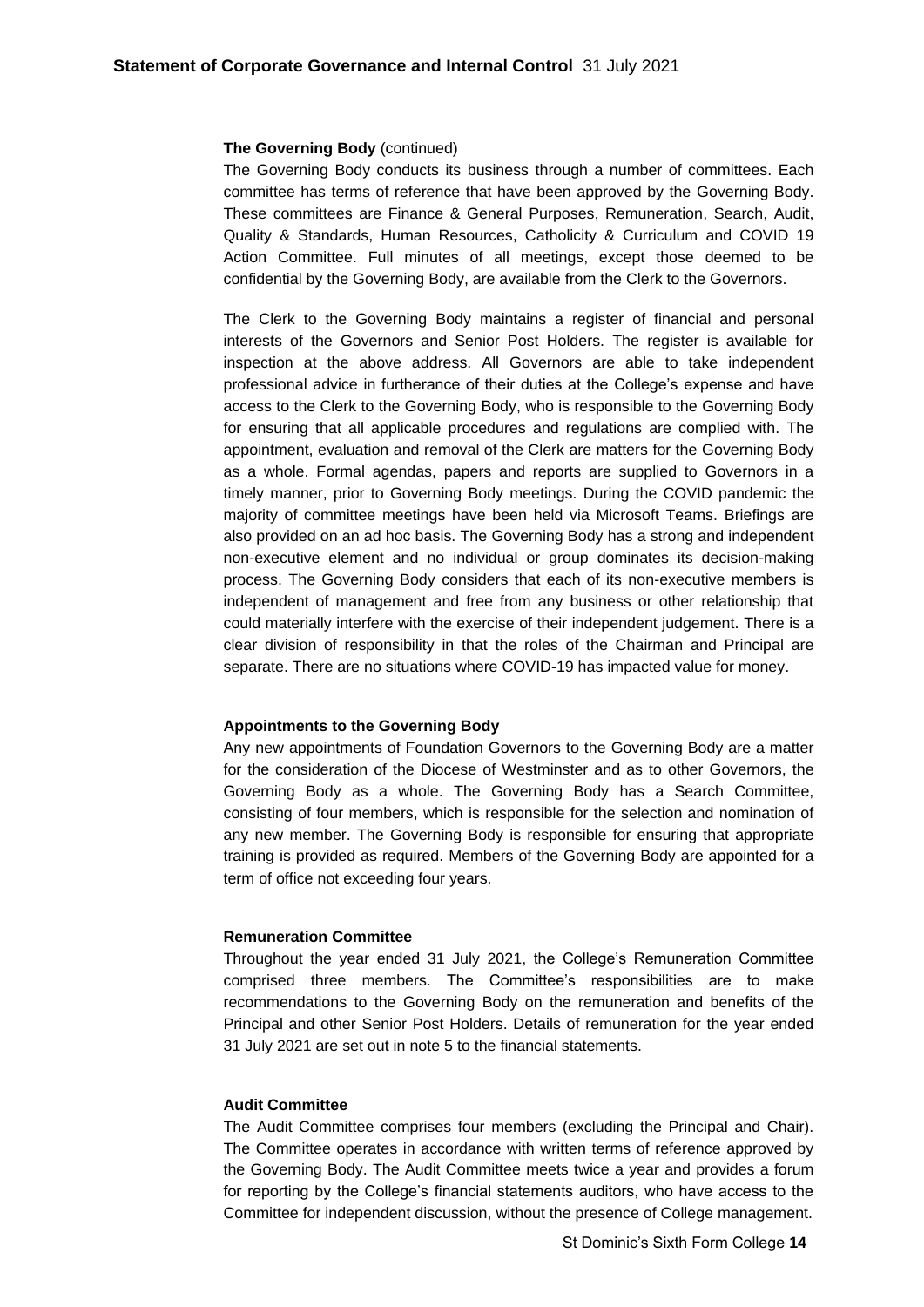#### **Audit Committee** (continued)

The Committee also receives and considers reports from the ESFA as they affect the College's business.

### **Internal control**

#### *Scope of responsibility*

The Governing Body is ultimately responsible for the College's system of internal control and for reviewing its effectiveness. However, such a system is designed to manage rather than eliminate the risk of failure to achieve business objectives, and can provide only reasonable and not absolute assurance against material misstatement or loss. The Governing Body has delegated the day-to-day responsibility to the Principal, as Accounting Officer, for maintaining a sound system of internal control that supports the achievement of the College's policies, aims and objectives, whilst safeguarding the public funds and assets for which they are personally responsible, in accordance with the responsibilities assigned to him in the Financial Memorandum between St. Dominic's Sixth Form College and the ESFA. He is also responsible for reporting to the Governing Body any material weaknesses or breakdowns in internal control.

#### *The purpose of the system of internal control*

The system of internal control is designed to manage risk to a reasonable level rather than to eliminate all risk of failure to achieve policies, aims and objectives; it can therefore only provide reasonable and not absolute assurance of effectiveness. The system of internal control is based on an ongoing process designed to identify and prioritise the risks to the achievement of College policies, aims and objectives, to evaluate the likelihood of those risks being realised and the impact should they be realised, and to manage them efficiently, effectively and economically. The system of internal control has been in place in St. Dominic's Sixth Form College for the year ended 31 July 2021 and up to the date of approval of the annual report and accounts.

#### *Capacity to handle risk*

The Governing Body has reviewed the key risks to which the College is exposed together with the operating, financial and compliance controls that have been implemented to mitigate those risks. The Governing Body is of the view that there is a formal ongoing process for identifying, evaluating and managing the College's significant risks that has been in place for the year ended 31 July 2021 and up to the date of approval of the annual report and financial statements. The process is regularly reviewed by the Governing Body.

### *The risk and control framework*

The system of internal control is based on a framework of regular management information, administrative procedures including the segregation of duties, and a system of delegation and accountability. In particular, it includes:

 comprehensive budgeting systems with an annual budget, which is reviewed and agreed by the Governing Body;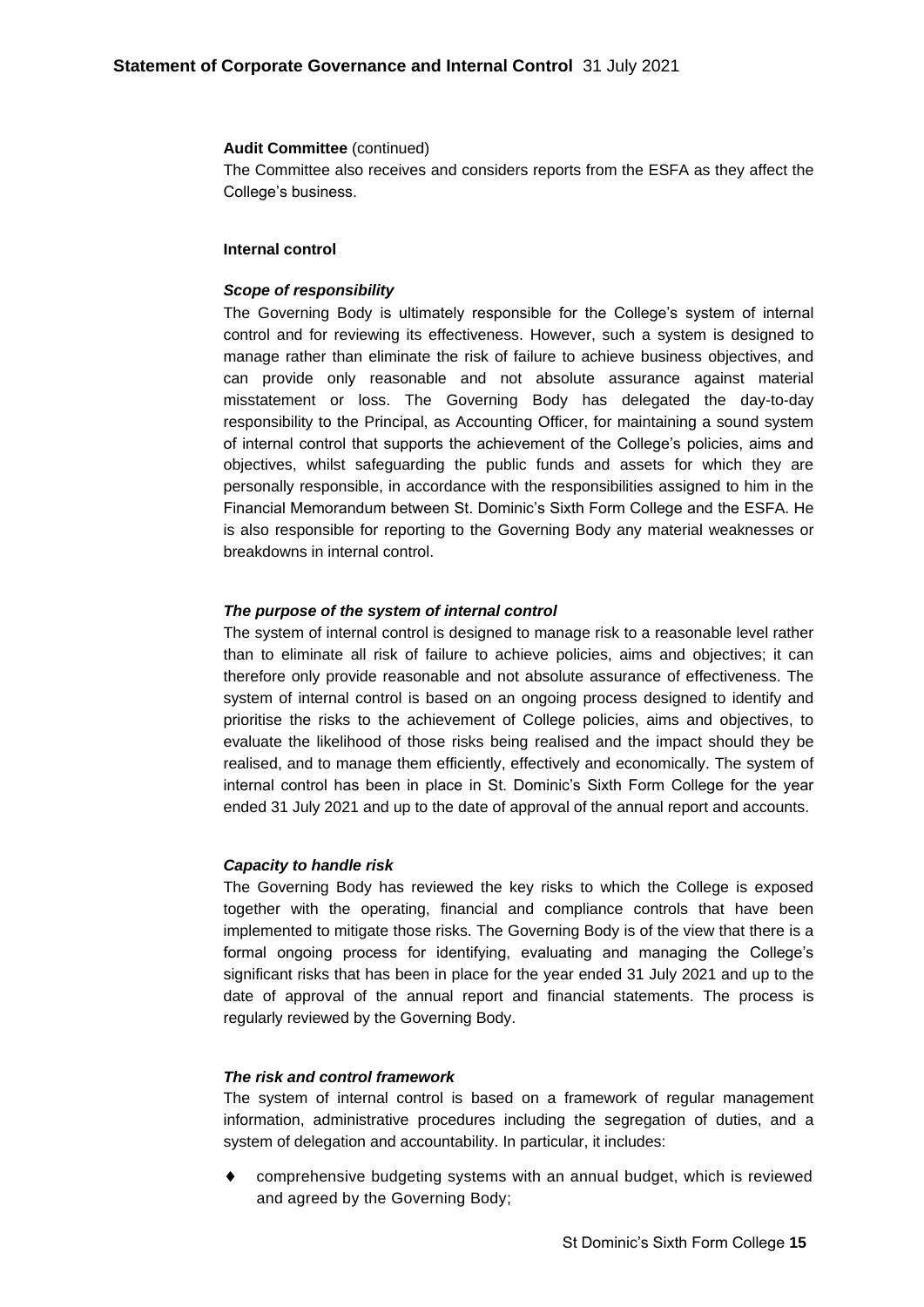### **Internal control** (continued)

### *The risk and control framework* (continued)

- regular reviews by the Governing Body of periodic and annual financial reports which indicate financial performance against forecasts;
- setting targets to measure financial and other performance;
- clearly defined capital investment control guidelines; and
- the adoption of formal project management disciplines, where appropriate.

St. Dominic's Sixth Form College has appointed an internal audit service for the year ended 31 July 2021. For that year, the College management and Governors have assessed the internal controls and developed a Governing Body Assurance Framework, clearly showing the mapping of assurance sources against the risks identified. The College analysed the risks to which it was exposed and a programme of assurance was agreed with the Audit Committee. The Committee was provided with regular reports on this assurance activity in the College which included:

- Health and Safety. Office Test carried out an internal audit on the College Health & Safety systems. The main recommendation concerned regular reviews of risk assessments.
- Fire Safety. Office Test carried out an internal audit on the College Fire Safety systems. The main recommendation is to undertake a Fire Compartmentation survey with a view to carrying out any remedial work. The assembly point signage also needed reviewing.

### *Review of effectiveness*

As Accounting Officer, the Principal has responsibility for reviewing the effectiveness of the system of internal control. His review of the effectiveness of the system of internal control is informed by:

- the work of the internal auditors, where applicable;
- the work of the executive managers within the College who have responsibility for the development and maintenance of the internal control framework; and
- comments made by the College's financial statements auditor and the regularity reporting accountant in their management letters and other reports.

The Principal has been advised on the implications of the result of their review of the effectiveness of the system of internal control by the Audit Committee, which oversees the work of internal auditors, and a plan to address weaknesses and ensure continuous improvement of the system is in place.

The Senior Leadership Team receives reports setting out key performance and risk indicators and considers possible control issues brought to their attention by early warning mechanisms, which are embedded within the departments and reinforced by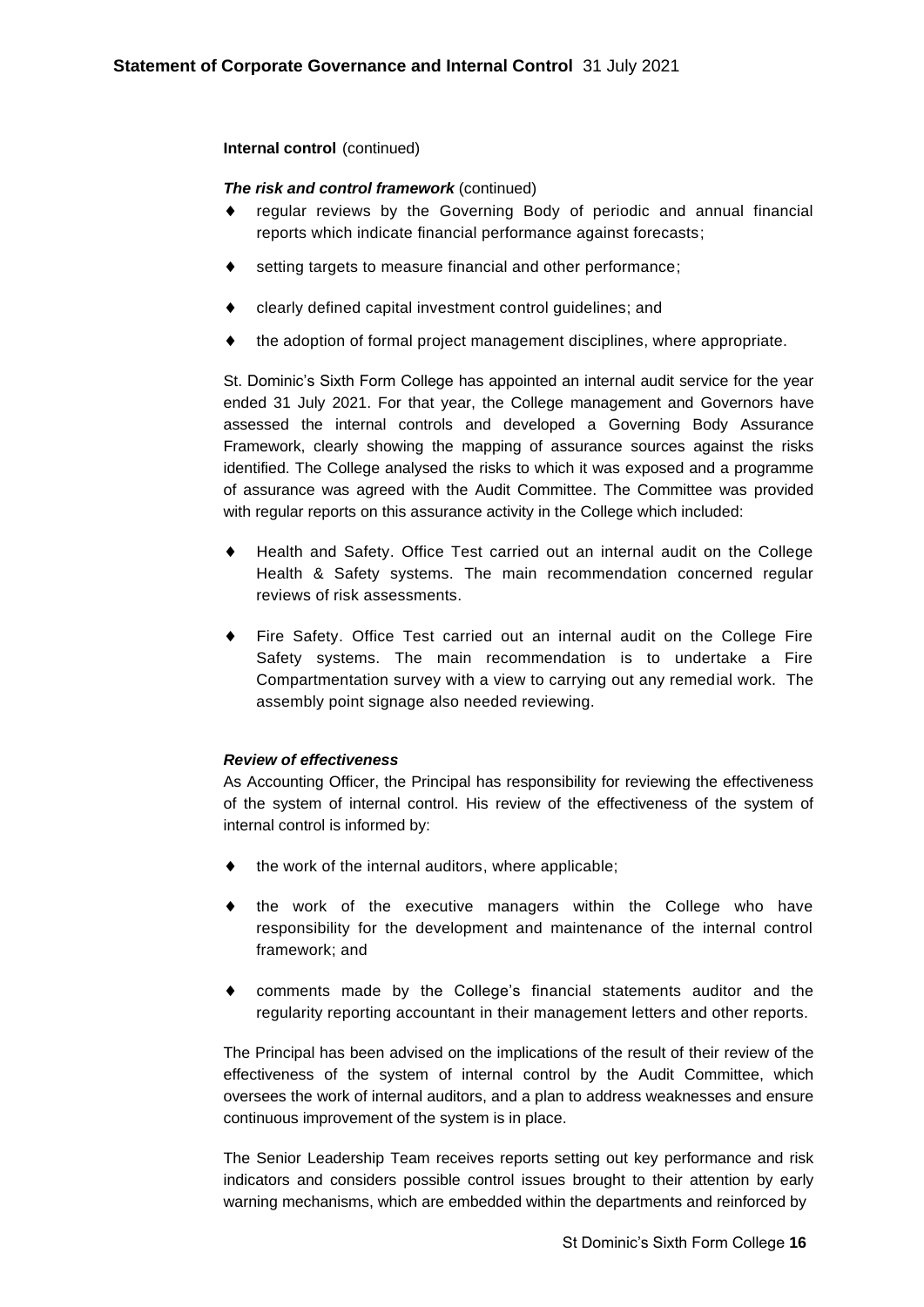Internal control (continued)

#### Review of effectiveness (continued)

risk awareness training. The Senior Leadership Team and the Audit Committee also receive regular reports from internal audit, which include recommendations for improvement. The Audit Committee's role in this area is confined to a high-level review of the arrangements for internal control. The Governing Body's agenda includes a regular item for consideration of risk and control and receives reports thereon from the Senior Leadership Team and the Audit Committee.

The emphasis is on obtaining the relevant degree of assurance and not merely reporting by exception. At its December 2021 meeting, the Governing Body carried out the annual assessment for the year ended 31 July 2021 by considering documentation from the Senior Leadership Team, and taking account of events since 31 July 2021.

Based on the advice of the Audit Committee and the Principal, the Governing Body is of the opinion that the College has an adequate and effective framework for governance, risk management and control, and has fulfilled its statutory responsibility for "the effective and efficient use of resources, the solvency of the institution and the body and the safeguarding of their assets".

#### **Going concern**

The activities of the College, together with the factors likely to affect its future development and performance are set out in the Operating and Financial Review. The financial position of the College, its cashflow, liquidity and borrowings are described in the financial statements and accompanying notes.

D Martin Chair - Governing Body 9th December 2021

A Parkin Principal 9th December 2021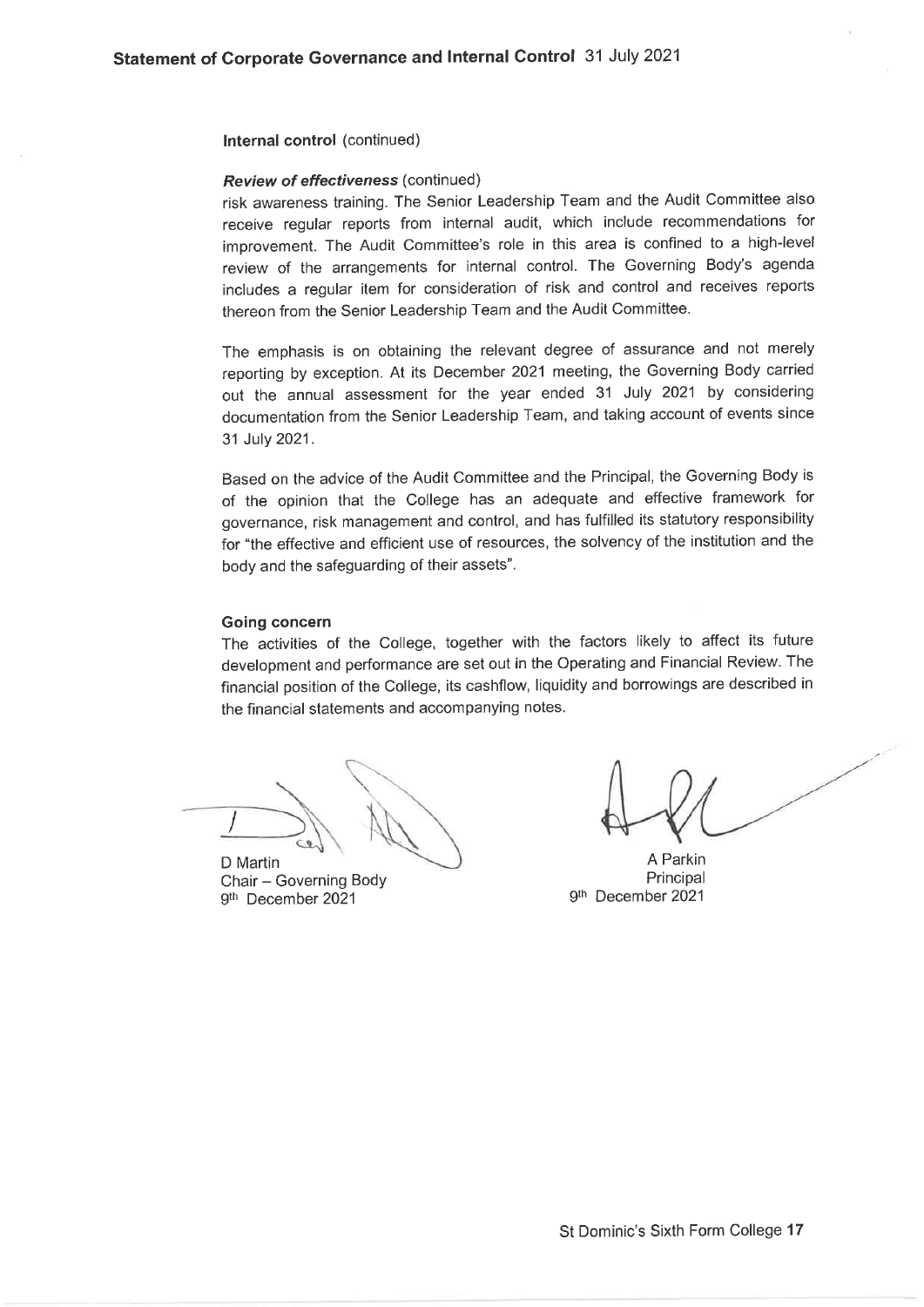The Governing Body has considered its responsibility to notify the Education and Skills Funding Agency of material irregularity, impropriety and non-compliance with Education and Skills Funding Agency terms and conditions of funding, under the financial memorandum in place between the College and the Education and Skills Funding Agency. As part of our consideration we have had due regard to the requirements of the grant funding agreements and contracts with the ESFA.

We confirm, on behalf of the Governing Body, that after due enquiry, and to the best of our knowledge, we are able to identify any material irregular or improper use of funds by the College, or material non-compliance with the Education and Skills Funding Agency's terms and conditions of funding under the grant funding agreements and contracts with the ESFA.

We confirm that no instances of material irregularity, impropriety or funding noncompliance have been discovered to date. If any instances are identified after the date of this statement, these will be notified to the Education and Skills Funding Agency.

D Martin Chair - Governing Body 9th December 2021

A Parkin Principal and Accounting Officer 9th December 2021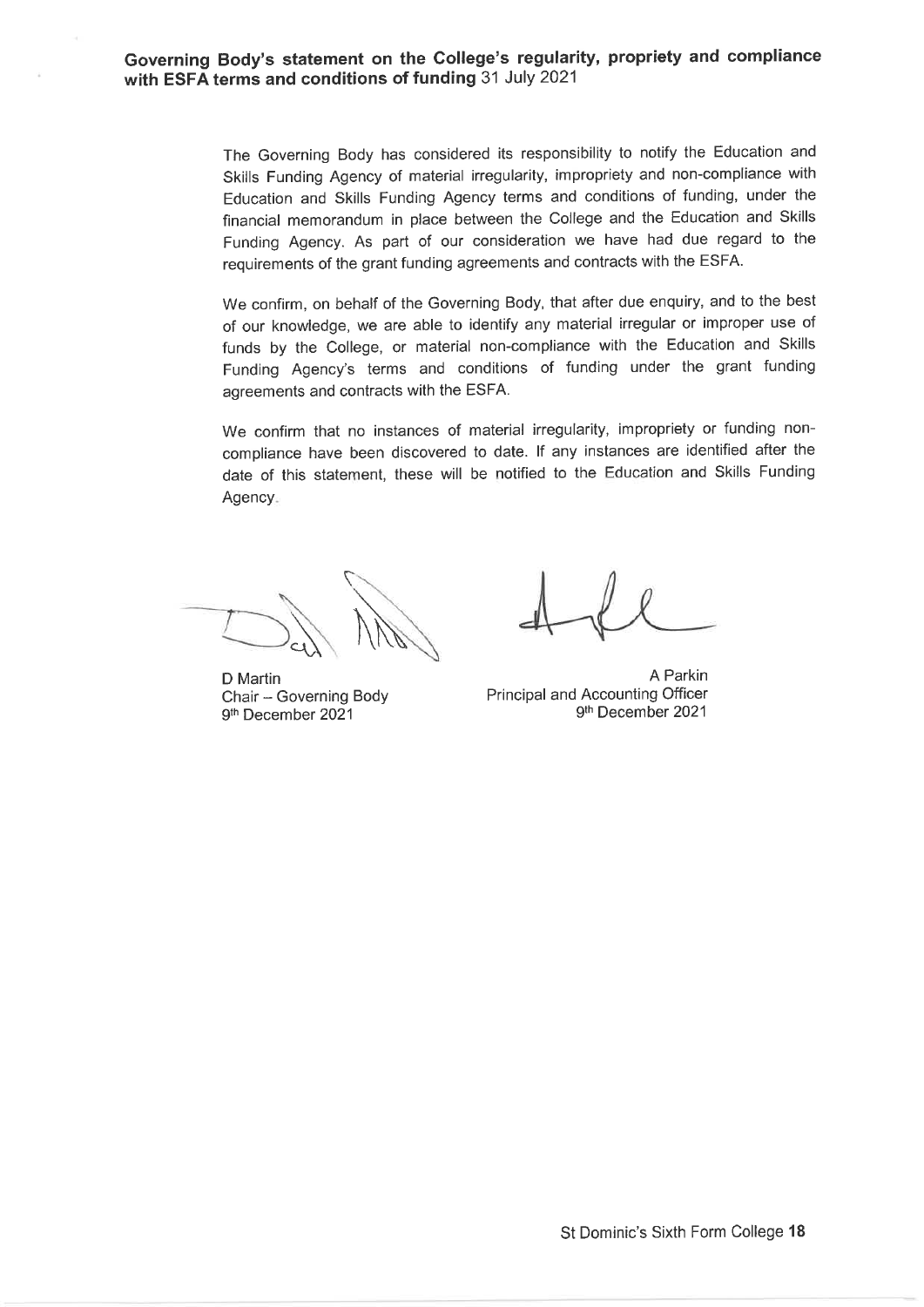The members of the Governing Body, as charity Trustees, are required to present audited financial statements for each financial year.

Within the terms and conditions of the Funding Agreement between the Education and Skills Funding Agency and the Governing Body of the College, the Governing Body, through its Accounting Officer, is required to prepare financial statements and within the Members Report, an Operating and Financial review for each financial year in accordance with the Statement of Recommended Practice – Accounting for Further and Higher Education, the College Accounts Direction 2020 to 2021 issued by the Education and Skills Funding Agency, and adheres to the UK's Generally Accepted Accounting Practice which give a true and fair view of the state of affairs of the College and the result for that year.

In preparing the financial statements, the Governing Body is required to:

- select suitable accounting policies and apply them consistently;
- make judgements and estimates that are reasonable and prudent;
- state whether applicable UK Accounting Standards have been followed, subject to any material departures disclosed and explained in the financial statements;
- assess whether the College is a going concern, noting the key supporting assumptions, qualifications or mitigating actions as appropriate;
- prepare financial statements on the going concern basis, unless it is inappropriate to assume that the College will continue in operation; and
- prepare an Operating and Financial Review which describes what it is trying to do and how it is going to achieve it, including the legal and administrative status of the College.

The Governing Body is responsible for keeping proper accounting records which disclose with reasonable accuracy, at any time, the financial position of the College, and which enable it to ensure that the financial statements are prepared in accordance with the relevant legislation of incorporation including the Further and Higher Education Act 1992 and the Charities Act 2011 and other relevant accounting standards. It is responsible for taking steps that are reasonably open to it in order to safeguard the assets of the College and to prevent and detect fraud and other irregularities.

The maintenance and integrity of the College website is the responsibility of the Governing Body of the College; the work carried out by the auditors does not involve consideration of these matters and, accordingly, the auditors accept no responsibility for any changes that may have occurred to the financial statements since they were initially presented on the website. Legislation in the United Kingdom governing the preparation and dissemination of financial statements may differ from legislation in other jurisdictions.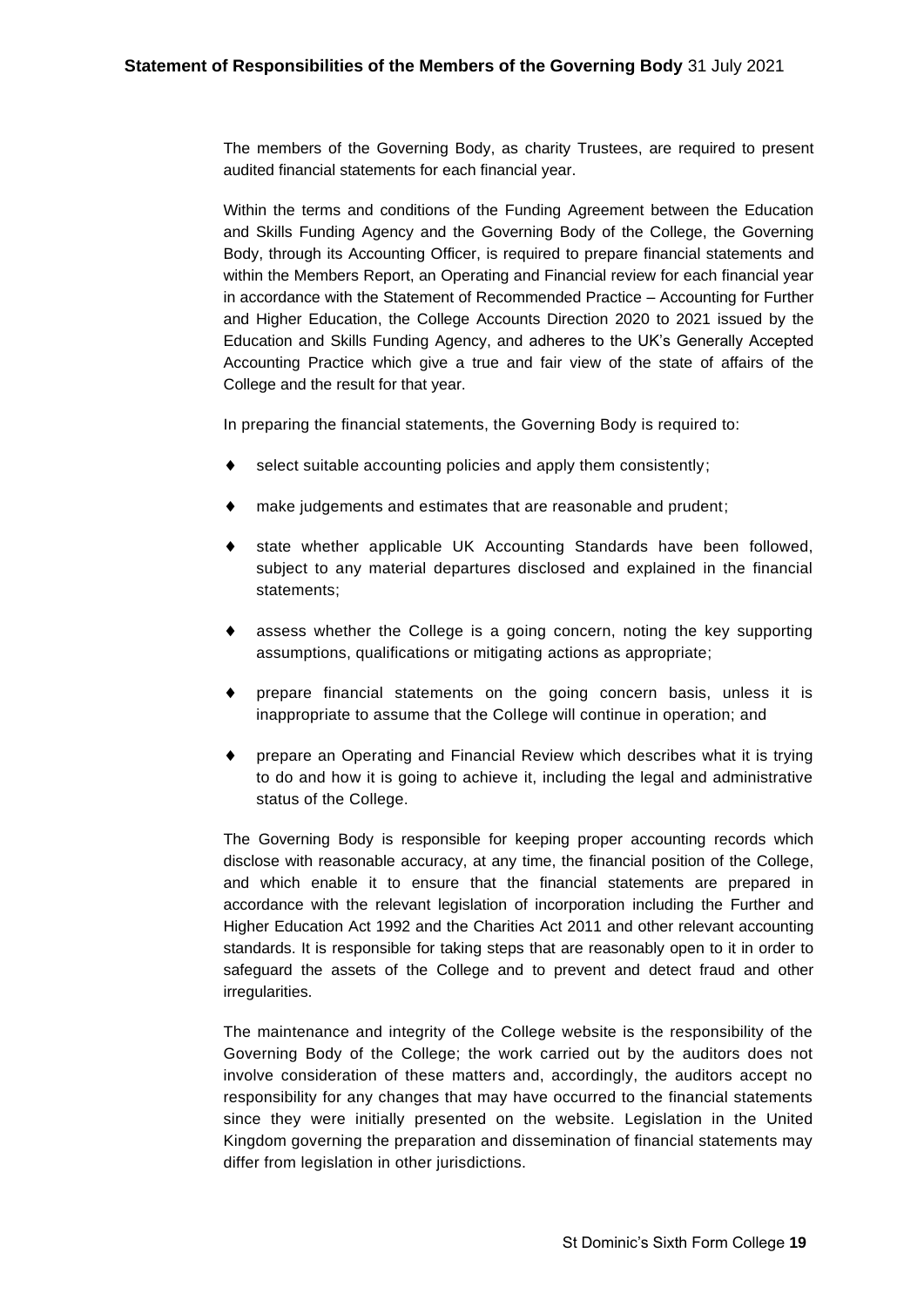Members of the Governing Body are responsible for ensuring that expenditure and income are applied for the purposes intended by Parliament and that the financial transactions conform to the authorities that govern them. In addition they are responsible for ensuring that funds from the ESFA are used only in accordance with the grant funding agreements with the ESFA and any other conditions that may be prescribed from time to time. Members of the Governing Body must ensure that there are appropriate financial and management controls in place in order to safeguard public and other funds and to ensure they are used properly. In addition, members of the Governing Body are responsible for securing economical, efficient and effective management of the College's resources and expenditure, so that the benefits that should be derived from the application of public funds by the ESFA are not put at risk.

Signed on behalf of the Governing Body on 9th December 2021.

D Martin Chair - Governing Body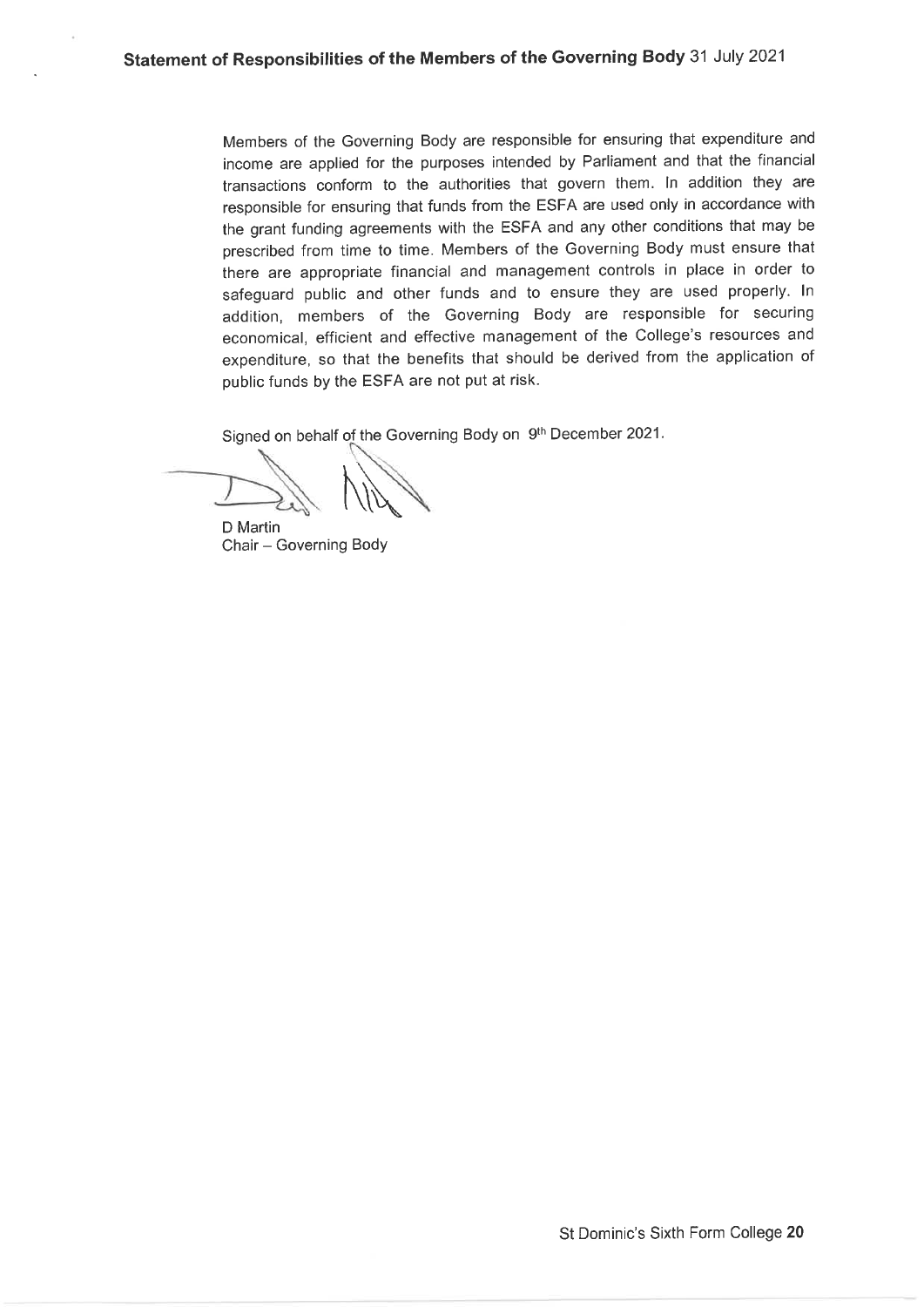# **Independent Auditor's Report to the Governing Body of St Dominic's Sixth Form College**

### **Opinion**

We have audited the financial statements of St Dominic's Sixth Form College (the 'College') for the year ended 31 July 2021 which comprise the statement of comprehensive income, the statement of changes in reserves, the balance sheet, the statement of cash flows, the principal accounting policies, and the notes to the financial statements. The financial reporting framework that has been applied in their preparation is applicable law and United Kingdom Accounting Standards, including Financial Reporting Standard 102 'The Financial Reporting Standard applicable in the UK and Republic of Ireland' (United Kingdom Generally Accepted Accounting Practice).

In our opinion, the financial statements:

- give a true and fair view of the state of the College's affairs as at 31 July 2021 and of its surplus of income over expenditure for the year then ended; and
- have been properly prepared in accordance with United Kingdom Generally Accepted Accounting Practice.

### **Basis for opinion**

We conducted our audit in accordance with International Standards on Auditing (UK) (ISAs (UK)) and applicable law. Our responsibilities under those standards are further described in the Auditor's responsibilities for the audit of the financial statements section of our report. We are independent of the College in accordance with the ethical requirements that are relevant to our audit of the financial statements in the UK, including the FRC's Ethical Standard, and we have fulfilled our other ethical responsibilities in accordance with these requirements. We believe that the audit evidence we have obtained is sufficient and appropriate to provide a basis for our opinion.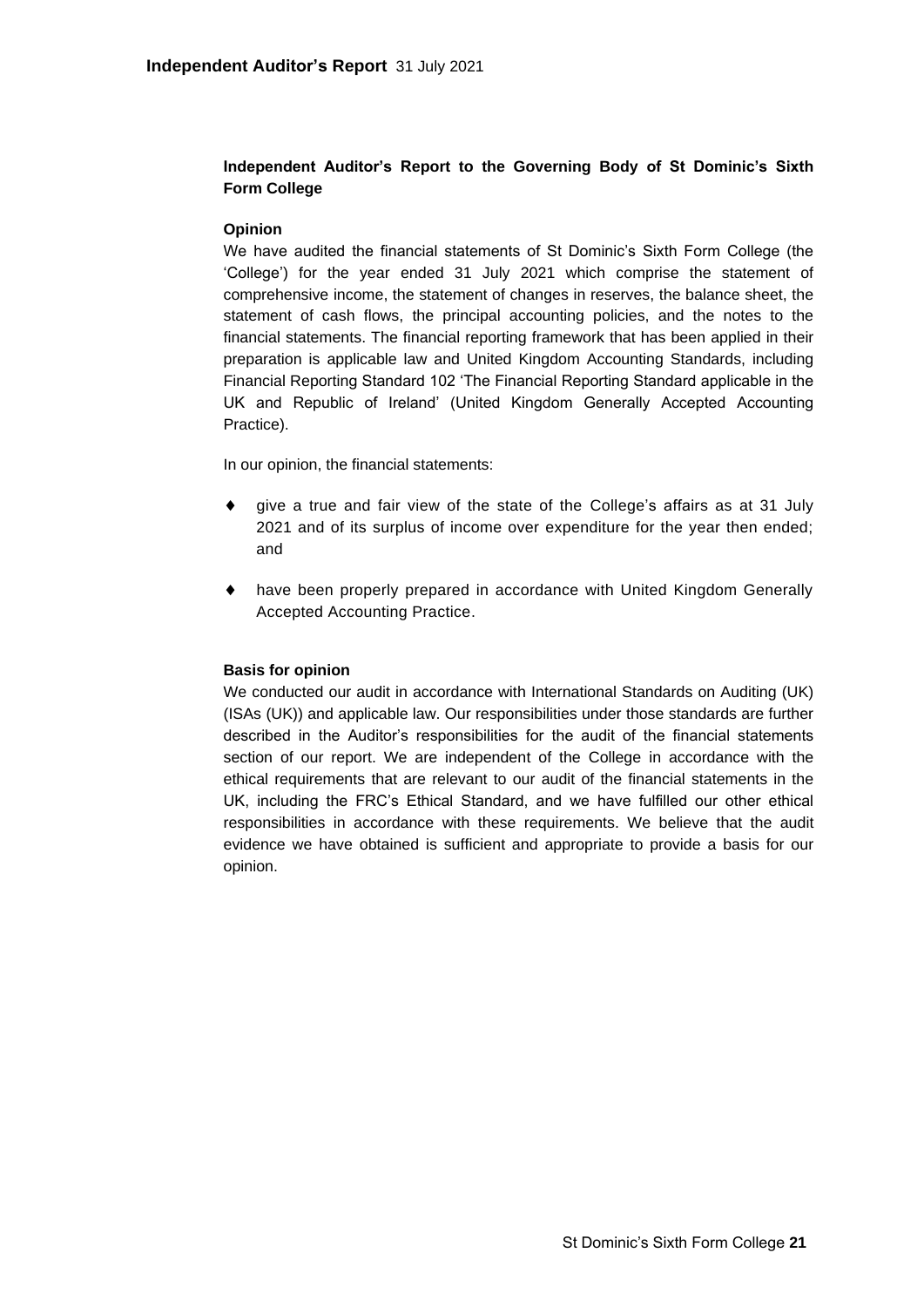#### **Conclusions relating to going concern**

In auditing the financial statements, we have concluded that the members of the Governing 'Body's' use of the going concern basis of accounting in the preparation of the financial statements is appropriate.

Based on the work we have performed, we have not identified any material uncertainties relating to events or conditions that, individually or collectively, may cast significant doubt on the College's ability to continue as a going concern for a period of at least twelve months from when the financial statements are authorised for issue.

Our responsibilities and the responsibilities of the members of the Governing Body with respect to going concern are described in the relevant sections of this report.

#### **Other information**

The other information comprises the information included in the annual report other than the financial statements and our auditor's report thereon. The members of the Governing Body are responsible for the other information contained within the annual report. Our opinion on the financial statements does not cover the other information and, except to the extent otherwise explicitly stated in our report, we do not express any form of assurance conclusion thereon.

Our responsibility is to read the other information and, in doing so, consider whether the other information is materially inconsistent with the financial statements or our knowledge obtained in the course of the audit or otherwise appears to be materially misstated. If we identify such material inconsistencies or apparent material misstatements, we are required to determine whether this gives rise to a material misstatement in the financial statements themselves. If, based on the work we have performed, we conclude that there is a material misstatement of this other information, we are required to report that fact.

We have nothing to report in this regard.

#### **Matters on which we are required to report by exception**

We have nothing to report in respect of the following matters in relation to which the Post 16 Code of Practice issued by the Education and Skills Funding Agency requires us to report to you if, in our opinion:

- proper accounting records have not been kept; or
- the financial statements are not in agreement with the accounting records and returns; or
- we have not received all the information and explanations we require for our audit.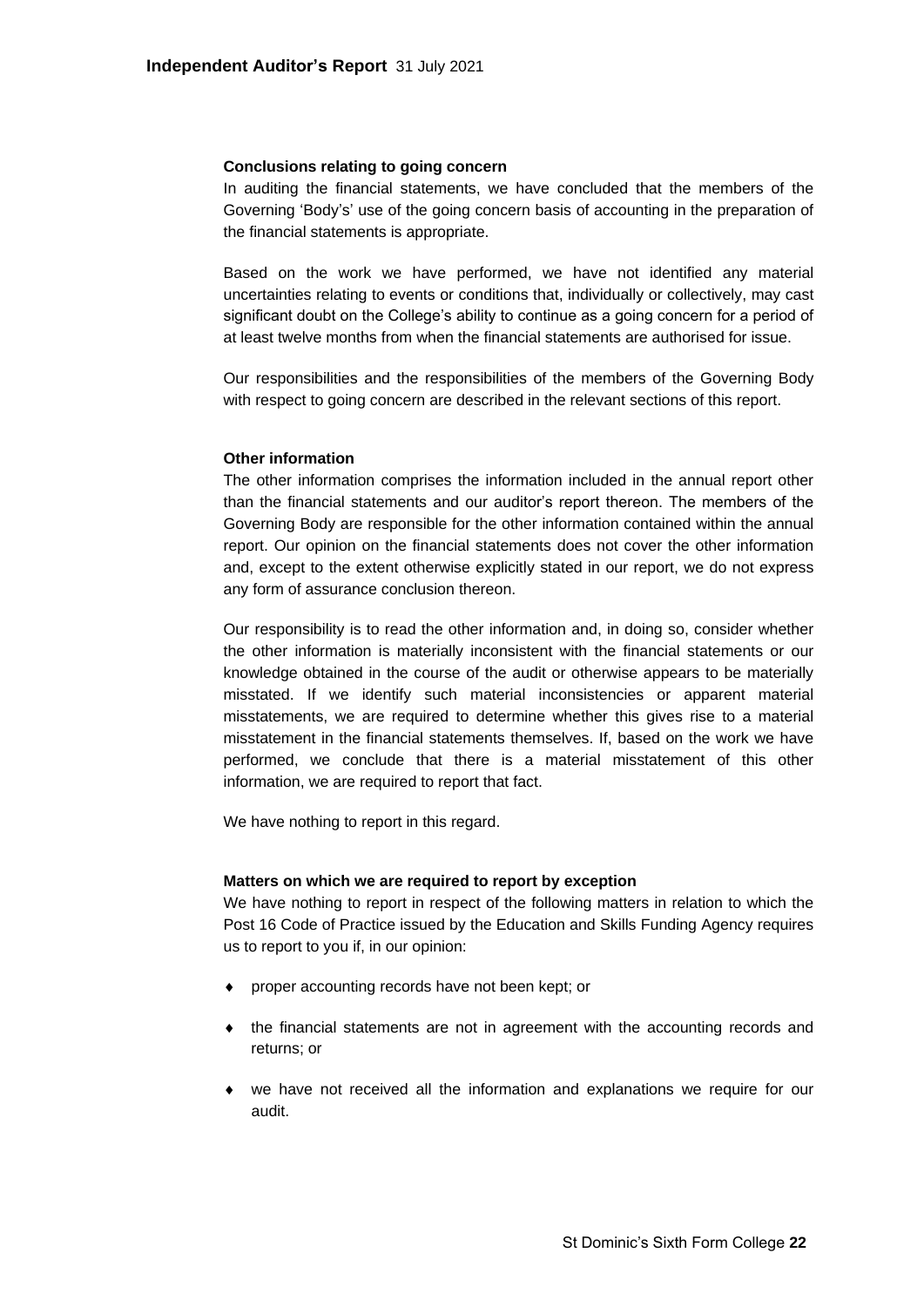#### **Responsibilities of the Governing Body**

As explained more fully in the statement of responsibilities of members of the Governing Body, the Governing Body is responsible for the preparation of the financial statements and for being satisfied that they give a true and fair view, and for such internal control as the governors determine is necessary to enable the preparation of financial statements that are free from material misstatement, whether due to fraud or error.

In preparing the financial statements, the Governing Body is responsible for assessing the College's ability to continue as a going concern, disclosing, as applicable, matters related to going concern and using the going concern basis of accounting unless the governors either intend to liquidate the College or to cease operations, or have no realistic alternative but to do so.

#### **Auditor's responsibilities for the audit of the financial statements**

Our objectives are to obtain reasonable assurance about whether the financial statements as a whole are free from material misstatement, whether due to fraud or error, and to issue an auditor's report that includes our opinion. Reasonable assurance is a high level of assurance, but is not a guarantee that an audit conducted in accordance with ISAs (UK) will always detect a material misstatement when it exists. Misstatements can arise from fraud or error and are considered material if, individually or in the aggregate, they could reasonably be expected to influence the economic decisions of users taken on the basis of these financial statements.

Irregularities, including fraud, are instances of non-compliance with laws and regulations. We design procedures in line with our responsibilities, outlined above, to detect material misstatements in respect of irregularities, including fraud. The extent to which our procedures are capable of detecting irregularities, including fraud is detailed below:

Our approach to identifying and assessing the risks of material misstatement in respect of irregularities, including fraud and non-compliance with laws and regulations, was as follows:

- the engagement partner ensured that the engagement team collectively had the appropriate competence, capabilities and skills to identify or recognise noncompliance with applicable laws and regulations;
- we identified the laws and regulations applicable to the College through discussions with management, and from our knowledge and experience of the sector;
- we focused on specific laws and regulations which we considered may have a direct material effect on the financial statements or the operations of the College, including the Further and Higher Education Act 1992, funding agreements with the ESFA and associated funding rules, ESFA regulations, data protection legislation, anti-bribery, safeguarding, employment, health and safety legislation;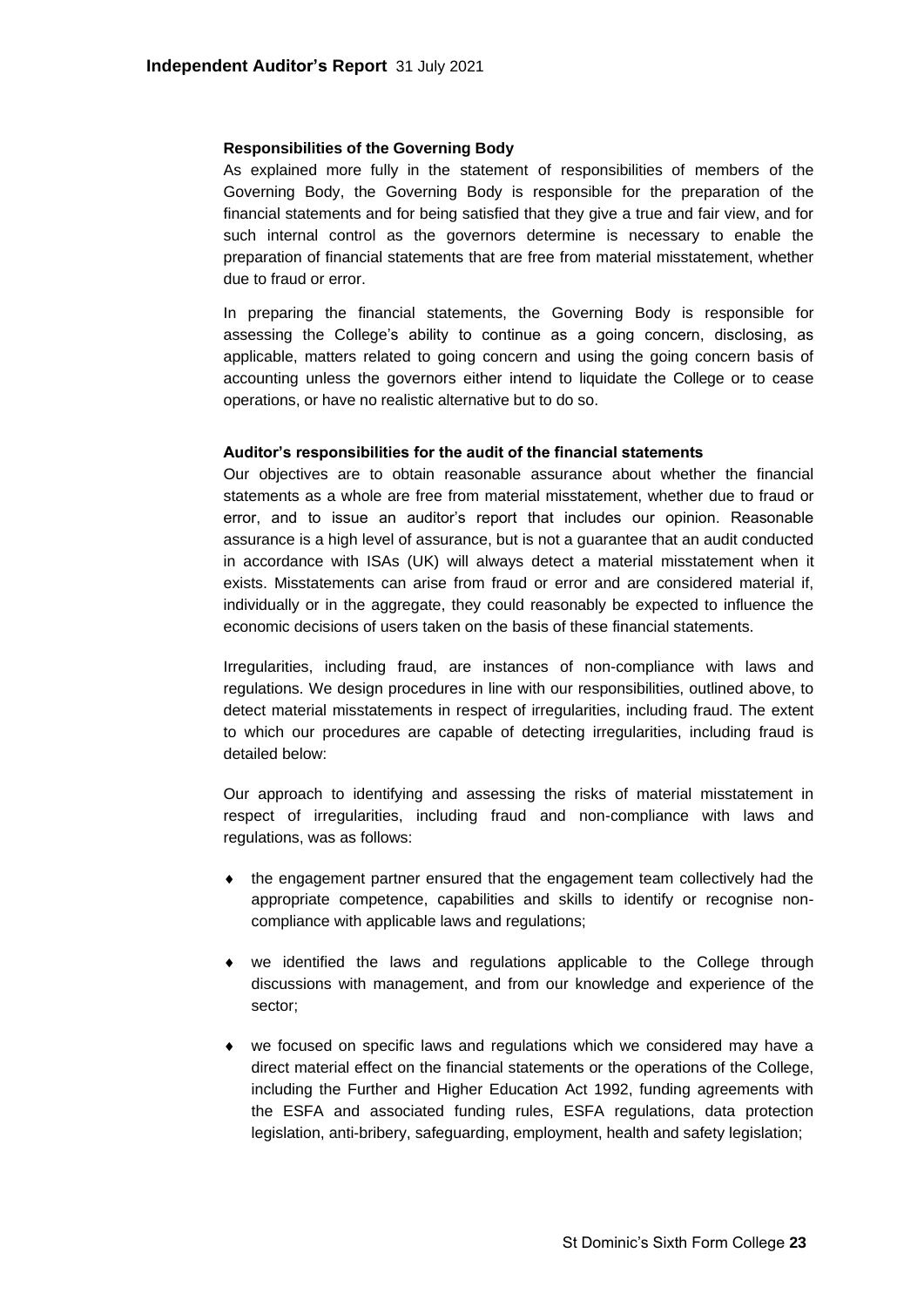### **Auditor's responsibilities for the audit of the financial statements** (continued)

- we assessed the extent of compliance with the laws and regulations identified above through making enquiries of management and inspecting legal correspondence; and
- identified laws and regulations were communicated within the audit team regularly and the team remained alert to instances of non-compliance throughout the audit.

We assessed the susceptibility of the College's financial statements to material misstatement, including obtaining an understanding of how fraud might occur, by:

- making enquiries of management as to where they considered there was susceptibility to fraud, their knowledge of actual, suspected and alleged fraud; and
- considering the internal controls in place to mitigate risks of fraud and noncompliance with laws and regulations.

To address the risk of fraud through management bias and override of controls, we:

- performed analytical procedures to identify any unusual or unexpected relationships;
- tested journal entries to identify unusual transactions; and
- assessed whether judgements and assumptions made in determining the accounting estimates set out in the accounting policies were indicative of potential bias.

In response to the risk of irregularities and non-compliance with laws and regulations, we designed procedures which included, but were not limited to:

- agreeing financial statement disclosures to underlying supporting documentation;
- reading the minutes of Governing Body meetings;
- enquiring of management as to actual and potential litigation and claims; and
- reviewing any available correspondence with HMRC and the College's legal advisors (although none was noted as being received by the College).

There are inherent limitations in our audit procedures described above. The more removed that laws and regulations are from financial transactions, the less likely it is that we would become aware of non-compliance. Auditing standards also limit the audit procedures required to identify non-compliance with laws and regulations to enquiry of the members of the Governing Body and other management and the inspection of regulatory and legal correspondence, if any.

Material misstatements that arise due to fraud can be harder to detect than those that arise from error as they may involve deliberate concealment or collusion.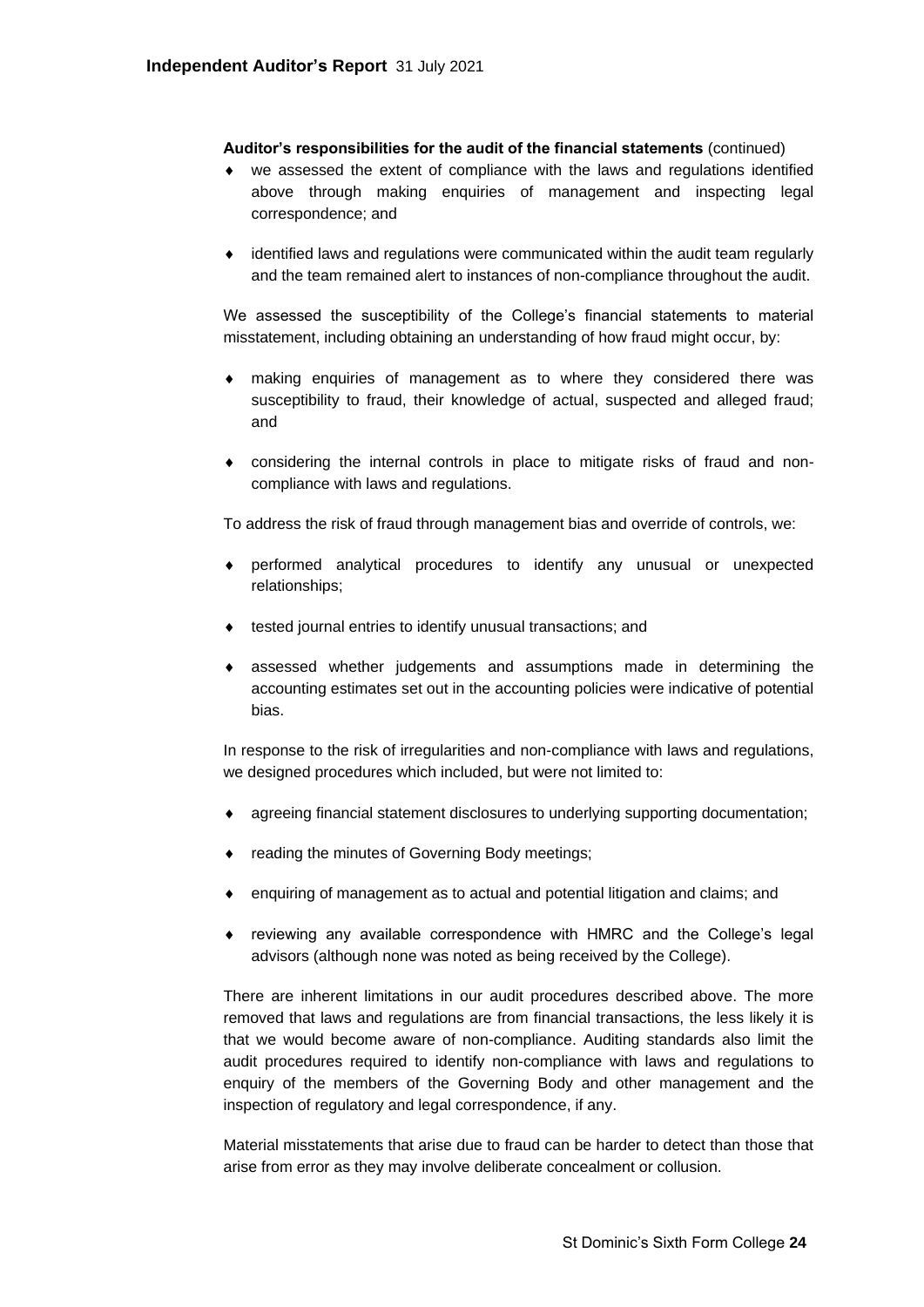**Auditor's responsibilities for the audit of the financial statements** (continued) A further description of our responsibilities is available on the Financial Reporting Council's website at www.frc.org.uk/auditorsresponsibilities. This description forms part of our auditor's report.

### **Use of our report**

This report is made solely to the College's members, as a body, in accordance with the College's Articles of Government. Our audit work has been undertaken so that we might state to the College's members those matters we are required to state to them in an auditor's report and for no other purpose. To the fullest extent permitted by law, we do not accept or assume responsibility to anyone other than the College and the College's members as a body, for our audit work, for this report, or for the opinions we have formed.

Betracht Lhut

Buzzacott LLP, Statutory Auditor 130 Wood Street London EC2V 6DL

15 December 2021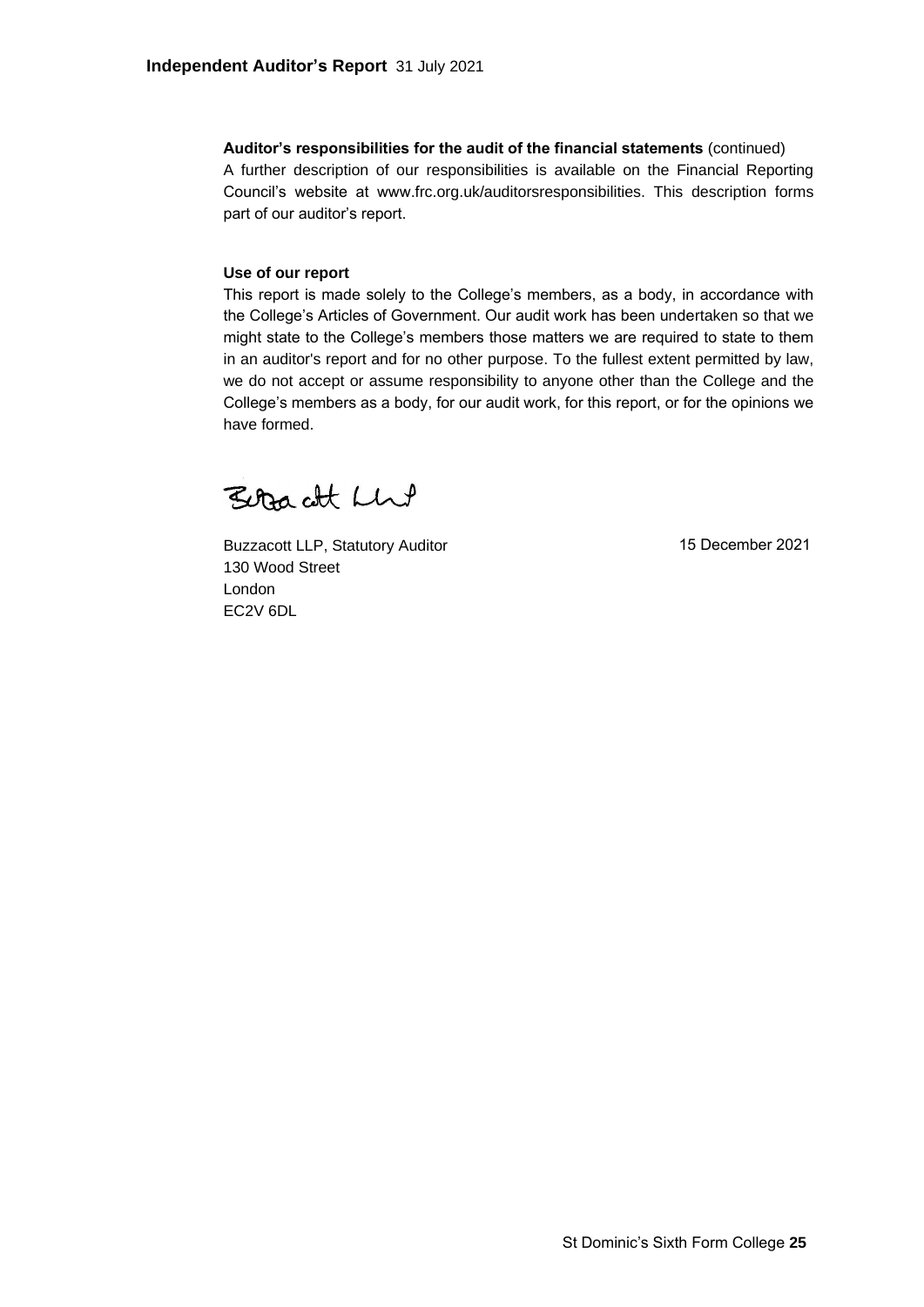In accordance with the terms of our engagement letter dated 4 August 2021 and further to the requirements of the funding agreement with Education and Skills Funding Agency we have carried out an engagement to obtain limited assurance about whether anything has come to our attention that would suggest that in all material respects the expenditure disbursed and income received by St Dominic's Sixth Form College during the period 1 August 2019 to 31 July 2020 have not been applied to the purposes identified by Parliament and the financial transactions do not conform to the authorities which govern them.

The framework that has been applied is set out in the Audit Code of Practice issued by the Education and Skills Funding Agency. In line with this framework, our work has specifically not considered income received from the main funding grants generated through the Individualised Learner Record (ILR) returns, for which Education and Skills Funding Agency has other assurance arrangements in place.

This report is made solely to the Governing Body of St Dominic's Sixth Form College and the Education and Skills Funding Agency in accordance with the terms of our engagement letter. Our work has been undertaken so that we might state to the Governing Body of St Dominic's Sixth Form College and Education and Skills Funding Agency those matters we are required to state in a report and for no other purpose. To the fullest extent permitted by law, we do not accept or assume responsibility to anyone other than the corporation of St Dominic's Sixth Form College and Education and Skills Funding Agency for our work, for this report, or for the conclusion we have formed.

# **Respective responsibilities of St Dominic's Sixth Form College and the reporting accountant**

The Governing Body of St Dominic's Sixth Form College is responsible, under the requirements of the Further & Higher Education Act 1992, subsequent legislation and related regulations and guidance, for ensuring that expenditure disbursed, and income received, are applied for the purposes intended by Parliament, and the financial transactions conform to the authorities that govern them. Our responsibilities for this engagement are established in the United Kingdom by our profession's ethical guidance and are to obtain limited assurance and report in accordance with our engagement letter and the requirements of the Code. We report to you whether anything has come to our attention in carrying out our work which suggests that in all material respects, expenditure disbursed and income received, during the period 1 August 2020 to 31 July 2021 have not been applied to purposes intended by Parliament or that the financial transactions do not conform to the authorities which govern them.

### **Approach**

We conducted our engagement in accordance with the Code issued by the ESFA. We performed a limited assurance engagement as defined in that framework. The objective of a limited assurance engagement is to perform such procedures as to obtain information and explanations in order to provide us with sufficient appropriate evidence to express a negative conclusion on regularity.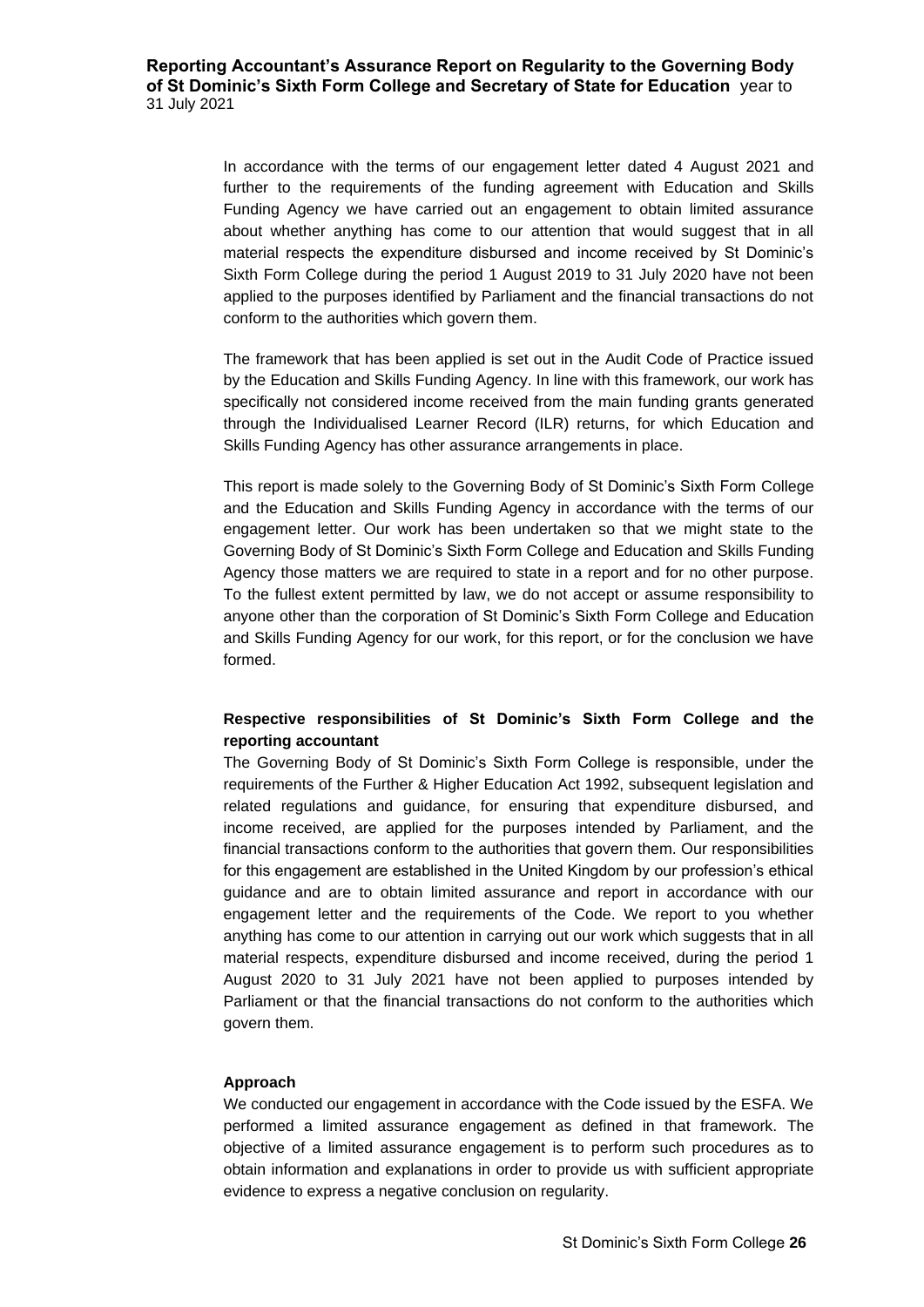### **Reporting Accountant's Assurance Report on Regularity to the Governing Body of St Dominic's Sixth Form College and Secretary of State for Education** year to 31 July 2021 DRAFT

### **Approach** (continued)

A limited assurance engagement is more limited in scope than a reasonable assurance engagement and consequently does not enable us to obtain assurance that we would become aware of all significant matters that might be identified in a reasonable assurance engagement. Accordingly, we do not express a positive opinion. Our engagement includes examination, on a test basis, of evidence relevant to the regularity of the Governing Body' income and expenditure.

The work undertaken to draw to our conclusion includes:

- An assessment of the risk of material irregularity and impropriety across all of the College's activities;
- Further testing and review of the areas identified through the risk assessment including enquiry, identification of control processes and examination of supporting evidence across all areas identified as well as additional verification work where considered necessary; and
- Consideration of evidence obtained through the work detailed above and the work completed as part of our financial statements audit in order to support the regularity conclusion.

### **Conclusion**

In the course of our work, nothing has come to our attention which suggests that in all material respects the expenditure disbursed and income received during the period 1 August 2020 to 31 July 2021 has not been applied to purposes intended by Parliament and the financial transactions do not conform to the authorities which govern them.

Better att Llut

Buzzacott LLP Chartered Accountants 130 Wood Street London EC2V 6DL

15 December 2021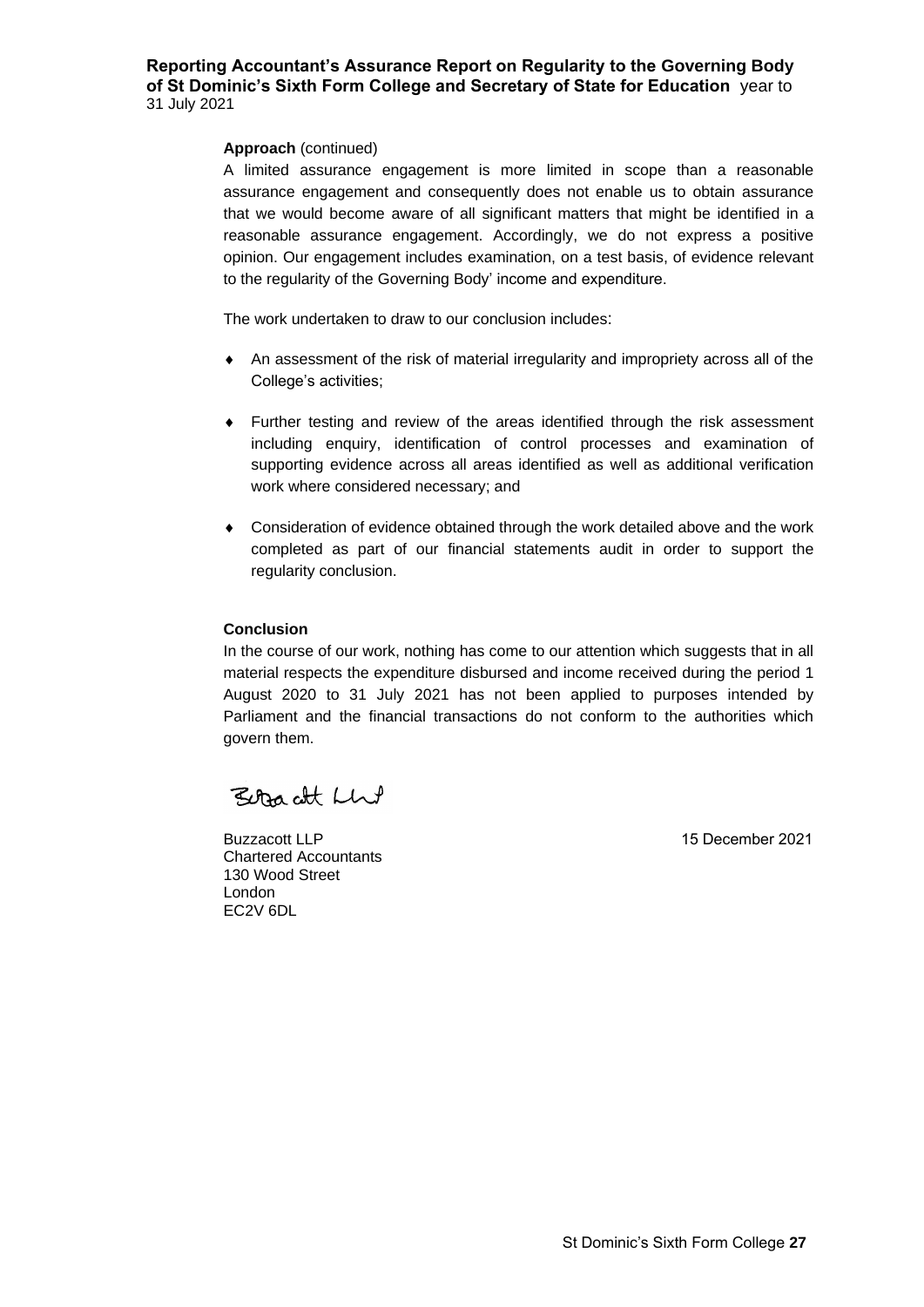|                                                     | <b>Notes</b>   | 2021<br>£'000 | 2020<br>£'000 |
|-----------------------------------------------------|----------------|---------------|---------------|
|                                                     |                |               |               |
| <b>Income</b>                                       |                |               |               |
| Funding body grants                                 | 1              | 7,120         | 6,312         |
| Fees and recharges                                  | $\overline{2}$ |               | 5             |
| Other grants and contracts                          | 3              | 336           | 316           |
| Other income                                        | $\overline{4}$ | 145           | 235           |
| <b>Total income</b>                                 |                | 7,601         | 6,868         |
| <b>Expenditure</b>                                  |                |               |               |
| Staff costs                                         | 5              | 5,626         | 5,243         |
| Other operating expenses                            | 6              | 1,206         | 1,353         |
| Depreciation                                        | 8              | 379           | 408           |
| Interest and other finance costs                    | $\overline{7}$ | 46            | 34            |
| <b>Total expenditure</b>                            |                | 7,257         | 7,038         |
| Surplus/(Deficit) before tax                        |                | 344           | (170)         |
| Taxation                                            |                |               |               |
| Surplus/(Deficit) for the year                      |                | 344           | (170)         |
| Actuarial gain (loss) in respect of pension schemes | 17             | 374           | (1, 381)      |
| Total Comprehensive Income for the year             |                | 718           | (1, 551)      |
| <b>Represented by:</b>                              |                |               |               |
| Unrestricted comprehensive income                   |                | 718           | (1, 551)      |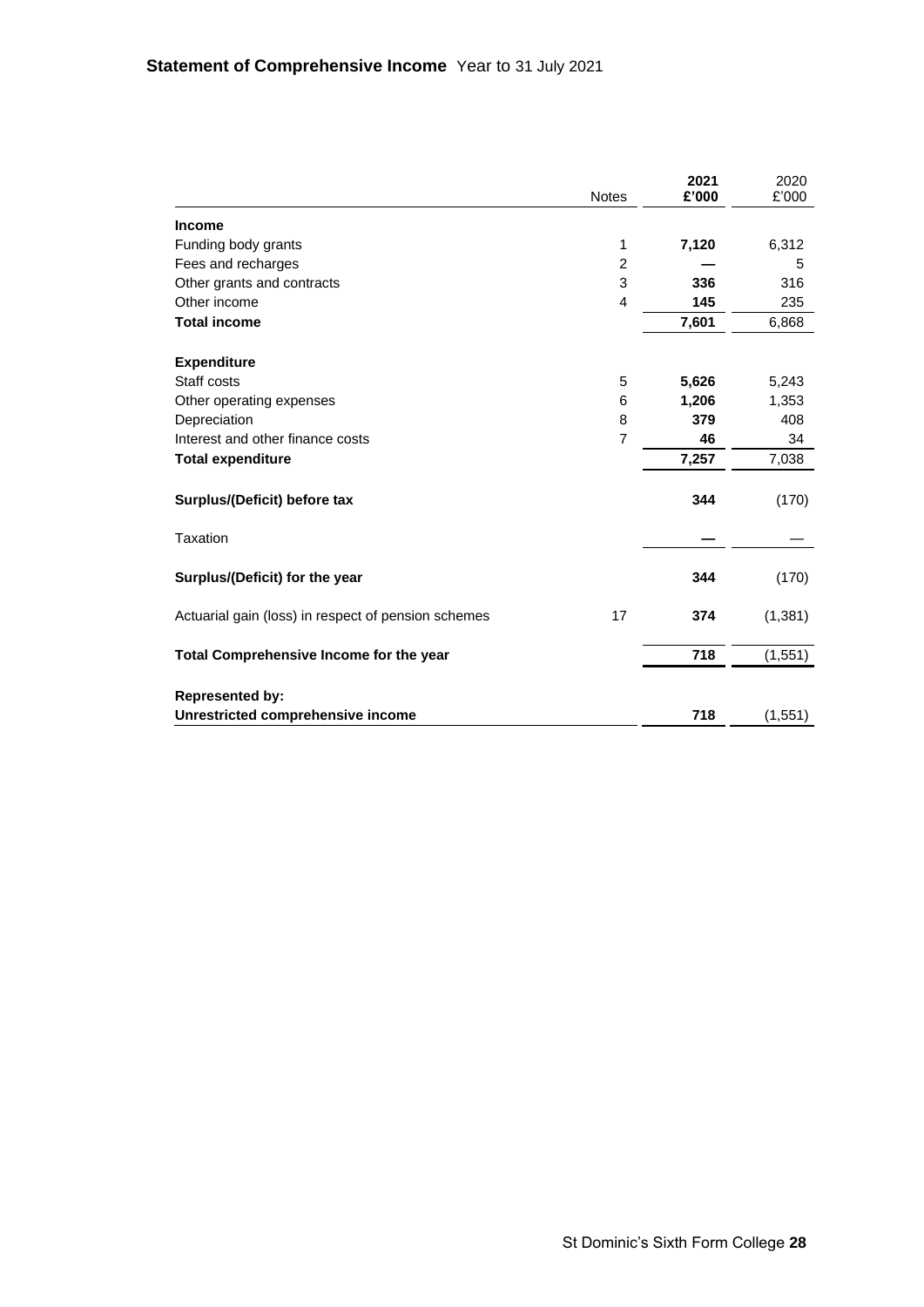|                                                                                               | Income and<br>Expenditure<br>account<br>£'000 | Revaluation<br>Reserve<br>£'000 | Total<br>£'000 |
|-----------------------------------------------------------------------------------------------|-----------------------------------------------|---------------------------------|----------------|
| Balance at 31 July 2019                                                                       | 3,101                                         | 1,800                           | 4,901          |
|                                                                                               |                                               |                                 |                |
| Deficit from the income and expenditure account                                               | (170)                                         |                                 | (170)          |
| Other comprehensive income - Actuarial losses<br>Transfers between revaluation and income and | (1, 381)                                      |                                 | (1, 381)       |
| expenditure reserves                                                                          | 50                                            | (50)                            |                |
| Total comprehensive income for the year                                                       | (1,501)                                       | (50)                            | (1, 551)       |
| Balance at 31 July 2020                                                                       | 1,600                                         | 1,750                           | 3,350          |
| Surplus from the income and expenditure account                                               | 344                                           |                                 | 344            |
| Other comprehensive income - Actuarial Gains<br>Transfers between revaluation and income and  | 374                                           |                                 | 374            |
| expenditure reserves                                                                          | 50                                            | (50)                            |                |
| Total comprehensive income for the year                                                       | 768                                           | (50)                            | 718            |
| Balance at 31 July 2021                                                                       | 2,368                                         | 1,700                           | 4,068          |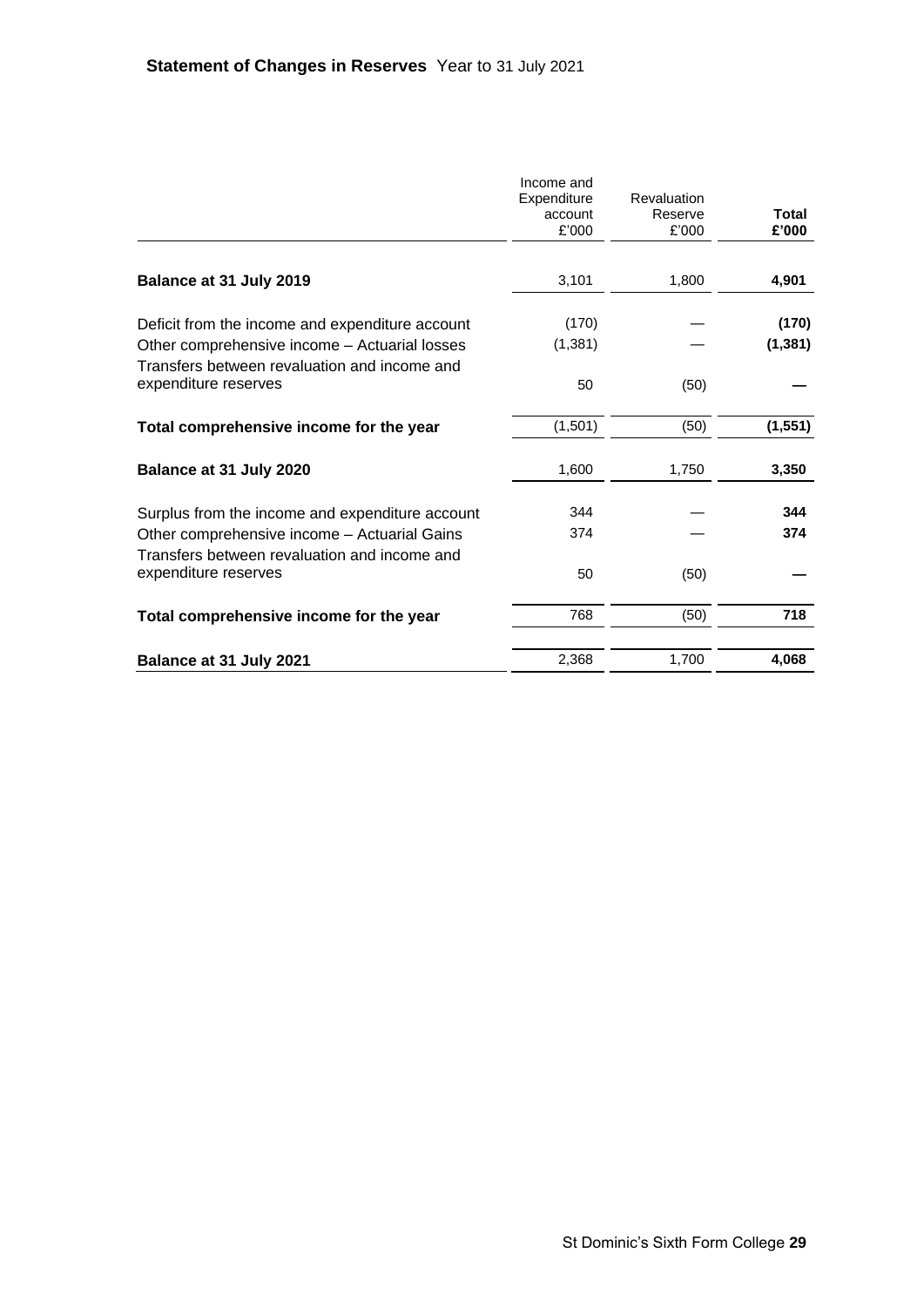i,

|                                                                   | <b>Notes</b> | 2021<br>£'000 | 2020<br>£'000 |
|-------------------------------------------------------------------|--------------|---------------|---------------|
| <b>Fixed assets</b>                                               |              |               |               |
| Tangible fixed assets                                             | 8            | 10,928        | 10,283        |
|                                                                   |              | 10,928        | 10,283        |
| <b>Current assets</b>                                             |              |               |               |
| Trade and other receivables                                       | 9            | 75            | 60            |
| Cash and cash equivalents                                         | 14           | 1,255         | 1,021         |
|                                                                   |              | 1,330         | 1,081         |
| Less: Creditors - amounts falling due within one year             | 10           | (700)         | (854)         |
| <b>Net current assets</b>                                         |              | 630           | 227           |
| Total assets less current liabilities                             |              | 11,558        | 10,510        |
| Less: Creditors - amounts falling due after more than one<br>year | 11           | (4,929)       | (4,634)       |
| <b>Provisions</b>                                                 |              |               |               |
| Defined benefit obligations                                       | 13           | (2, 561)      | (2,526)       |
| <b>Total net assets</b>                                           |              | 4,068         | 3,350         |
| <b>Unrestricted reserves</b>                                      |              |               |               |
| Income and expenditure account                                    |              | 2,368         | 1,600         |
| Revaluation reserve                                               |              | 1,700         | 1,750         |
| <b>Total unrestricted reserves</b>                                |              | 4,068         | 3,350         |

The financial statements of pages 28 to 50 were approved and authorised for issue by the Governing Body on 9th December 2021 and were signed on its behalf on that date by:

David Martin Chair

Andrew Parkin **Accounting Officer**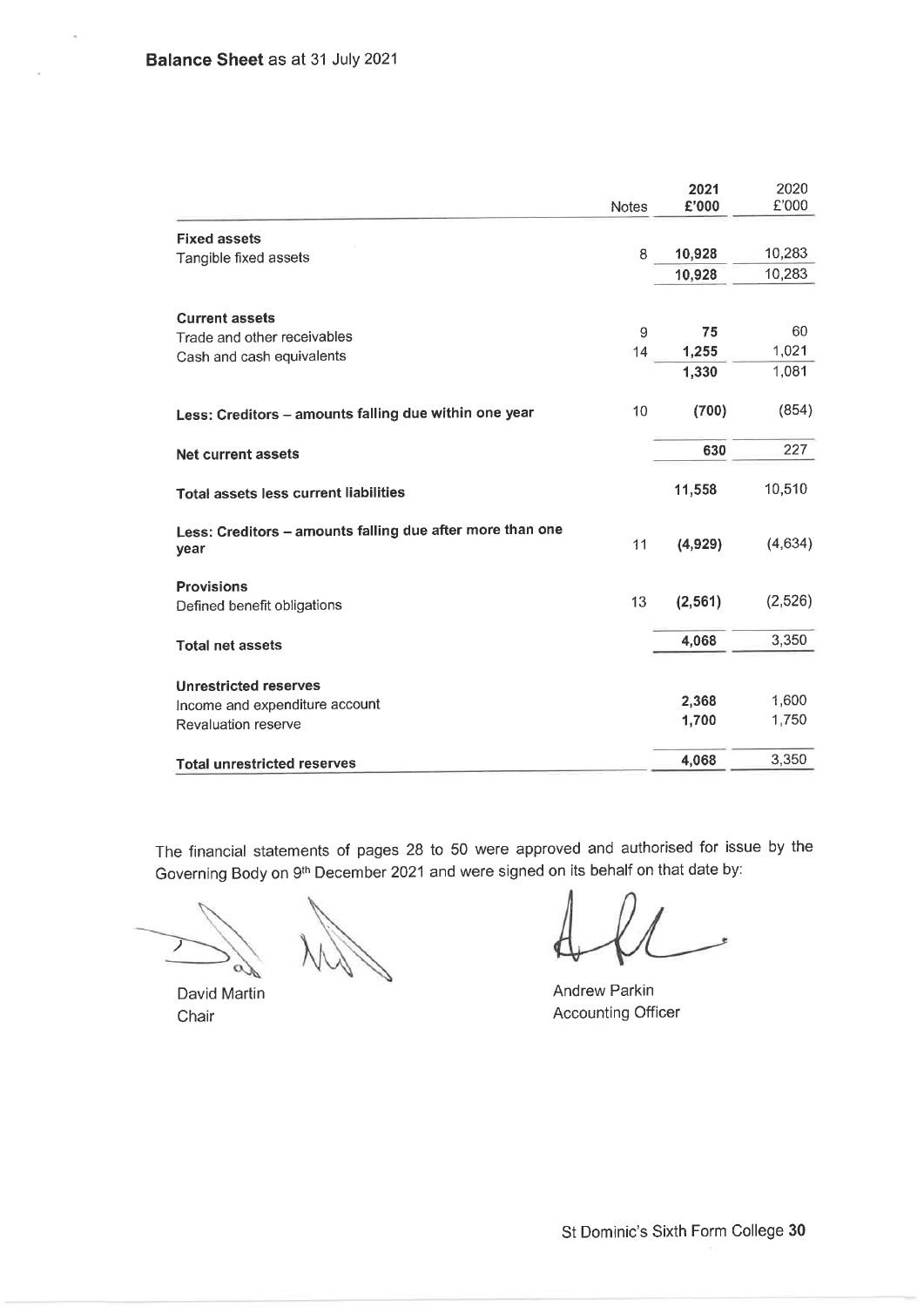|                                                      |              | 2021    | 2020  |
|------------------------------------------------------|--------------|---------|-------|
|                                                      | <b>Notes</b> | £'000   | £'000 |
| Cash flows from operating activities                 |              |         |       |
| (Deficit)/surplus for the year                       |              | 344     | (170) |
| Adjustment for non cash items                        |              |         |       |
| Depreciation                                         |              | 379     | 409   |
| (Increase)/decrease in debtors                       |              | (15)    | 18    |
| (Decrease)/Increase in creditors due within one year |              | (154)   | 89    |
| (Decrease)/Increase in creditors due after one year  |              | 200     | (140) |
| Pension costs less contributions payable             |              | 409     | 315   |
| Adjustment for investing or financing activities     |              |         |       |
| Interest payable                                     |              | 46      | 13    |
| Net cash flow from operating activities              |              | 1,209   | 534   |
| Cash flows from investing activities                 |              |         |       |
| Payments made to acquire fixed assets                |              | (1,024) | (79)  |
|                                                      |              | (1,024) | (79)  |
| Cash flows from financing activities                 |              |         |       |
| Interest paid                                        |              | (46)    | (13)  |
| Repayments of amounts borrowed                       |              | 95      | (86)  |
|                                                      |              | 49      | (99)  |
| Increase in cash and cash equivalents in the year    |              | 234     | 356   |
| Cash and cash equivalents at 1 August 2020           | 14           | 1,021   | 665   |
| Cash and cash equivalents at 31 July 2021            | 14           | 1,255   | 1,021 |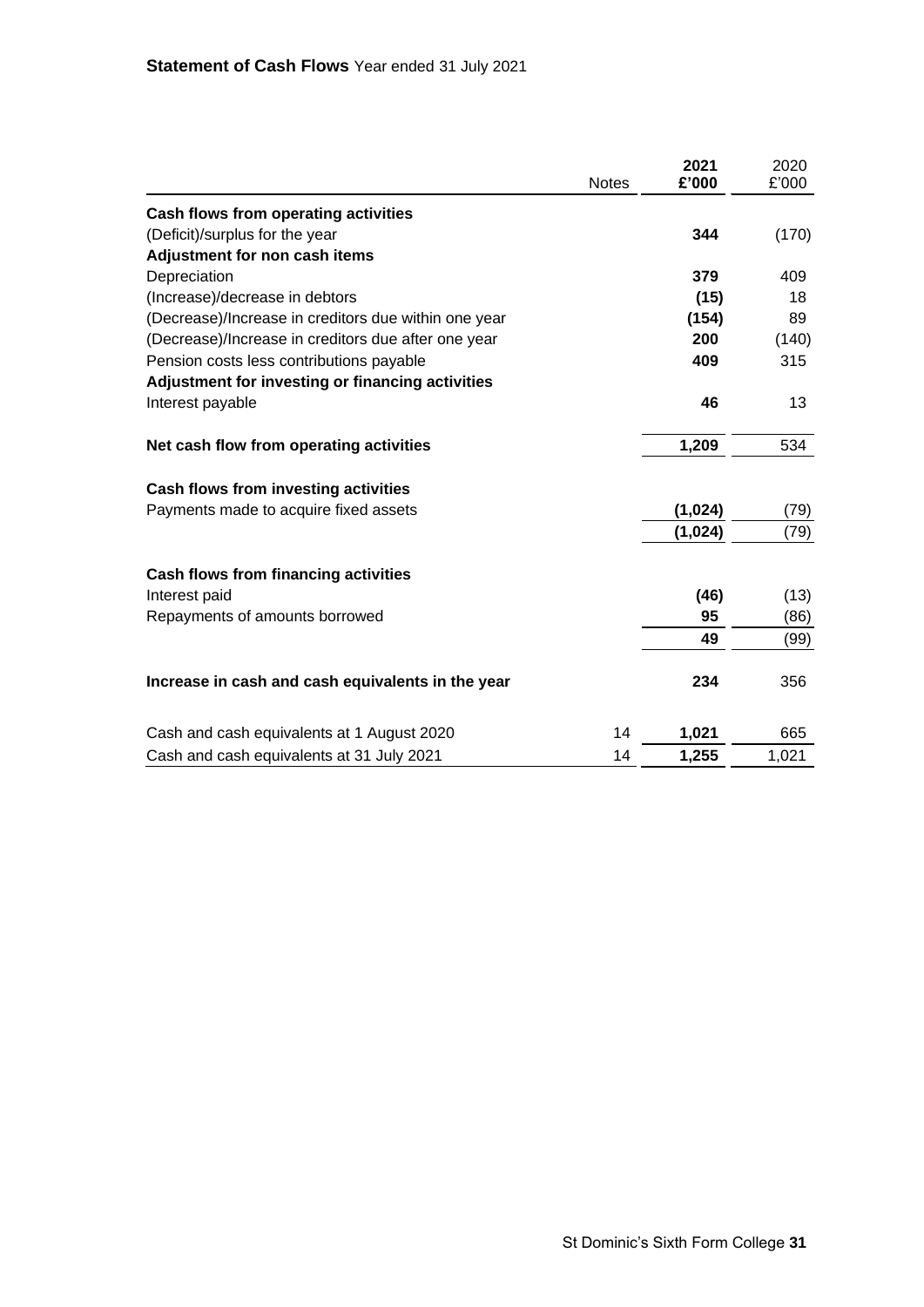#### **Accounting policies**

The following accounting policies have been applied consistently in dealing with items which are considered material in relation to the financial statements.

#### **Basis of preparation**

These financial statements have been prepared in accordance with the Statement of Recommended Practice: Accounting for Further and Higher Education 2019 (the 2019 FE HE SORP), the College Accounts Direction for 2020 to 2021 and in accordance with Financial Reporting Standard 102 – "The Financial Reporting Standard applicable in the United Kingdom and Republic of Ireland" (FRS 102). The College is a public benefit entity and has therefore applied the relevant public benefit requirements of FRS 102.

The preparation of financial statements in compliance with FRS 102 requires the use of certain critical accounting estimates. It also requires management to exercise judgement in applying the College's accounting policies.

#### **Basis of accounting**

The financial statements are prepared in accordance with the historical cost convention as modified by the use of previous valuations as deemed cost at transition for certain non-current assets.

#### **Going Concern**

The activities of the College, together with the factors likely to affect its future development and performance are set out in the Operating and Financial Review. The financial position of the College, its cashflow, liquidity and borrowings are described in the financial statements and accompanying notes.

The overall financial position has improved in 2020-21 with an outstanding Financial Health score. The triennial valuation for the LGPS has marginally increased contributions from 20.9% to 21.2%. The scheme had an actuarial gain of £374,000 but other FRS102 adjustments for the year has increased the LGPS provision to £2,561,000.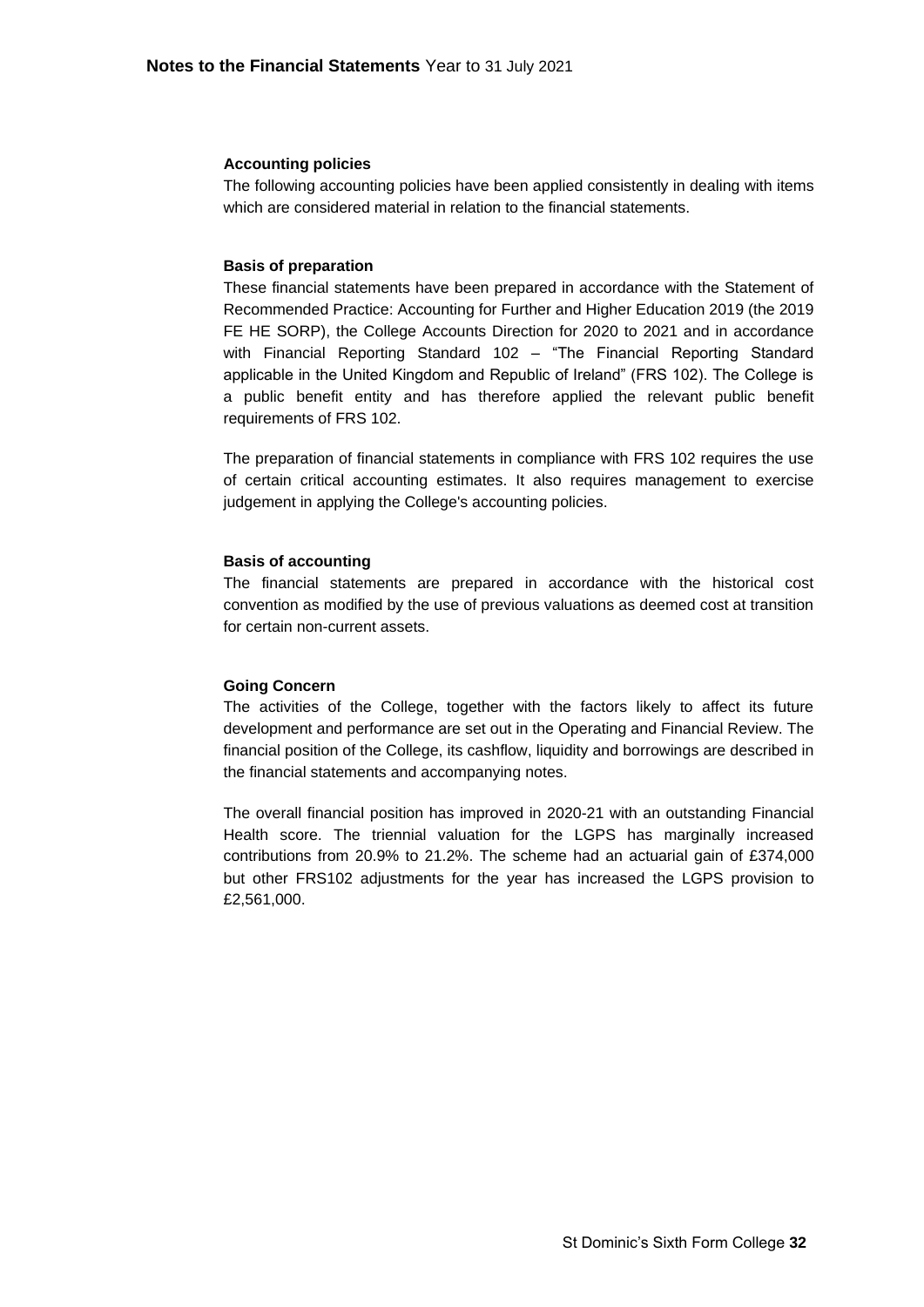### **Going Concern** (continued)

The cash position which is the truest measure of financial health has increased from £1,021,000 to £1,255,000 in 2020/21 and the College has forecast a surplus budget for 2021/22. Forecasts beyond 2021/22 have improved considerably due to the recent government funding increases. There is still very strong demand to enter St Dominic's as we are four times oversubscribed. In addition, the College has been awarded the Sunday Times Sixth Form College of the year for 2017 which will ensure that demand for a place remains high. The College is restricted on how much it can grow due to the demographics of the area and the existing infrastructure of the College.

Accordingly, the College has a reasonable expectation that it has adequate resources to continue in operational existence for the foreseeable future, and for this reason will continue to adopt the going concern basis in the preparation of its financial statements.

### **Recognition of income**

Government revenue grants include funding body recurrent grants and other grants and are accounted for under the accrual model as permitted by FRS 102. Funding body recurrent grants are measured in line with best estimates for the period of what is receivable and depend on the particular income stream involved. 16-18 learnerresponsive funding is not normally subject to reconciliation and is therefore not subject to contract adjustments.

Grants from non-government sources are recognised in income when the College is entitled to the income and performance related conditions have been met. Income received in advance of performance related conditions being met is recognised as deferred income within creditors on the balance sheet and released to income as the conditions are met.

Government capital grants are capitalised, held as deferred income and recognised in income over the expected useful life of the asset, under the accrual method as permitted by FRS 102. Other capital grants are recognised in income when the College is entitled to the funds subject to any performance related conditions being met.

Income from tuition fees is stated gross of any expenditure which is not a discount and is recognised in the period for which it is received.

All income from short-term deposits is credited to the income and expenditure account in the period in which it is earned on a receivable basis.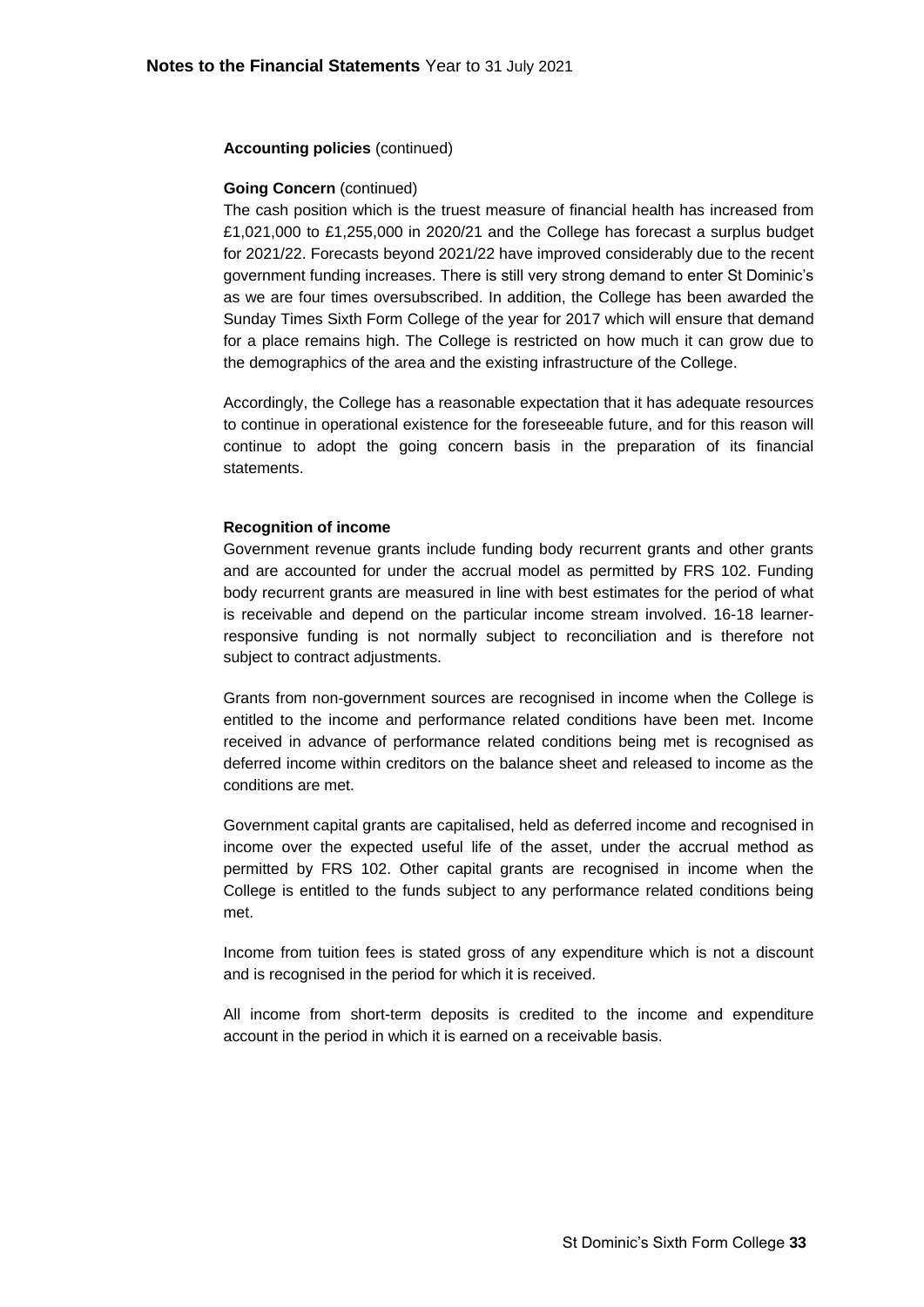#### **Post-retirement benefits**

Post-employment benefits to employees of the College are principally provided by the Teachers' Pension Scheme (TPS) and the Local Government Pension Scheme (LGPS). These are defined benefit plans, which are externally funded and contracted out of the State Second Pension.

The TPS is an unfunded scheme. Contributions to the TPS are calculated so as to spread the cost of pensions over employees' working lives with the College in such a way that the pension cost is a substantially level percentage of current and future pensionable payroll. The contributions are determined by qualified actuaries on the basis of valuations using a prospective benefit method. The TPS is a multi-employer scheme and the College is unable to identify its share of the underlying assets and liabilities of the scheme on a consistent and reasonable basis. The TPS is therefore treated as a defined contribution plan and the contributions recognised as an expense in the income statement in the periods during which services are rendered by employees.

The LGPS is a funded scheme. The assets of the LGPS are measured using closing fair values. LGPS liabilities are measured using the projected unit credit method and discounted at the current rate of return on a high quality corporate bond of equivalent term and currency to the liabilities. The actuarial valuations are obtained at least triennially and are updated at each balance sheet date. The amounts charged to operating surplus are the current service costs and the costs of scheme introductions, benefit changes, settlements and curtailments. They are included as part of staff costs as incurred. Net interest on the net defined benefit liability is also recognised in the Statement of Comprehensive Income and comprises the interest cost on the defined benefit obligation and interest income on the scheme assets, calculated by multiplying the fair value of the scheme assets at the beginning of the period by the rate used to discount the benefit obligations. The difference between the interest income on the scheme assets and the actual return on the scheme assets is recognised in other recognised gains and losses.

Actuarial gains and losses are recognised immediately in other recognised gains and losses.

### **Short term employment benefits**

Short term employment benefits such as salaries and compensated absences (holiday pay) are recognised as an expense in the year in which the employees render service to the College. Any unused benefits are accrued and measured as the additional amount the College expects to pay as a result of the unused entitlement.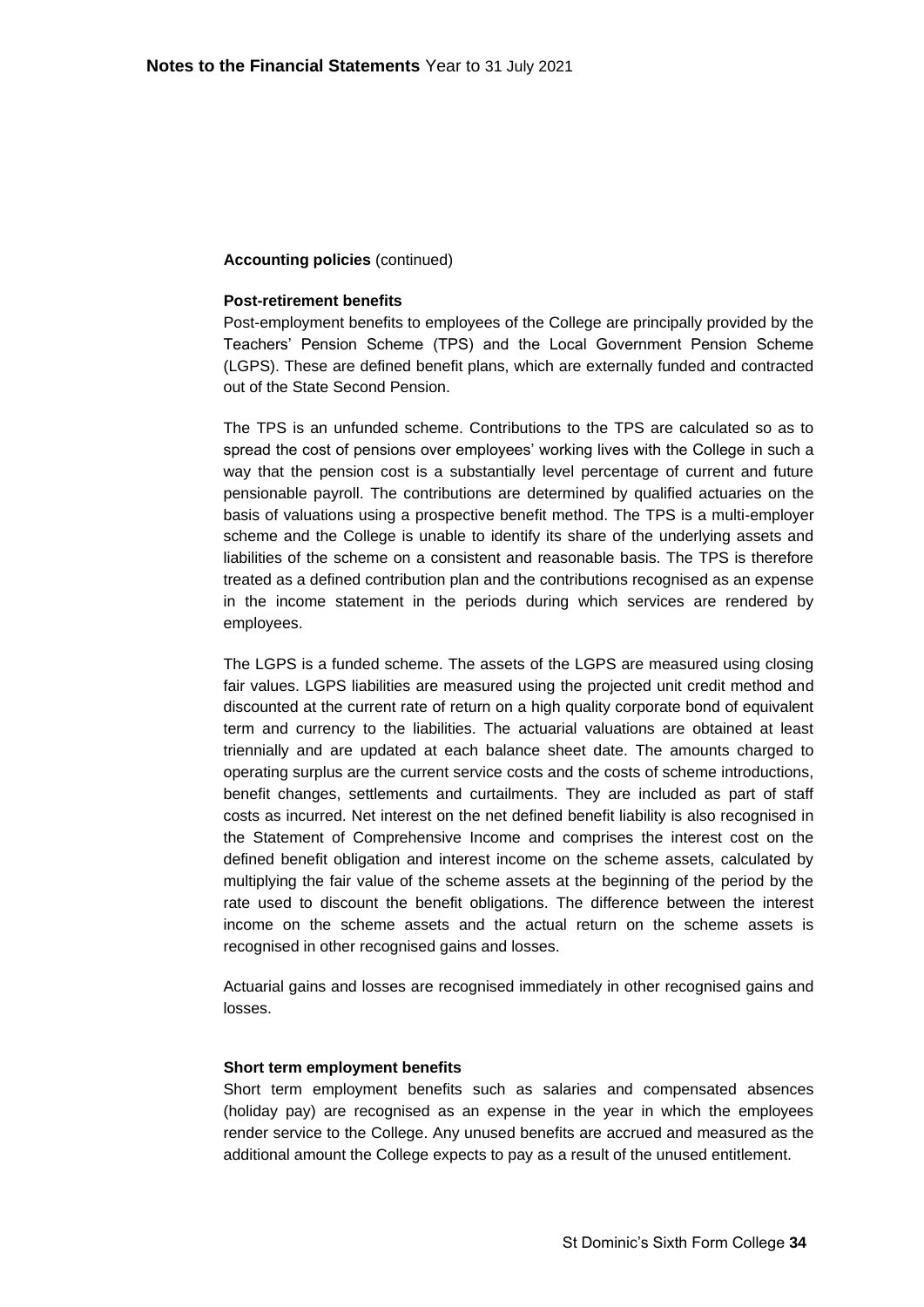#### **Tangible fixed assets**

Tangible fixed assets are stated at cost less accumulated depreciation and accumulated impairment losses. Certain items of fixed assets that had been revalued to fair value on or prior to the date of transition to the 2019 FE HE SORP, are measured on the basis of deemed cost, being the revalued amount at the date of that revaluation.

#### *Land and buildings*

Land and buildings are held in trust by the Roman Catholic Diocese of Westminster and are stated in the balance sheet at valuation on the basis of depreciated replacement cost as the open market value for existing use is not readily obtainable. Buildings improvements made since incorporation are included in the balance sheet at cost. Freehold land is not depreciated. Freehold buildings are depreciated over their expected useful economic life to the College of 50 years.

Where land and buildings are acquired with the aid of specific grants they are capitalised and depreciated as above. The related grants are credited to a deferred capital grant account and are released to the income and expenditure account over the expected useful economic life of the related asset on a basis consistent with the depreciation policy.

Finance costs, which are directly attributable to the construction of land and buildings, are not capitalised as part of the cost of those assets.

A review for impairment of a fixed asset is carried out if events or changes in circumstances indicate that the carrying amount of any fixed asset may not be recoverable.

On adoption of FRS 102, the College followed the transitional provision to retain the book value of land and buildings as deemed cost but not to adopt a policy of revaluations of these properties in the future.

#### *Subsequent expenditure on existing fixed assets*

Where significant expenditure is incurred on tangible fixed assets it is charged to the income and expenditure account in the period it is incurred, unless it meets one of the following criteria, in which case it is capitalised and depreciated on the relevant basis:

- Market value of the fixed asset has subsequently improved;
- Asset capacity increases;
- Substantial improvement in the quality of output or reduction in operating costs;
- Significant extension of the asset's life beyond that conferred by repairs and maintenance.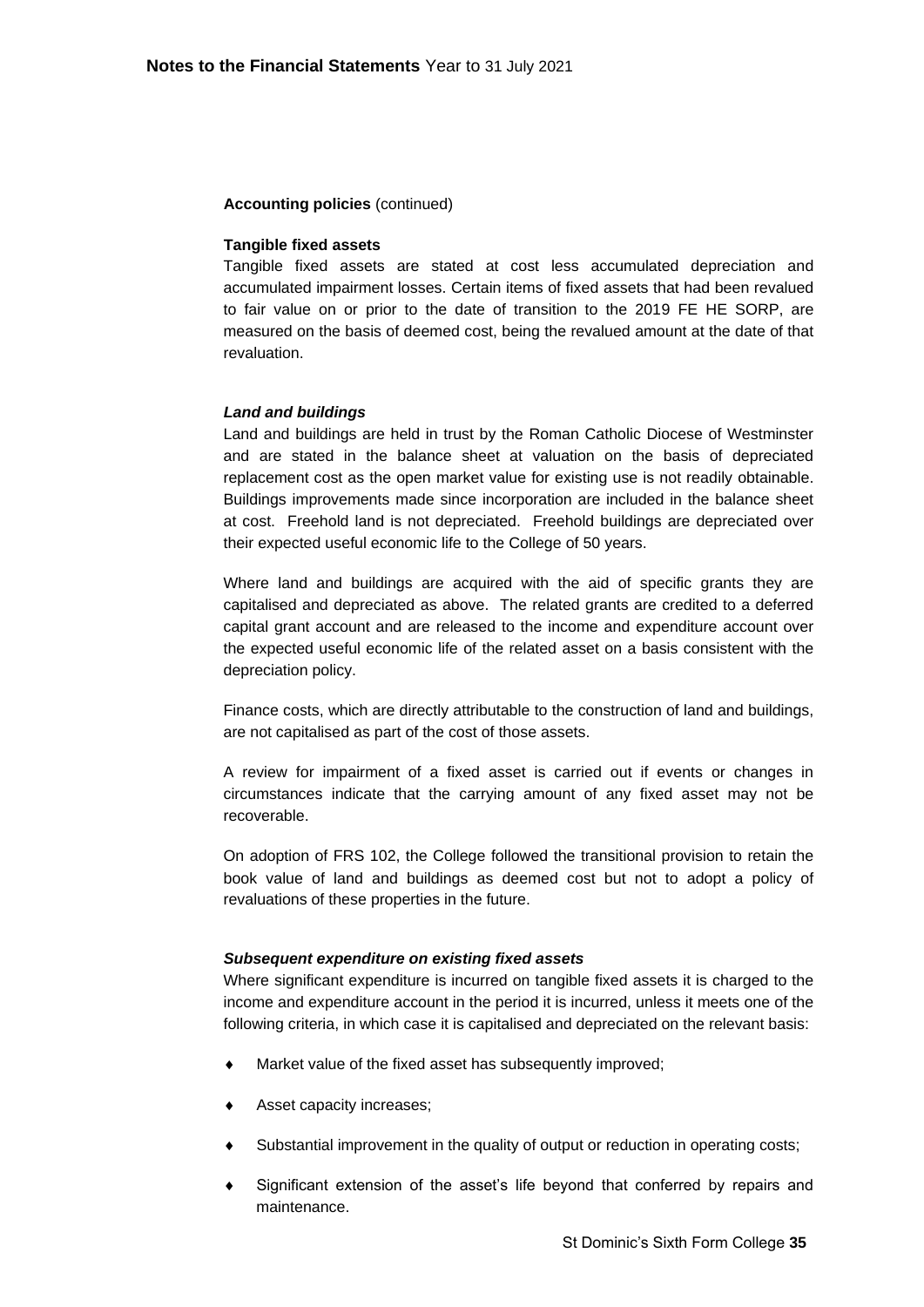### **Tangible fixed assets** (continued)

### *Equipment*

Equipment costing less than £1,000 per individual item is written off to the income and expenditure account in the year of acquisition. All other equipment is capitalised at cost.

Capitalised equipment is depreciated on a straight line basis over its useful economic life as follows:

| Computers and related equipment   | 4 years        |
|-----------------------------------|----------------|
| All other furniture and equipment | 4 and 10 years |

Where equipment is acquired with the aid of specific grants, it is capitalised and depreciated in accordance with the above policy, with the related grant being credited to a deferred capital grant account and released to the income and expenditure account over the expected useful economic life of the related equipment.

### **Borrowing Costs**

Borrowing costs are recognised as expenditure in the period in which they are incurred.

#### **Leased assets**

Costs in respect of operating leases are charged on a straight line basis over the lease term.

### **Cash and cash equivalents**

Cash includes cash in hand, deposits repayable on demand and overdrafts. Deposits are repayable on demand if they are in practice available within 24 hours without penalty. Cash equivalents are short term, highly liquid investments that are readily convertible to known amounts of cash with insignificant risk of change in value. An investment qualifies as a cash equivalent when it has maturity of 3 months or less from the date of acquisition.

### **Financial Liabilities**

Financial liabilities and equity are classified according to the substance of the financial instrument's contractual obligations, rather than the financial instrument's legal form.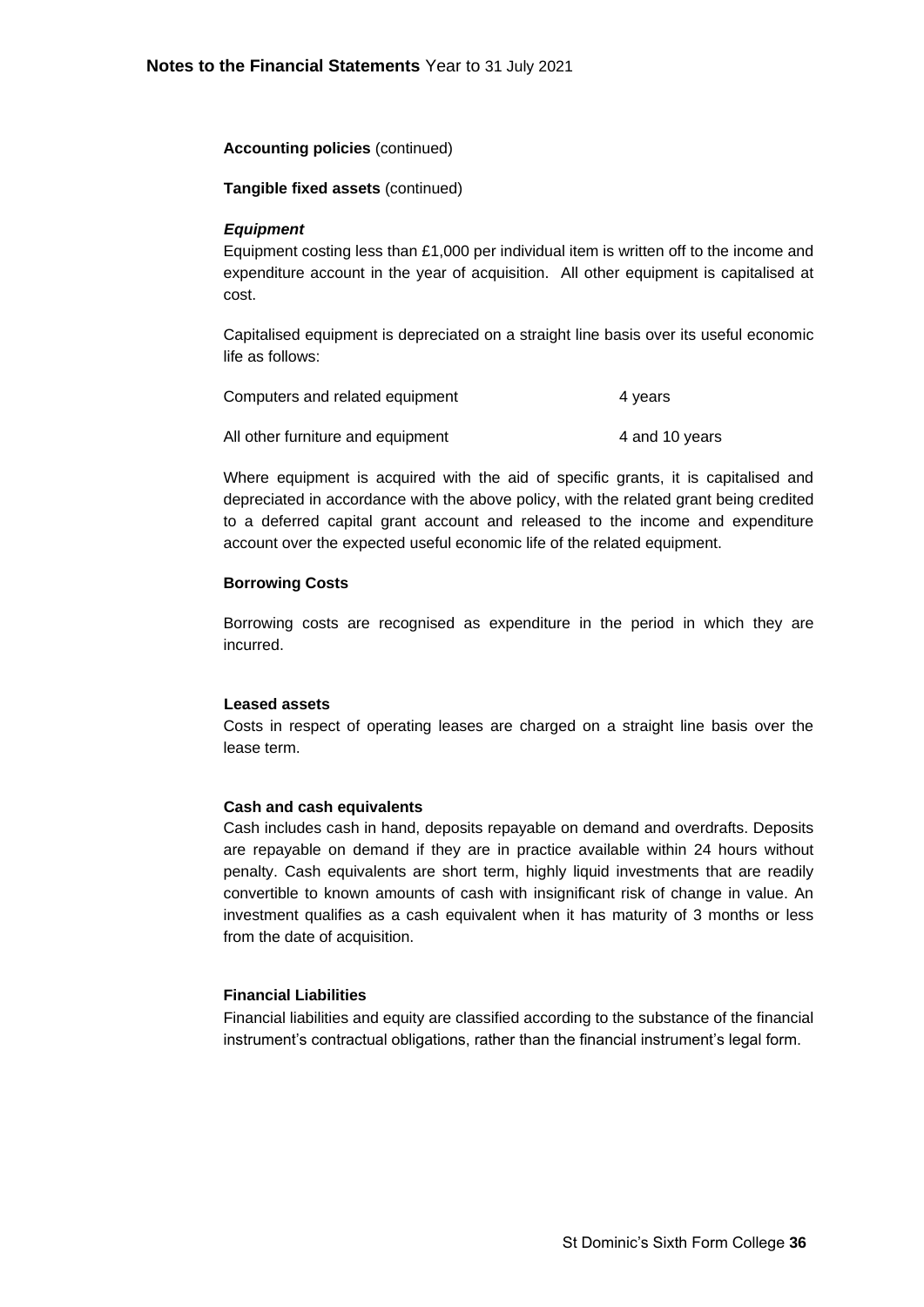#### **Financial Liabilities** (continued)

All loans, investments and short-term deposits held by the group are classified as basic financial instruments in accordance with FRS 102. These instruments are initially recorded at the transaction price less any transaction costs (historical cost). FRS 102 requires that basic financial instruments are subsequently measured at amortised cost, however the college has calculated that the difference between the historical cost and amortised cost basis is not material and so these financial instruments are stated on the balance sheet at historical cost. Loans and investments that are payable or receivable within one year are not discounted.

#### **Taxation**

The College is considered to pass the tests set out in Paragraph 1 Schedule 6 Finance Act 2010 and therefore it meets the definition of a charitable company for UK corporation tax purposes. Accordingly, the College is potentially exempt from taxation in respect of income or capital gains received within categories covered by Chapter 3 Part 11 Corporation Tax Act 2010 or Section 256 of the Taxation of Chargeable Gains Act 1992, to the extent that such income or gains are applied exclusively to charitable purposes.

The College is not registered for Value Added Tax, so it cannot recover any VAT charged on its inputs. Irrecoverable VAT on inputs is included in the costs of such inputs and added to the cost of tangible fixed assets as appropriate, where the inputs themselves are tangible fixed assets by nature.

### **Provisions**

Provisions are recognised when the College has a present legal or constructive obligation as a result of a past event, it is probable that a transfer of economic benefit will be required to settle the obligation and a reliable estimate can be made of the amount of the obligation.

#### **Judgements in applying accounting policies**

In preparing these financial statements, management have made the following judgements:

Determine whether leases entered into by the college either as a lessor or a lessee are operating or finance leases. These decisions depend on an assessment of whether the risks and rewards of ownership have been transferred from the lessor to the lessee on a lease by lease basis.

Determine whether there are indicators of impairment of the tangible assets. Factors taken into consideration in reaching such a decision include the economic viability and expected future financial performance of the asset and where it is a component of a larger cash-generating unit, the viability and expected future performance of that unit.

Other key sources of estimation uncertainty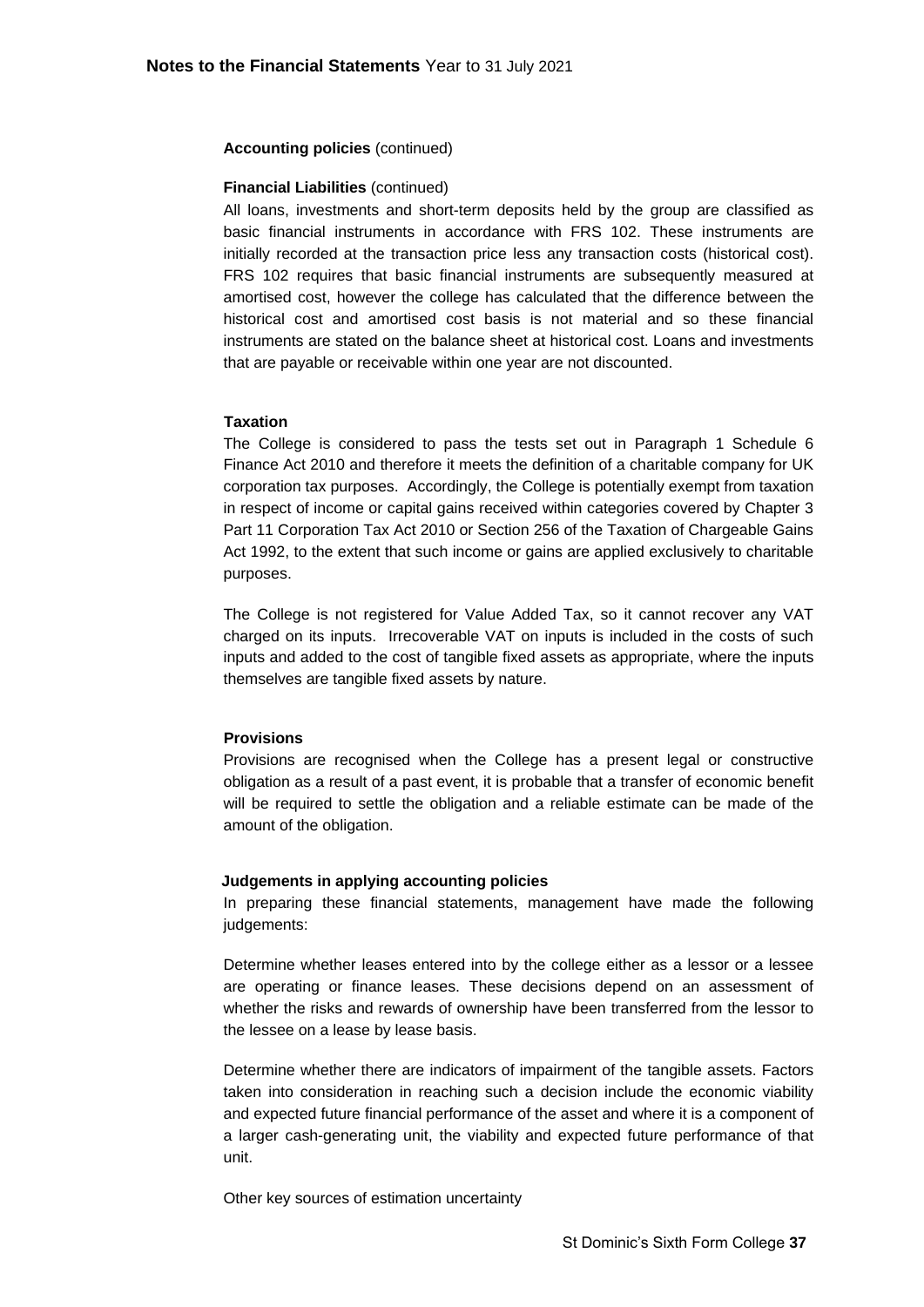### **Judgements in applying accounting policies** (continued)

Tangible fixed assets are depreciated over their useful lives taking into account residual values, where appropriate. The actual lives of the assets and residual values are assessed annually and may vary depending on a number of factors. In reassessing asset lives, factors such as technological innovation and maintenance programmes are taken into account. Residual value assessments consider issues such as future market conditions, the remaining life of the asset and projected disposal values.

The present value of the Local Government Pension Scheme defined benefit liability depends on a number of factors that are determined on an actuarial basis using a variety of assumptions. The assumptions used in determining the net cost (income) for pensions include the discount rate. Any changes in these assumptions, which are disclosed in note 17, will impact the carrying amount of the pension liability. The actuary has used a roll forward approach which projects results from the latest full actuarial valuation performed at 31 March 2019 to value the pensions liability at 31 July 2021. Any differences between the figures derived from the roll forward approach and a full actuarial valuation would impact on the carrying amount of the pension liability.

#### **Agency arrangements**

The College acts as an agent in the collection and payment of Discretionary Learner Support Funds. Related payments received from the funding bodies and subsequent disbursements to students are excluded from the Income and Expenditure account and are shown separately in note 19, except for the 5 per cent of the grant received which is available to the College to cover administration costs relating to the grant.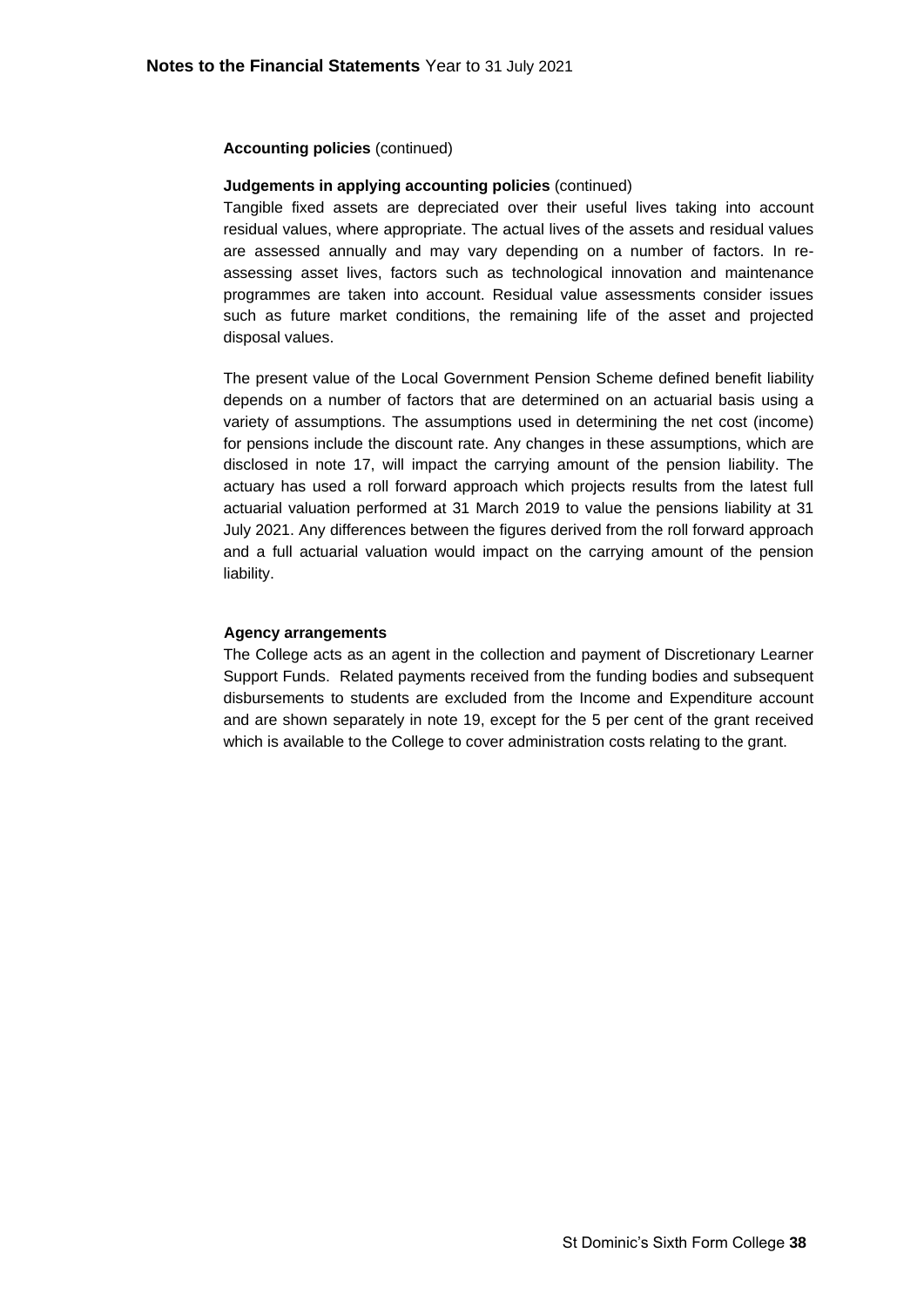# **1 Funding council grants**

|                                                        | 2021<br>£'000 | 2020<br>£'000 |
|--------------------------------------------------------|---------------|---------------|
| <b>Recurrent grants</b>                                |               |               |
| Education and Skills Funding Agency - 16 to 18 funding | 6,959         | 6,143         |
| <b>Specific grants</b>                                 |               |               |
| Releases of government capital grants                  | 161           | 169           |
| <b>Total</b>                                           | 7,120         | 6,312         |
|                                                        |               |               |
| <b>Fees and recharges</b>                              |               |               |
|                                                        | 2021          | 2020          |
|                                                        | £'000         | £'000         |
| Exam fees                                              |               | 5             |
| <b>Total</b>                                           |               | 5             |
|                                                        |               |               |
|                                                        |               | 2020          |
| Other grants and contracts                             | 2021          |               |
|                                                        | £'000         | £'000         |
| Other grants and contracts                             | 336           | 316           |

|                         | £'000 | £'000 |
|-------------------------|-------|-------|
| Catering and residences | 84    | 172   |
| Other grant income      | 30    | 32    |
| Miscellaneous income    | 31    | 31    |
| Total                   | 145   | 235   |

# **5 Staff costs**

The average number of persons (including key management personnel) employed by the College during the year, described as full-time equivalents, was:

|                    | 2021<br>No. | 2020<br>No. |
|--------------------|-------------|-------------|
| Teaching staff     | 56          | 54          |
| Non teaching staff | 41          | 43          |
|                    | 97          | 97          |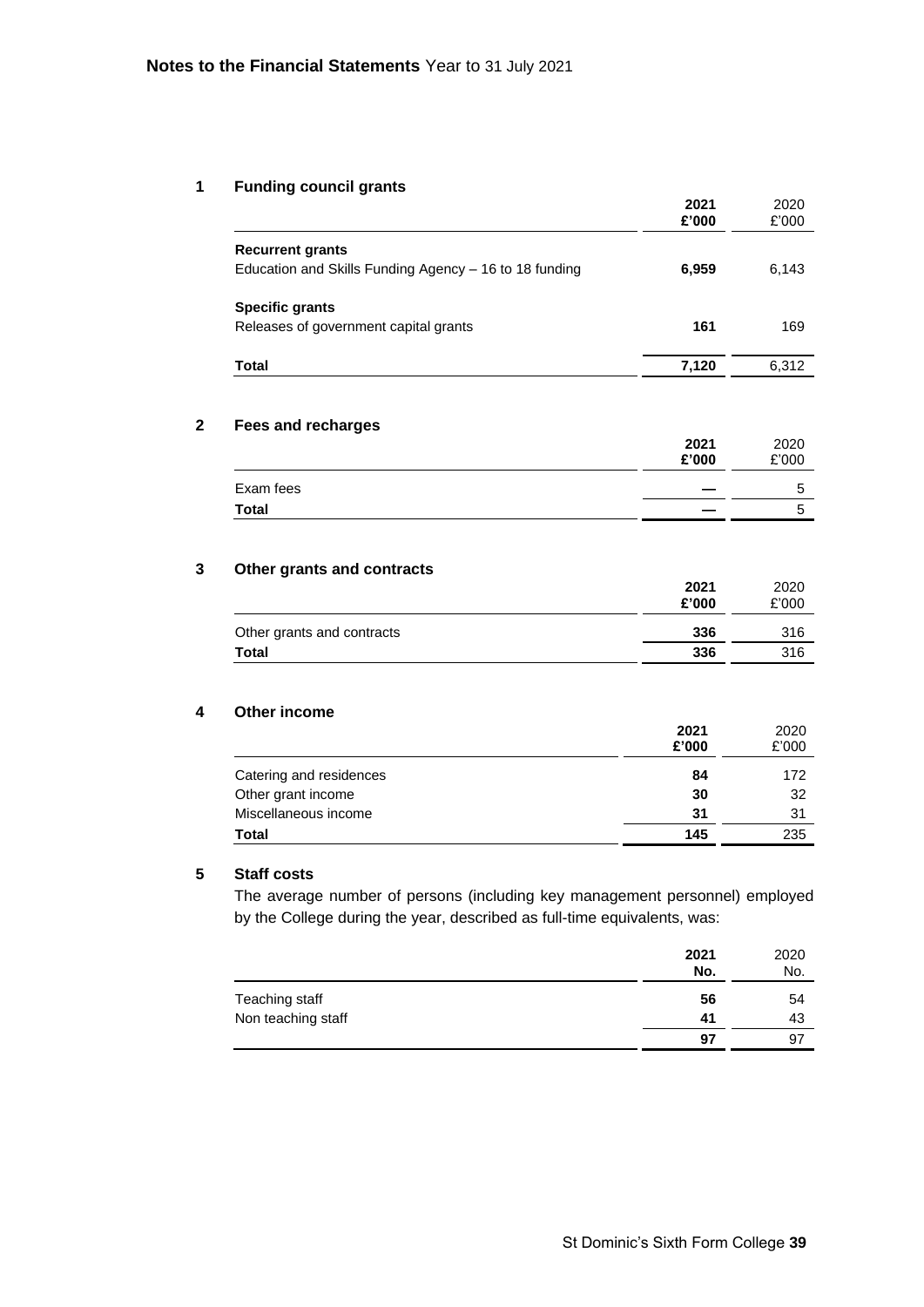### **5. Staff costs** (continued)

#### *Staff costs for the above persons*

| $9.411$ $9.9010$ $191$ $110$ $400$ $10$ $100$ $100$ |               |               |
|-----------------------------------------------------|---------------|---------------|
|                                                     | 2021<br>£'000 | 2020<br>£'000 |
| Wages and salaries                                  | 3,836         | 3,792         |
| Social security costs                               | 393           | 373           |
| Other pension costs                                 | 1.397         | 1,078         |
| <b>Total</b>                                        | 5,626         | 5,243         |
|                                                     |               |               |

#### *Key management personnel*

Key management personnel are those persons having authority and responsibility for planning, directing and controlling the activities of the College and are represented by the individuals listed on page 2.

|                                                                                 | 2021<br>No. | 2020<br>No. |
|---------------------------------------------------------------------------------|-------------|-------------|
| The number of key management personnel including the<br>Accounting Officer was: |             |             |

The number of key management personnel and other staff who received annual emoluments, excluding pension contributions but including benefits in kind, in the following ranges was:

|                      | Key management<br>personnel |             | Other staff |             |
|----------------------|-----------------------------|-------------|-------------|-------------|
|                      | 2021<br>No.                 | 2020<br>No. | 2021<br>No. | 2020<br>No. |
| £15,001 to £20,000   |                             |             |             |             |
| £30,001 to £35,000   |                             |             |             |             |
| £45,001 to £50,000   |                             |             |             |             |
| £55,001 to £60,000   |                             |             |             |             |
| £65,001 to £70,000   |                             |             |             |             |
| £70,001 to £75,000   |                             |             |             |             |
| £80,001 to £85,000   |                             |             |             |             |
| £85,001 to £90,000   |                             |             |             |             |
| £115,000 to £120,000 |                             |             |             |             |
| £125,001 to £130,000 |                             |             |             |             |
|                      | 6                           | 8           |             |             |

Key management personnel compensation is made up as follows:

|                                     | 2021<br>£'000 | 2020<br>£'000 |
|-------------------------------------|---------------|---------------|
| <b>Salaries</b>                     | 441           | 534           |
| <b>Employers National Insurance</b> | 56            | 65            |
| Benefits in kind                    | 17            | 13            |
|                                     | 514           | 612           |
| Pension contributions               | 105           | 120           |
| <b>Total contributions</b>          | 619           | 732           |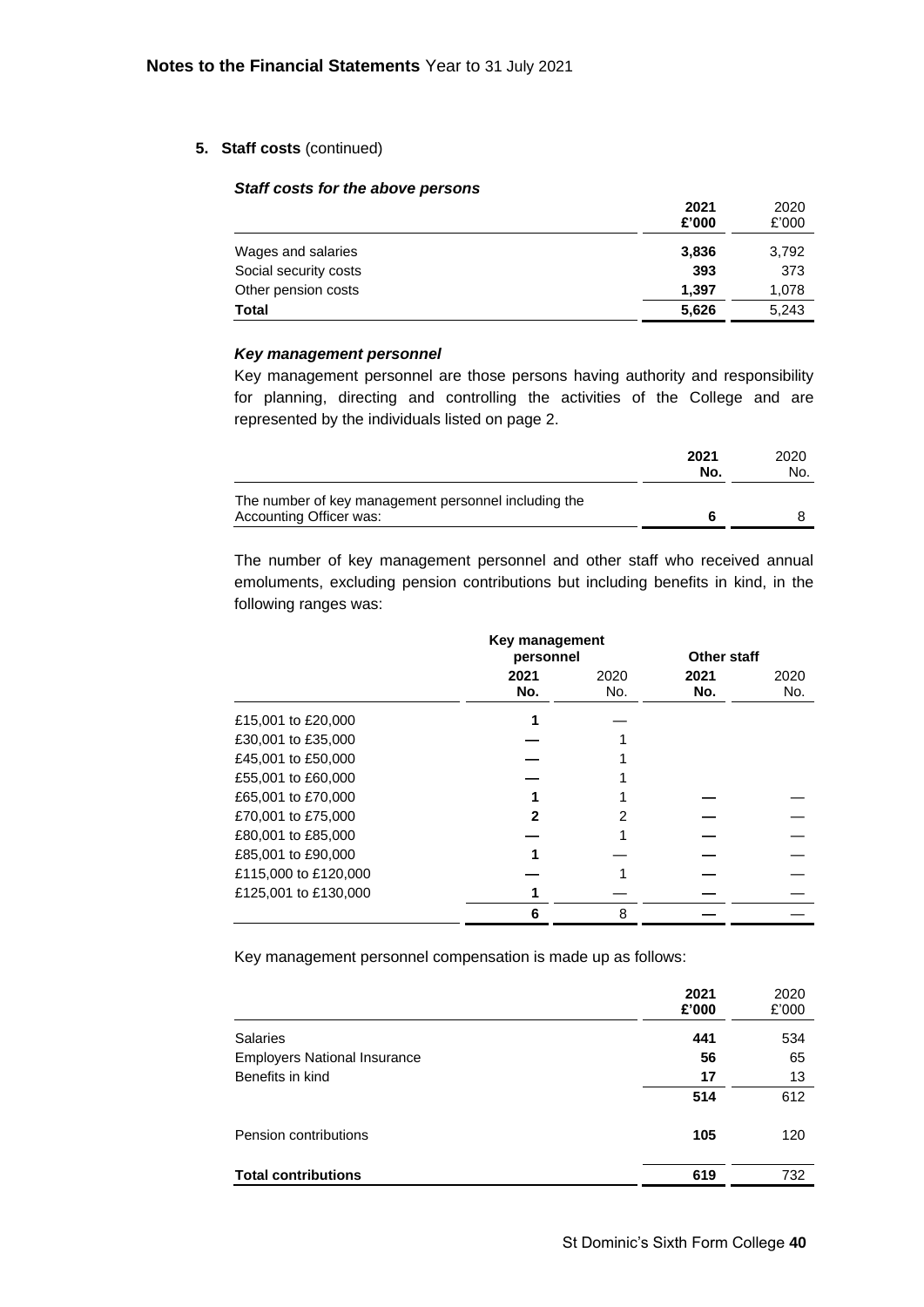### **5. Staff costs** (continued)

There were no amounts due to key management personnel that were waived in the year, nor any salary sacrifice arrangements in place.

The above compensation includes amounts payable to the Accounting Officer (who is also the highest paid officer) of:

|                                                                         | 2021<br>£'000 | 2020<br>£'000 |
|-------------------------------------------------------------------------|---------------|---------------|
| <b>Salaries</b>                                                         | 118           | 108           |
| Benefits in kind                                                        | 10            | 9             |
|                                                                         | 128           | 117           |
| Pension contributions                                                   | 29            | 24            |
|                                                                         |               |               |
|                                                                         | 2021          | 2020          |
| Principal's basic salary as a multiple of the median of all staff       | 3.08          | 3.11          |
| Principal's total remuneration as a multiple of the median of all staff | 3.24          | 3.24          |

#### **6 Other operating expenses**

|                    | 2021<br>£'000 | 2020<br>£'000 |
|--------------------|---------------|---------------|
| Teaching costs     | 690           | 768           |
| Non teaching costs | 250           | 328           |
| Premises costs     | 266           | 257           |
| <b>Total</b>       | 1,206         | 1,353         |

|                                       | 2021<br>£'000 | 2020<br>£'000 |
|---------------------------------------|---------------|---------------|
| Auditor's remuneration:               |               |               |
| Financial statements audit            | 16            | 15            |
| Internal audit                        |               | 2             |
| Hire of assets under operating leases | 18            | 18            |

#### **7 Interest payable**

|                                           | 2021<br>£'000 | 2020<br>£'000 |
|-------------------------------------------|---------------|---------------|
| On bank loans, overdrafts and other loans | 8             | 13            |
| Pension finance costs (note 17)           | 38            | 21            |
| <b>Total</b>                              | 46            | 34            |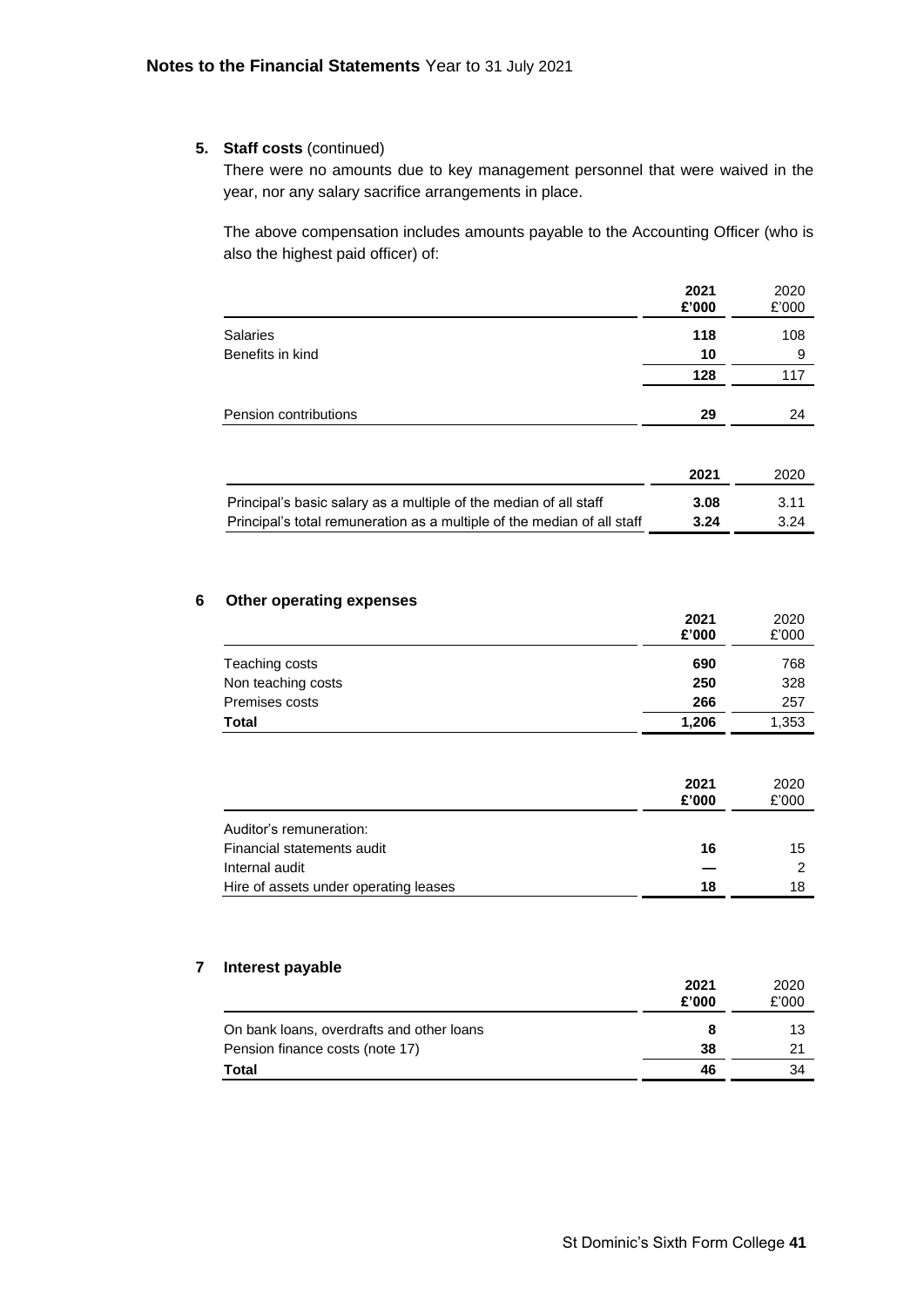### **8 Tangible fixed assets**

|                                | Freehold<br>Land and |           |              |
|--------------------------------|----------------------|-----------|--------------|
|                                | buildings            | Equipment | <b>Total</b> |
|                                | £'000                | £'000     | £'000        |
| <b>Cost or valuation</b>       |                      |           |              |
| At 1 August 2020               | 13,342               | 1,990     | 15,332       |
| Additions                      | 646                  | 378       | 1,024        |
| At 31 July 2021                | 13,988               | 2,368     | 16,356       |
| <b>Depreciation</b>            |                      |           |              |
| At 1 August 2020               | 3.406                | 1,643     | 5,049        |
| Charge for the year            | 271                  | 108       | 379          |
| At 31 July 2021                | 3,677                | 1,751     | 5,428        |
| Net book value at 31 July 2021 | 10,311               | 617       | 10,928       |
| Net book value at 31 July 2020 | 9,936                | 347       | 10,283       |

### **9 Debtors**

|                                | 2021<br>£'000 | 2020<br>£'000 |
|--------------------------------|---------------|---------------|
| Trade receivables              | Δ             | 10            |
| Prepayments and accrued income | 70            | 50            |
| <b>Total</b>                   | 74            | 60            |

### **10 Creditors: amounts falling due within one year**

|                                             | 2021<br>£'000 | 2020<br>£'000 |
|---------------------------------------------|---------------|---------------|
| Bank loans (note 12)                        | 101           | 89            |
| Diocese Ioan                                | 200           |               |
| Trade payables                              | 48            | 248           |
| Other taxation and social security          | 102           | 122           |
| Accruals and deferred income                | 81            | 226           |
| Deferred income - government capital grants | 168           | 169           |
| Total                                       | 700           | 854           |

# **11 Creditors: amounts falling due after one year**

|                                             | 2021<br>£'000 | 2020<br>£'000 |
|---------------------------------------------|---------------|---------------|
| Loans (note 12)                             | 190           | 95            |
| Deferred income – government capital grants | 4.739         | 4,539         |
| <b>Total</b>                                | 4.929         | 4,634         |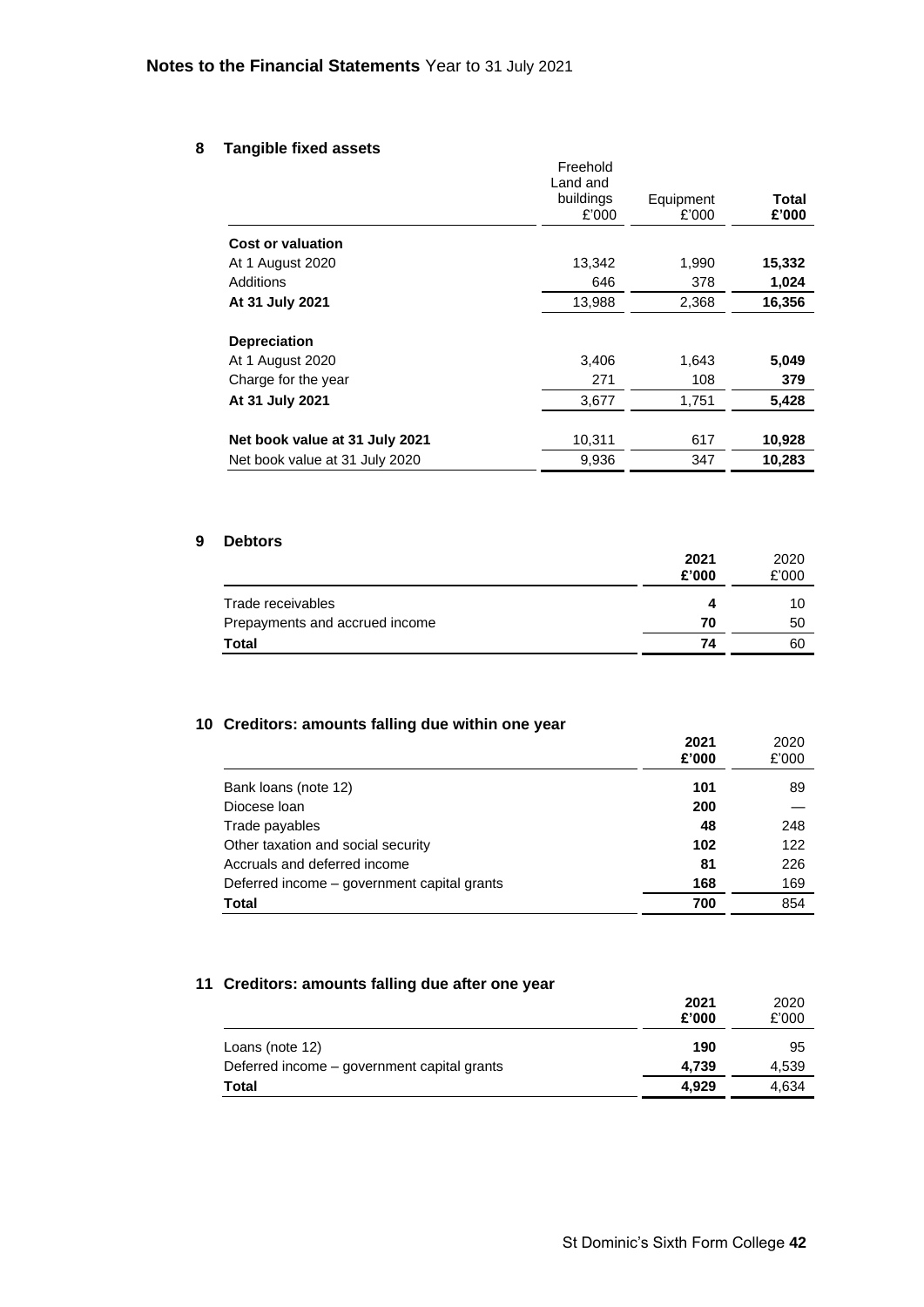### **12 Maturity of debt**

### *Loans*

Loans are repayable as:

|                             | 2021<br>£'000 | 2020<br>£'000 |
|-----------------------------|---------------|---------------|
| <b>Lloyds loans</b>         |               |               |
| In one year or less         | 101           | 89            |
| Between one and two years   |               | 95            |
| Diocese of Westminster Ioan |               |               |
| In one year or less         | 200           |               |
| Between one and two years   | 190           |               |
| <b>Total</b>                | 491           | 184           |

Lloyds loans (5.29% and 5.78% interest) to be repaid in full within 1 year. Diocese of Westminster loan is 0% interest and is due to be repaid within 2 years.

### **13 Provisions**

|                                                 | Defined<br>benefit |              |
|-------------------------------------------------|--------------------|--------------|
|                                                 | obligations        | <b>Total</b> |
|                                                 | £'000              | £'000        |
| At 1 August 2020                                | 2,526              | 2,526        |
| Expenditure in the period                       | 409                | 409          |
| Transferred from income and expenditure account | (374)              | (374)        |
| At 31 July 2021                                 | 2,561              | 2,561        |

Defined benefit obligations relate to the liabilities under the College's membership of the Local Government Pension Scheme. Further details are given in note 17.

### **14 Cash and cash equivalents**

| <b>Pasii and pasii cquivalents</b> | At 1 August<br>2020<br>£'000 | Cash flows<br>£'000 | At 31 July<br>2021<br>£'000 |
|------------------------------------|------------------------------|---------------------|-----------------------------|
| Cash and cash equivalents          | 1.021                        | 234                 | 1,255                       |
| Total                              | 1,021                        | 234                 | 1,255                       |

### **15 Lease obligations**

At 31 July 2021 the College had minimum lease payments under non-cancellable operating leases as follows:

|                                                   | 2021<br>£'000 | 2020<br>£'000 |
|---------------------------------------------------|---------------|---------------|
| <b>Other</b>                                      |               |               |
| Not later than one year                           | 16            | 14            |
| Later than one year and not later than five years | 57            |               |
|                                                   | 73            | 14            |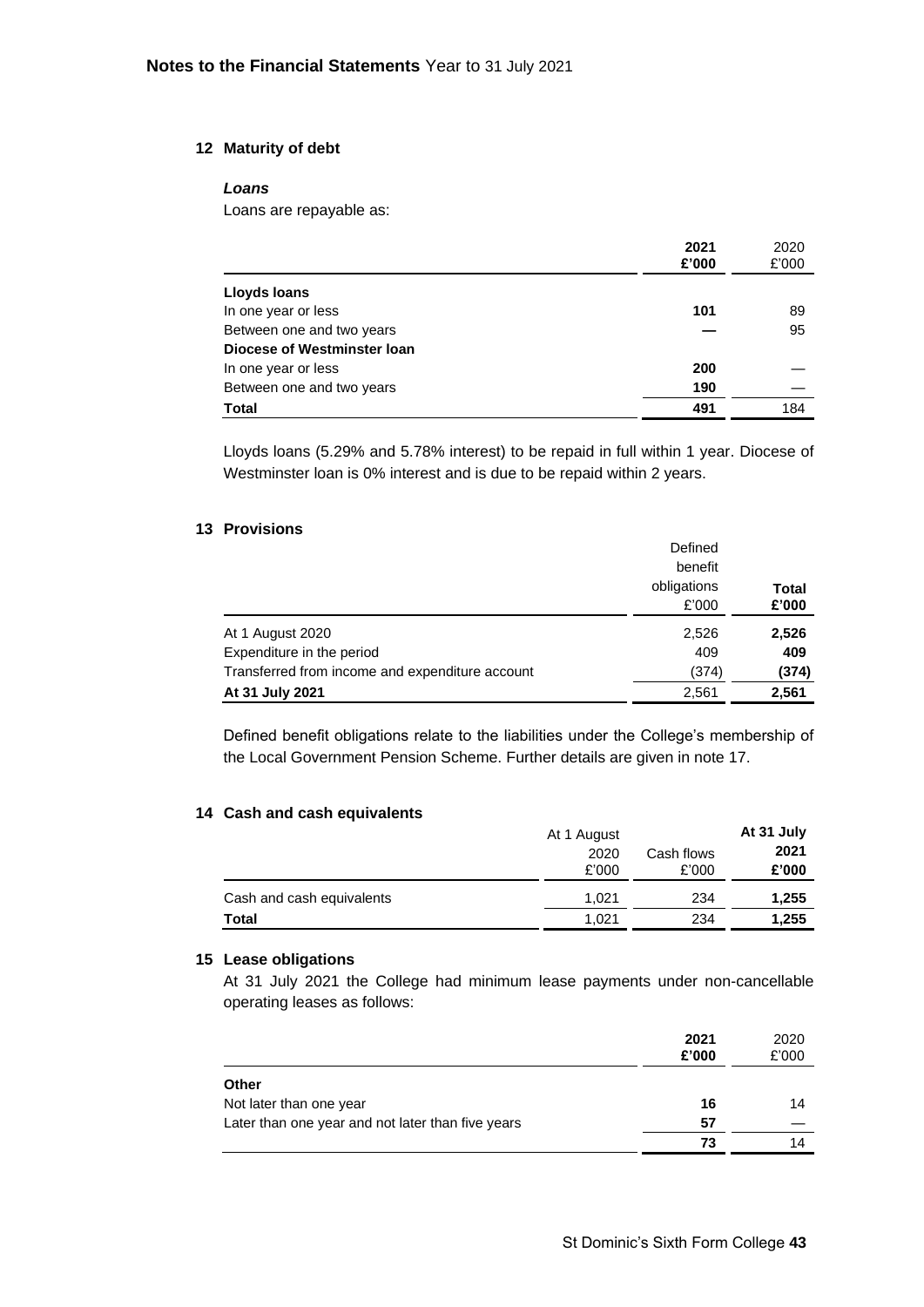### **16 Events after the reporting period**

There are no events after the reporting period.

### **17 Defined benefit obligations**

The College's employees belong to two principal post-employment benefit plans: the Teachers' Pension Scheme England and Wales (TPS) for academic and related staff; and the Local Government Pension Scheme (LGPS) for non-teaching staff, which is managed by the London Borough of Harrow. Both are multi-employer defined-benefit plans.

|                                                                                               | 2021<br>£'000 | 2021<br>£'000 | 2020<br>£'000 | 2020<br>£'000 |
|-----------------------------------------------------------------------------------------------|---------------|---------------|---------------|---------------|
| Teachers' Pension Scheme:<br>contributions paid<br><b>Local Government Pension</b><br>Scheme: |               | 798           |               | 542           |
| Contributions paid                                                                            | 228           |               | 242           |               |
| FRS 102 (28) charge                                                                           | 371           |               | 294           |               |
| Charge to the Statement of<br>Comprehensive Income                                            |               | 599           |               | 536           |
| Total pension cost (note 5)                                                                   |               | 1,397         |               | 1,078         |

The pension costs are assessed in accordance with the advice of independent qualified actuaries. The latest formal actuarial valuation of the TPS was 31 March 2016 and of the LGPS 31 March 2019.

There were no outstanding or prepaid contributions at either the beginning or end of the financial year.

### *Teachers' Pension Scheme*

The Teachers' Pension Scheme (TPS) is a statutory, contributory, defined benefit scheme, governed by the Teachers' Pension Scheme Regulations 2014. These regulations apply to teachers in schools and other educational establishments. Membership is automatic for teachers and lecturers at eligible institutions. Teachers and lecturers are able to opt out of the TPS.

### *The Teachers' Pension Budgeting and Valuation Account*

Under the unfunded TPS, teachers' contributions on a 'pay-as-you-go' basis, and employers' contributions, are credited to the Exchequer under arrangements governed by the above Act.

Retirement and other pension benefits are paid by public funds provided by Parliament.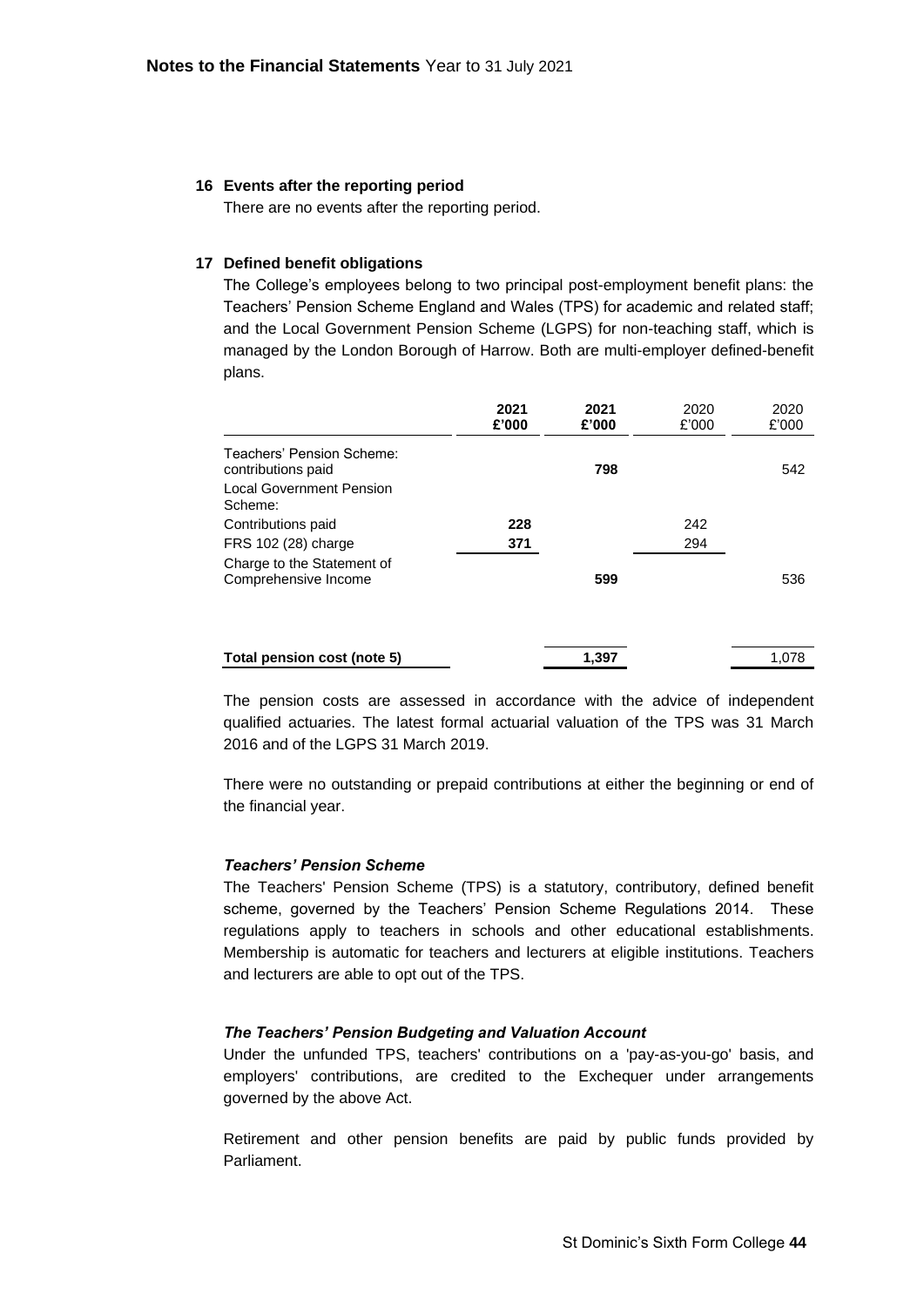Under the definitions set out in FRS 102 (28.11), the TPS is a multi-employer pension plan. The college is unable to identify its share of the underlying assets and liabilities of the plan.

### **17 Defined benefit obligations** (continued)

### *The Teachers' Pension Budgeting and Valuation Account (continued)*

Accordingly, the college has taken advantage of the exemption in FRS 102 and has accounted for its contributions to the scheme as if it were a defined-contribution plan. The college has set out above the information available on the plan and the implications for the college in terms of the anticipated contribution rates.

The valuation of the TPS is carried out in line with regulations made under the Public Service Pension Act 2013. Valuations credit the teachers' pension account with a real rate of return assuming funds are invested in notional investments that produce that real rate of return.

The latest actuarial review of the TPS was carried out as at 31 March 2019. The valuation report was published by the Department for Education (the Department) in April 2019. The valuation reported total scheme liabilities (pensions currently in payment and the estimated cost of future benefits) for service to the effective date of £218 billion, and notional assets (estimated future contributions together with the notional investments held at the valuation date) of £198 billion giving a notional past service deficit of £22 billion.

As a result of the valuation, new employer contribution rates were set at 23.68% of pensionable pay from September 2019 onwards (compared to 16.48% during 2018/9. DfE has agreed to pay a teacher pension employer contribution grant to cover the additional costs during the 2020-21 academic year.

A full copy of the valuation report and supporting documentation can be found on the Teachers' Pension Scheme website.

The Teachers' Pensions Regulations require an annual account, the Teachers' Pension Budgeting and Valuation Account, to be kept of receipts and expenditure (including the cost of pensions' increases). From 1 April 2001, the Account has been credited with a real rate of return which is equivalent to assuming that the balance in the Account is invested in notional investments that produce that real rate of return.

### *Valuation of the Teachers' Pension Scheme*

The latest actuarial review of the TPS was carried out as at 31 March 2019 and in accordance with The Public Service Pensions (Valuations and Employer Cost Cap) Directions 2014. The key results of the valuation are:

 employer contribution rates have increased from 16.48% to 23.6% of pensionable pay form September 2019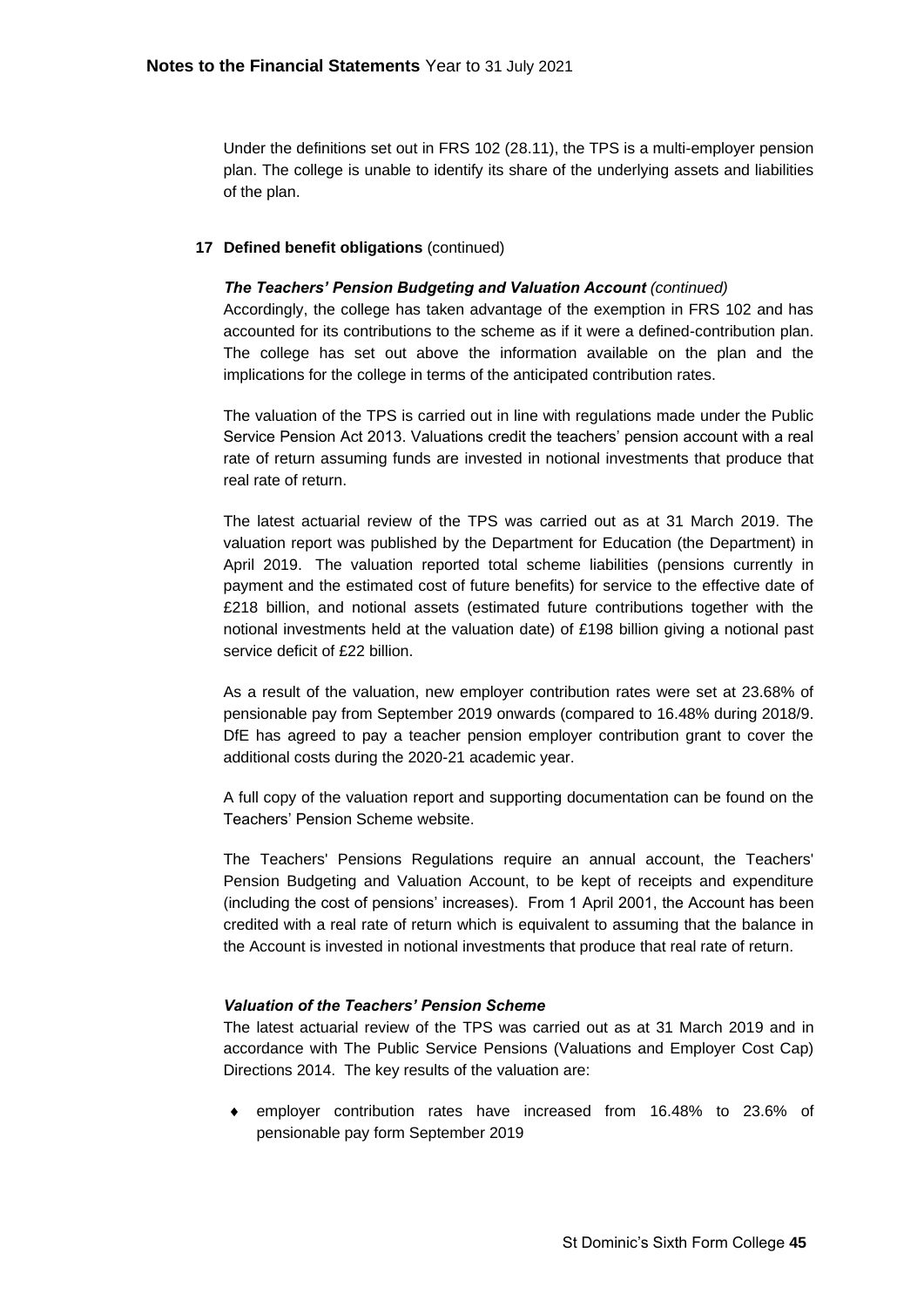$\bullet$  total scheme liabilities for service to the effective date of £191.5 billion, and notional assets of £176.6 billion, giving a notional past service deficit of £14.9 billion;

### **17 Defined benefit obligations** (continued)

### *Valuation of the Teachers' Pension Scheme (continued)*

• an employer cost cap of 10.9% of pensionable pay.

The new employer contribution rate for the TPS was implemented in September 2015.

A full copy of the valuation report and supporting documentation can be found on the Teachers' Pension Scheme website at the following location:

https://www.teacherspensions.co.uk/news/employers/2014/06/publication-of-thevaluation-report.aspx

### *Scheme changes*

Following the Hutton report in March 2011 and the subsequent consultations with trade unions and other representative bodies on reform of the TPS, the Department published a Proposed Final Agreement, setting out the design for a reformed TPS to be implemented from 1 April 2015.

The key provisions of the reformed scheme include: a pension based on career average earnings; an accrual rate of 1/57th; and a Normal Pension Age equal to State Pension Age, but with options to enable members to retire earlier or later than their Normal Pension Age. Importantly, pension benefits built up before 1 April 2015 will be fully protected.

In addition, the Proposed Final Agreement includes a Government commitment that those within 10 years of Normal Pension Age on 1 April 2012 will see no change to the age at which they can retire, and no decrease in the amount of pension they receive when they retire. There will also be further transitional protection, tapered over a three and a half year period, for people who would fall up to three and a half years outside of the 10 year protection.

Regulations giving effect to a reformed Teachers' Pension Scheme came into force on 1 April 2014 and the reformed scheme commenced on 1 April 2015.

The pension costs paid to TPS in the year amounted to £798,000 (2020: £542,000).

### *FRS 102 (28)*

Under the definitions set out in FRS 102 (28.11), the TPS is a multi-employer pension scheme. The College is unable to identify its share of the underlying assets and liabilities of the scheme.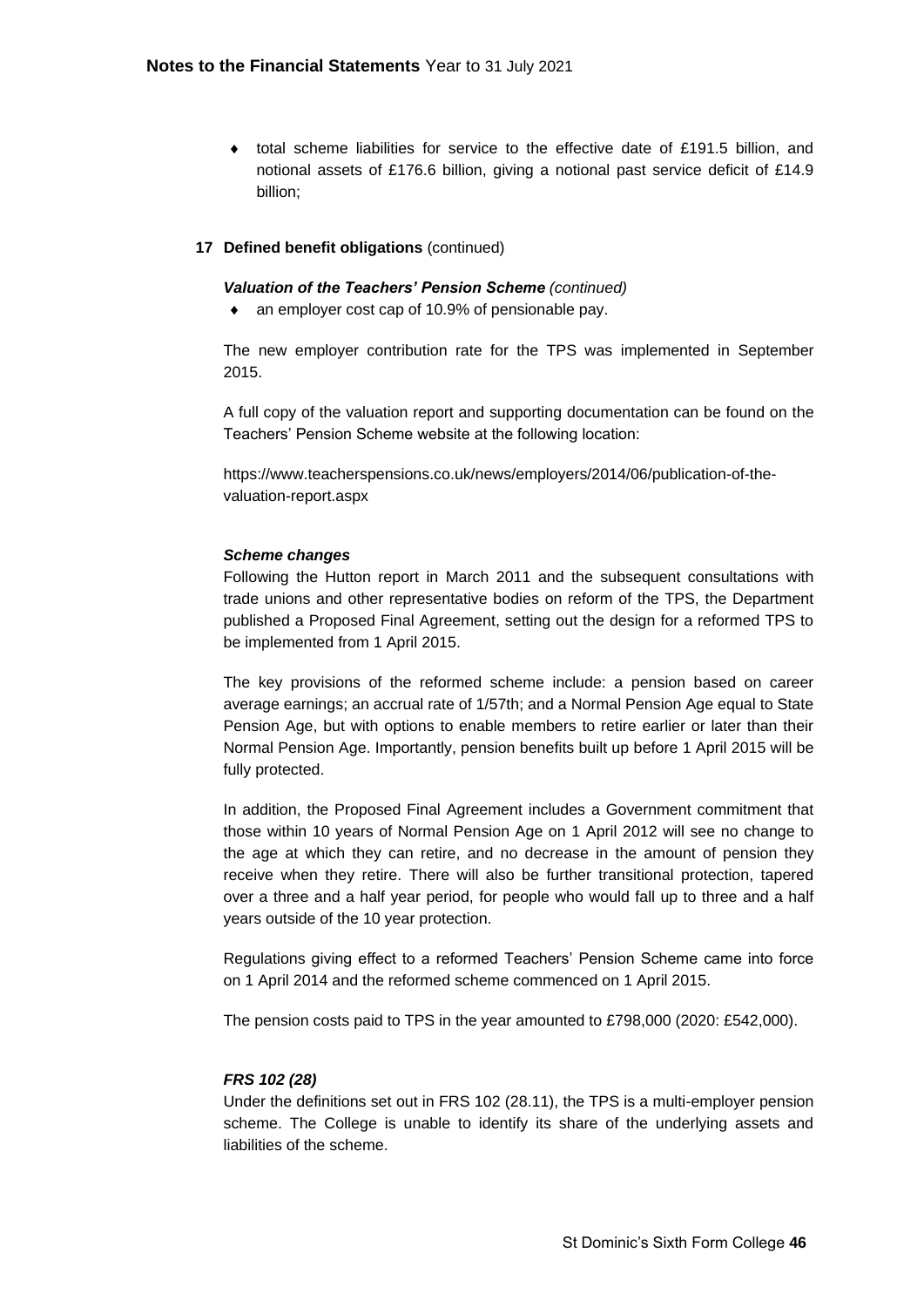Accordingly, the College has taken advantage of the exemption in FRS 102 and has accounted for its contributions to the scheme as if it were a defined-contribution plan. The College has set out above the information available on the plan and the implications for the College in terms of the anticipated contribution rates.

### **17 Defined benefit obligations** (continued)

### *Local Government Pension Scheme*

The LGPS is a funded defined-benefit plan, with the assets held in separate funds administered by Harrow Local Authority. The total contribution made for the year ended 31 July 2021 was £334,000 of which employer's contributions totalled £254,000 and employees' contributions totalled £80,000. The agreed contribution rates for future years are 21.2 % for employers and range from 5.5% to 7.5% cent for employees, depending on salary.

### *Principal Actuarial Assumptions*

The following information is based upon a full actuarial valuation of the fund at 31 March 2019 updated to 31 July 2021 by a qualified independent actuary.

|                                      | At 31 July<br>2021<br>% | At 31 July<br>2020<br>% |
|--------------------------------------|-------------------------|-------------------------|
| Rate of increase in salaries         | 3.55                    | 2.90                    |
| Future pensions increases            | 2.85                    | 2.20                    |
| Discount rate for scheme liabilities | 1.60                    | 1.40                    |
| Inflation assumption (CPI)           | 2.85                    | 2.20                    |
| Commutation of pensions to lump sums | 50.00                   | 50.00                   |

The current mortality assumptions include sufficient allowance for future improvements in mortality rates. The assumed life expectations on retirement age 65 are:

|                      | At 31 July<br>2021<br>Years | At 31 July<br>2020<br>Years |
|----------------------|-----------------------------|-----------------------------|
| Retiring today       |                             |                             |
| Males                | 22.20                       | 22.00                       |
| Females              | 24.60                       | 24.30                       |
| Retiring in 20 years |                             |                             |
| Males                | 23.50                       | 23.10                       |
| Females              | 26.90                       | 26.30                       |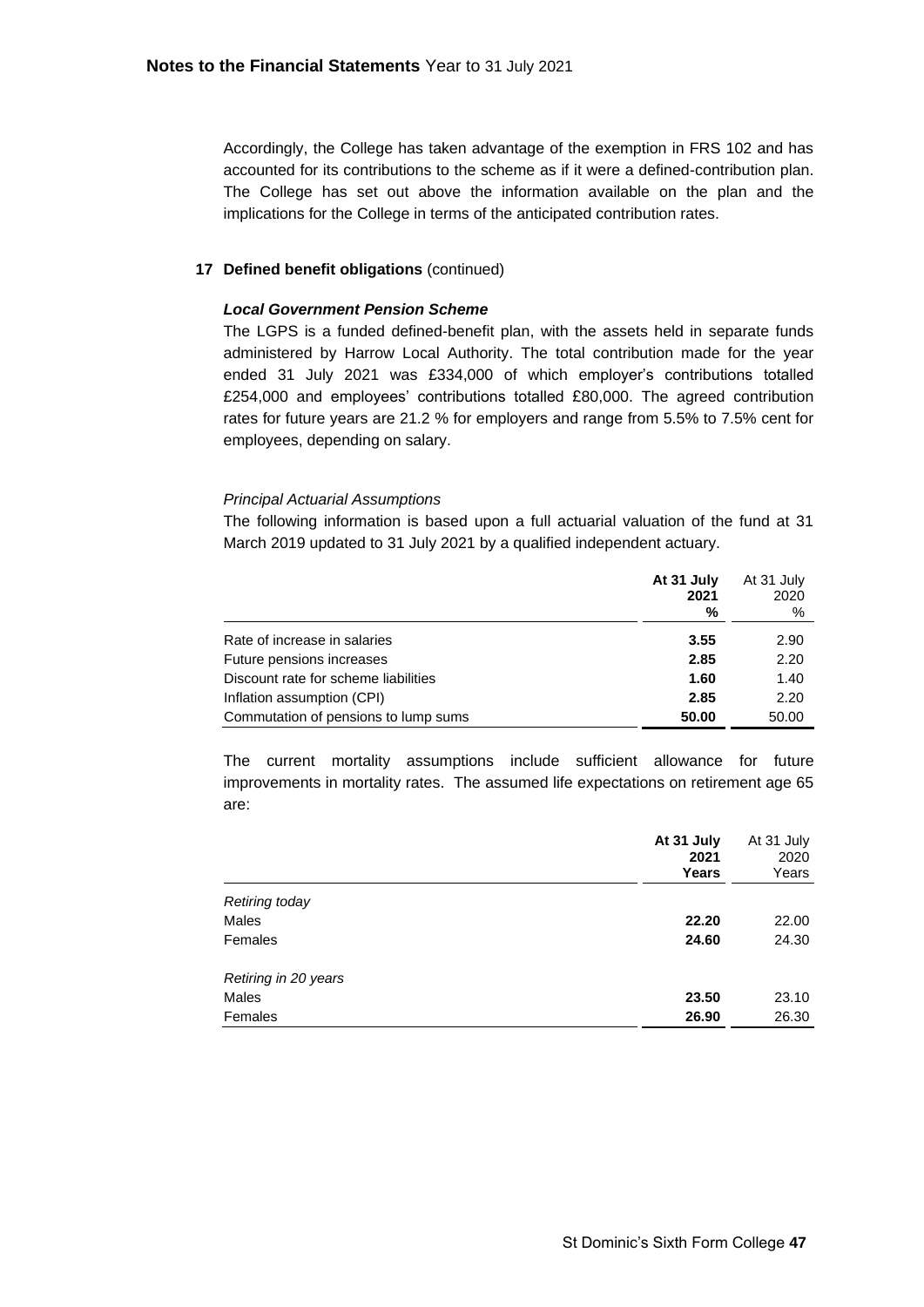### **17 Defined benefit obligations** (continued)

### *Local Government Pension Scheme*

The College's share of the assets in the plan and the expected rates of return were:

|                              | <b>Fair value</b> | Fair value    |
|------------------------------|-------------------|---------------|
|                              | at 31 July        | at 31 July    |
|                              | 2021<br>£'000     | 2020<br>£'000 |
| Equities                     | 6,105             | 5,097         |
| <b>Bonds</b>                 | 1,254             | 1,033         |
| Property                     | 669               | 551           |
| Cash                         | 335               | 207           |
| Total market value of assets | 8,363             | 6,888         |
| Actual return on plan assets |                   |               |
|                              | £1,218,000        | £570,000      |

The amount included in the balance sheet in respect of the defined benefit pension plan is as follows:

|                                   | 2021<br>£'000 | 2020<br>£'000 |
|-----------------------------------|---------------|---------------|
| Fair value of plan assets         | 8.363         | 6,888         |
| Present value of plan liabilities | (10.924)      | (9, 414)      |
| Net pension liability (note 13)   | (2,561)       | (2,526)       |

Amounts recognised in the Statement of Comprehensive Income in respect of the plan are as follows:

|                                                          | 2021<br>£'000 | 2020<br>£'000 |
|----------------------------------------------------------|---------------|---------------|
| Amounts included in staff costs                          |               |               |
| Current service cost                                     | 625           | 534           |
| Total                                                    | 625           | 534           |
| Amounts included in interest and other finance costs     |               |               |
| Net interest charge                                      | 38            | 21            |
|                                                          | 38            | 21            |
| Amounts recognised in other comprehensive income         |               |               |
| Return on pension plan assets                            | 1,218         | (570)         |
| Experience losses arising on defined benefit obligations | (844)         | (811)         |
| Amount recognised in Other Comprehensive Income          | 374           | (1,381)       |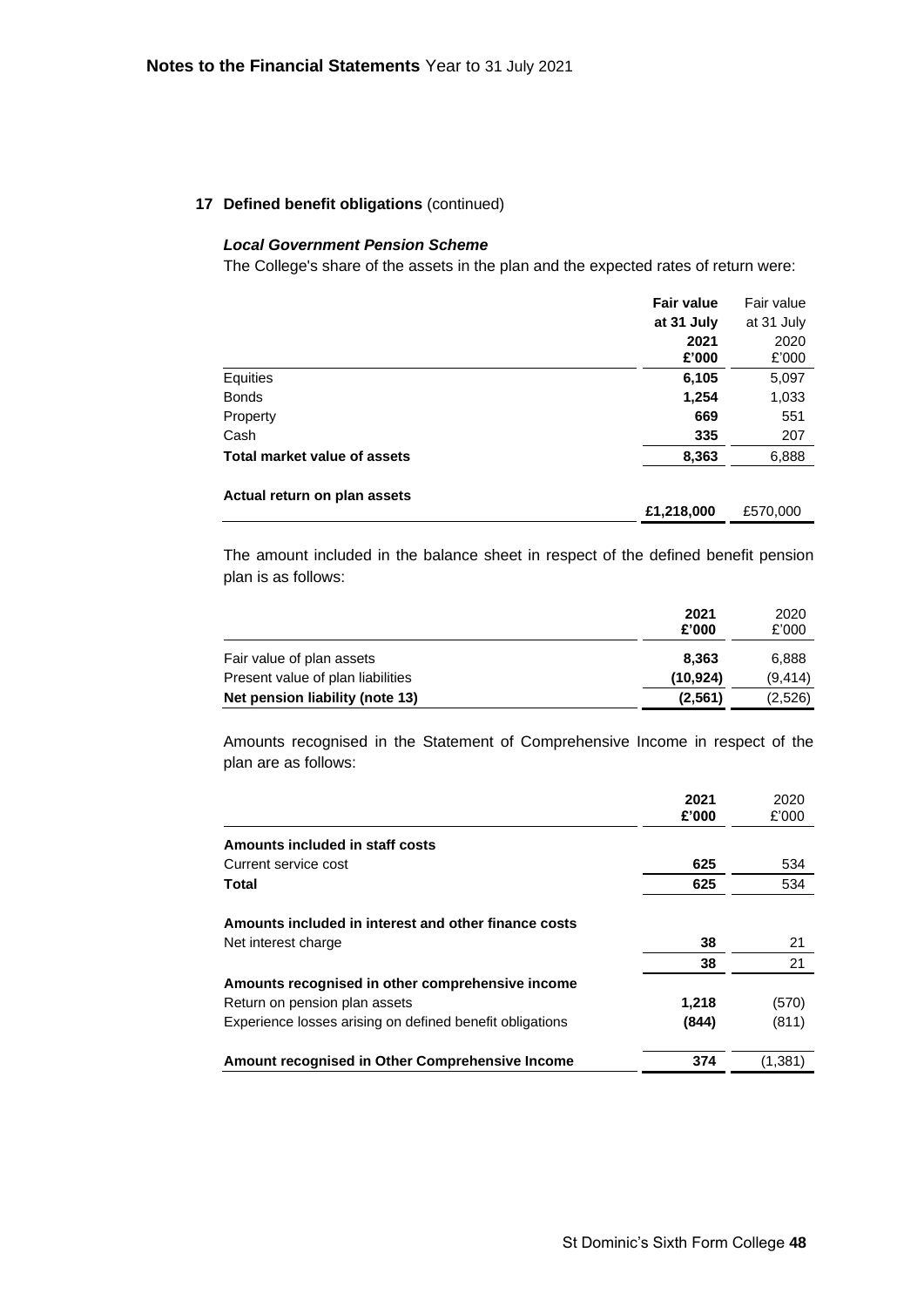### **17 Defined benefit obligations** (continued)

#### *Local Government Pension Scheme (continued)*

#### *Movement in net defined benefit liability during the year*

|                                                             | 2021<br>£'000 | 2020<br>£'000 |
|-------------------------------------------------------------|---------------|---------------|
| Deficit in scheme at 1 August                               | (2,526)       | (830)         |
| Movement in year:                                           |               |               |
| . Current service cost                                      | (625)         | (534)         |
| . Employer contributions                                    | 254           | 240           |
| . Net interest on the defined (liability)/asset             | (38)          | (21)          |
| . Actuarial gain (loss)                                     | 374           | (1, 381)      |
| Net defined benefit liability at 31 July                    | (2, 561)      | (2,526)       |
| <b>Asset and Liability Reconciliation</b>                   |               |               |
|                                                             | 2021          | 2020          |
|                                                             | £'000         | £'000         |
| Changes in the present value of defined benefit obligations |               |               |
| Defined benefit obligations at 1 August                     | 9,414         | 7,981         |
| Current service cost                                        | 625           | 534           |
| Interest cost                                               | 135           | 173           |
| Contributions by Scheme participants                        | 80            | 75            |
| Experience gains and losses on defined benefit obligations  | 844           | 811           |
| Estimated benefits paid                                     | (174)         | (160)         |
| Defined benefit obligations at 31 July                      | 10,924        | 9,414         |
| <b>Reconciliation of assets</b>                             |               |               |
| Fair value of plan assets at 1 August                       | 6,888         | 7,151         |
| Interest on plan assets                                     | 97            | 152           |
| Return on plan assets                                       | 1,218         | (570)         |
| <b>Employer contributions</b>                               | 254           | 240           |
| Contribution by Scheme participants                         | 80            | 75            |
| Estimated benefits paid                                     | (174)         | (160)         |
| <b>Assets at 31 July</b>                                    | 8,363         | 6,888         |

### **18 Related party transactions**

Owing to the nature of the College's operations and the composition of the Governing Body being drawn from local public and private sector organisations, it is inevitable that transactions will take place with organisations in which a member of the Governing Body may have an interest. All transactions involving such organisations are conducted at arm's length and in accordance with the College's financial regulations and normal procurement procedures.